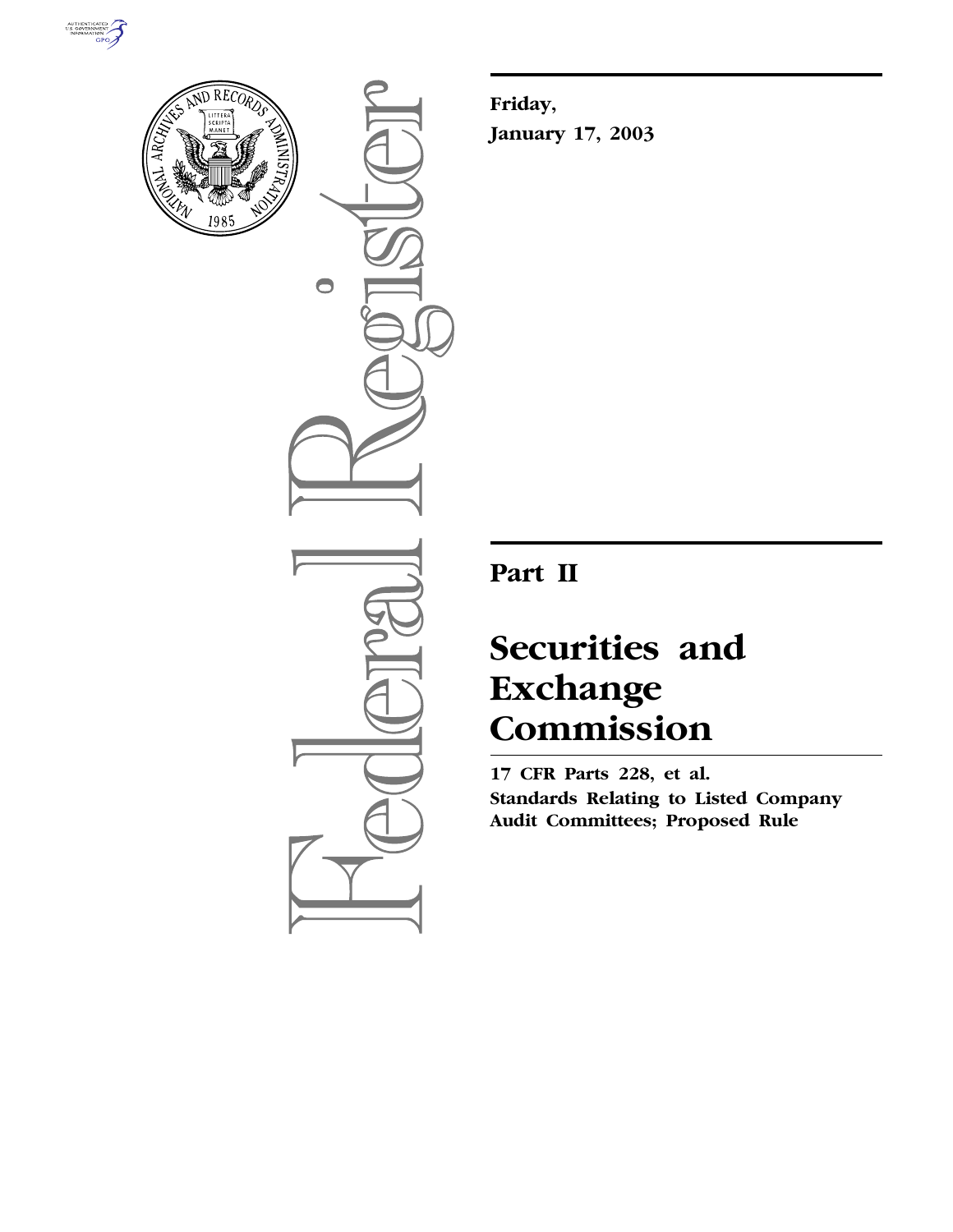# **SECURITIES AND EXCHANGE COMMISSION**

**17 CFR Parts 228, 229, 240, 249 and 274**

**[Release Nos. 33–8173; 34–47137; IC– 25885; File No. S7–02–03]** 

#### **RIN 3235–AI75**

#### **Standards Relating to Listed Company Audit Committees**

**AGENCY:** Securities and Exchange Commission.

# **ACTION:** Proposed rule.

**SUMMARY:** As directed by the Sarbanes-Oxley Act of 2002, we are proposing a new rule to direct the national securities exchanges and national securities associations to prohibit the listing of any security of an issuer that is not in compliance with the audit committee requirements established by the Sarbanes-Oxley Act of 2002. These requirements relate to: the independence of audit committee members; the audit committee's responsibility to select and oversee the issuer's independent accountant; procedures for handling complaints regarding the issuer's accounting practices; the authority of the audit committee to engage advisors; and funding for the independent auditor and any outside advisors engaged by the audit committee. The new rule must become effective by April 26, 2003, and under our proposals, the new requirements would need to be operative by the national securities exchanges and national securities associations no later than the first anniversary of the publication of our final rule in the **Federal Register**. The proposals would implement the requirements of Section 10A(m)(1) of the Securities Exchange Act of 1934, as added by Section 301 of the Sarbanes-Oxley Act of 2002.

**DATES:** Comments should be received on or before February 18, 2003.

**ADDRESSES:** To help us process and review your comments more efficiently, comments should be sent by hard copy or e-mail, but not by both methods. Comments sent by hard copy should be submitted in triplicate to Jonathan G. Katz, Secretary, Securities and Exchange Commission, 450 Fifth Street, NW., Washington, DC 20549–0609. Comments also may be submitted electronically at the following electronic mail address: *rule-comments@sec.gov*. All comment letters should refer to File No. S7–02–03. This file number should be included in the subject line if electronic mail is used. Comment letters

will be available for public inspection and copying in the Commission's Public Reference Room, 450 Fifth Street, NW., Washington, DC 20549. Electronically submitted comment letters will be posted on the Commission's Internet Web site (*http://www.sec.gov*).1

**FOR FURTHER INFORMATION CONTACT:** Jeffrey J. Minton, Special Counsel, or Elizabeth M. Murphy, Chief, Office of Rulemaking, Division of Corporation Finance, at (202) 942–2910, or, with respect to investment companies, Christopher P. Kaiser, Senior Counsel, Office of Disclosure Regulation, Division of Investment Management, at (202) 942–0724, U.S. Securities and Exchange Commission, 450 Fifth Street, NW., Washington, DC 20549.

**SUPPLEMENTARY INFORMATION:** We are proposing to add new Rule 10A–3 2 under the Securities Exchange Act of 1934 (the "Exchange Act"),<sup>3</sup> to amend Forms  $10 - K$ ,<sup>4</sup>  $10 - KSB$ ,<sup>5</sup>  $20 - F$ <sup>6</sup> and  $40 -$ F 7 and Items 7 and 22 of Schedule 14A 8 under the Exchange Act, to amend Item 401<sup>9</sup> of Regulation S–B<sup>10</sup> and Items 401 $11$  and 601 $12$  of Regulation S-K $13$ under the Securities Act of 1933 (the ''Securities Act'')14 and to amend proposed Form N–CSR15 under the Exchange Act and the Investment CompanyAct of 1940 (the ''Investment Company Act'').16

#### **Table of Contents**

- I. Background and Overview of the Proposals II. Proposed Changes
	- A. Audit Committee Member
	- Independence B. Responsibilities Relating to Registered Public Accounting Firms
	- C. Procedures for Handling Complaints
	- D. Authority to Engage Advisors
	- E. Funding
	- F. Application and Implementation of the Proposed Standards
	- 1. SROs Affected
	- 2. Securities Affected
	- a. Multiple Listings
	- b. Security Futures Products and Standardized Options

- 3 15 U.S.C. 78a *et seq.*
- 4 17 CFR 249.310.
- 5 17 CFR 249.310b.
- 6 17 CFR 249.220f.
- 7 17 CFR 249.240f.
- 8 17 CFR 240.14a–101.
- 9 17 CFR 228.401.
- 10 17 CFR 228.10 *et seq.*
- 11 17 CFR 229.401.
- 12 17 CFR 229.601.
- 13 17 CFR 229.10 *et seq.*
- 14 15 U.S.C. 77a *et seq.*
- 15 17 CFR 249.331 and 17 CFR 274.128.
- 16 15 U.S.C. 80a–1 *et seq.*
- 3. Issuers Affected
- a. Foreign Issuers
- b. Small Businesses
- c. Issuers of Asset-Backed Securities
- d. Investment Companies
- 4. Determining Compliance with Proposed Standards
- 5. Opportunity to Cure Defects
- G. Disclosure Changes Regarding Audit Committees
- 1. Disclosure Regarding Exemptions
- 2. Identification of the Audit Committee in Annual Reports
- 3. Updates to Existing Audit Committee Disclosure
- H. General Request for Comment
- III. Paperwork Reduction Act
- IV. Cost-Benefit Analysis
- V. Consideration of Impact on the Economy, Burden on Competition and Promotion of Efficiency, Competition and Capital Formation
- VI. Initial Regulatory Flexibility Analysis
- VII. Statutory Authority and Text of Rule Amendments

# **I. Background and Overview of the Proposals**

Accurate and reliable financial reporting lies at the heart of our disclosure-based system for securities regulation, and is critical to the integrity of the U.S. securities markets. Investors need accurate and reliable financial information to make informed investment decisions. Investor confidence in the reliability of corporate financial information is fundamental to the liquidity and vibrancy of our markets.

Effective oversight of the financial reporting process is fundamental to preserving the integrity of our markets. The board of directors, elected by and accountable to shareholders, is the focal point of the corporate governance system. The audit committee, composed of members of the board of directors, plays a critical role in serving as a check and balance on a company's financial reporting system. The audit committee provides independent review and oversight of a company's financial reporting processes, internal controls and independent auditors. It provides a forum separate from management in which auditors and other interested parties can candidly discuss concerns. By effectively carrying out its functions and responsibilities, the audit committee helps to ensure that management properly develops and adheres to a sound system of internal controls, that procedures are in place to objectively assess management's practices and internal controls, and that the outside auditors, through their own review, objectively assess the company's financial reporting practices.

Since the early 1940s, the Commission, along with the auditing

<sup>&</sup>lt;sup>1</sup>We do not edit personal identifying information, such as names or electronic mail addresses, from electronic submissions. You should submit only information that you wish to make available publicly.

<sup>2</sup> 17 CFR 240.10A–3.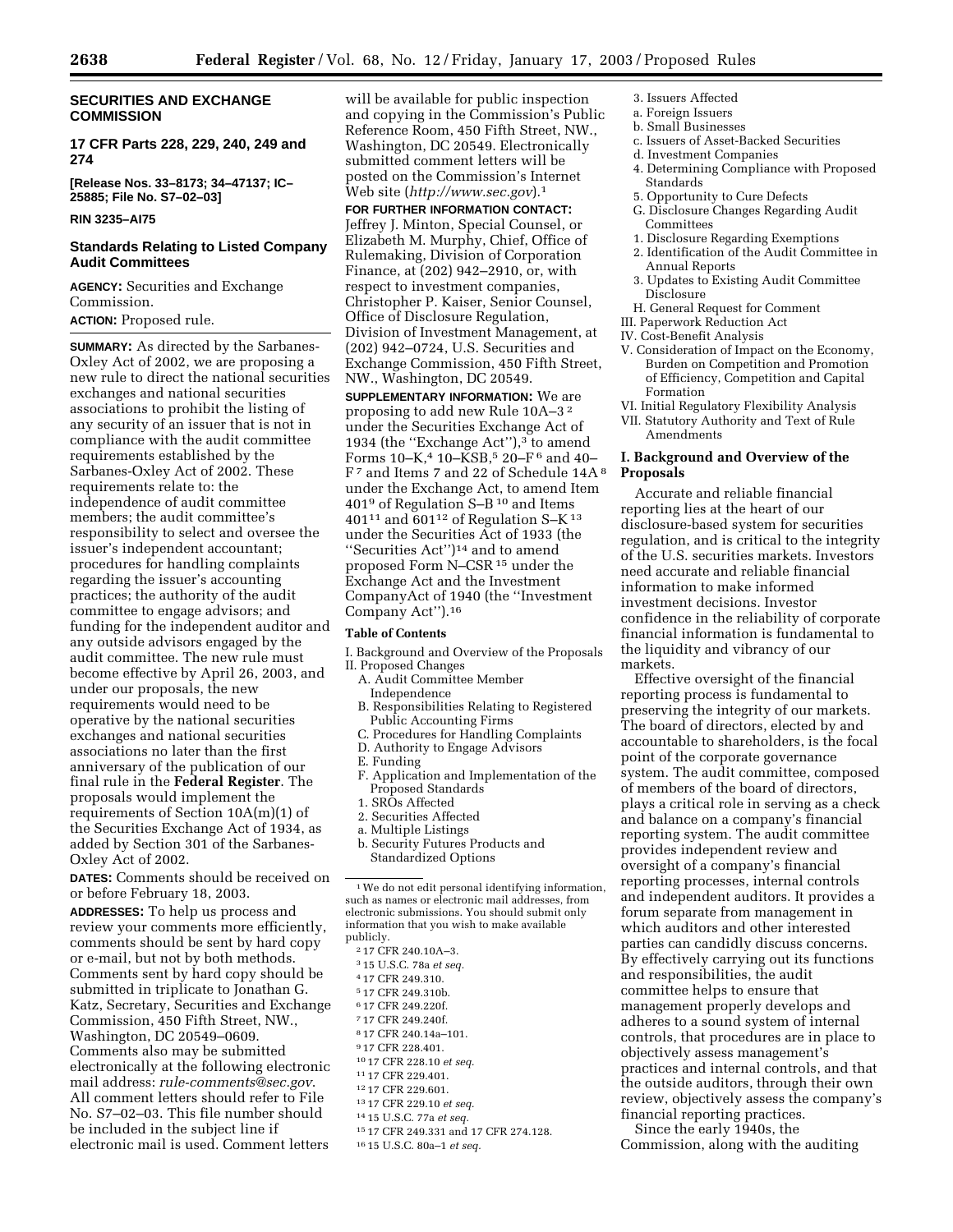and corporate communities, has had a continuing interest in promoting effective and independent audit committees.17 It was largely with the Commission's encouragement, for instance, that the self-regulatory organizations, or SROs, first adopted audit committee requirements in the 1970s.18 Over the years, others have expressed support for strong, independent audit committees,19 including the National Commission on Fraudulent Financial Reporting, also known as the Treadway Commission,20 and the General Accounting Office.21

In 1998, the New York Stock Exchange (the ''NYSE'') and the National Association of Securities Dealers, Inc. (the ''NASD'') sponsored a committee to study the effectiveness of audit committees. This committee became known as the Blue Ribbon Committee on Improving the Effectiveness of Corporate Audit Committees (the ''Blue Ribbon Committee''). In its 1999 report, the Blue Ribbon Committee recognized the importance of audit committees and issued ten recommendations to improve their effectiveness.22 In response to these recommendations, the NYSE and the NASD, among others, revised their listing standards relating to audit

18For example, in 1972, the Commission recommended that companies establish audit committees composed of outside directors. See ASR 123 (Mar. 23, 1972). In 1974 and 1978, the Commission adopted rules requiring disclosures about audit committees. See Release No. 34–11147 (Dec. 20, 1974) and Release No. 34–15384 (Dec. 6, 1978).

19See, *e.g.*, Preliminary Report of the American Bar Association Task Force on Corporate Responsibility (July 16, 2002). The report is available on the American Bar Association's website at www.abanet.org/buslaw/.

20The Treadway Commission was sponsored by the American Institute of Certified Public Accountants, the American Accounting Association, the Financial Executives Institute (now Financial Executives International), the Institute of Internal Auditors and the National Association of Accountants. Collectively, these groups were known as the Committee of Sponsoring Organizations, or COSO. The Treadway Commission's report, the Report of the National Commission on Fraudulent Financial Reporting (October 1987), is available at www.coso.org.

21 GAO, ''CPA Audit Quality: Status of Actions Taken to Improve Auditing and Financial Reporting of Public Companies,'' at 5 (GAO/AFMD–89–38, March 1989).

22*See* Report and Recommendations of the Blue Ribbon Committee on Improving the Effectiveness of Corporate Audit Committees (February 1999). The Blue Ribbon Committee Report is available at www.nyse.com.

committees,23 and we adopted new rules requiring disclosure relating to the functioning, governance and independence of corporate audit committees.24 Earlier this year, at the Commission's request,25 the NYSE and the NASD again reviewed their corporate governance standards, including their audit committee rules, in light of several high-profile corporate failures, and have proposed changes to their rules to provide more demanding standards for audit committees.26

Recent events involving alleged misdeeds by corporate executives and independent auditors have damaged investor confidence in the financial markets.27 They have highlighted the need for strong, competent and vigilant audit committees with real authority.28 In response to the threat to the U.S. financial markets posed by these events, Congress passed, and the President signed into law on July 30, 2002, the Sarbanes-Oxley Act of 2002 (the ''Sarbanes-Oxley Act'').29 The Sarbanes-Oxley Act mandates sweeping corporate disclosure and financial reporting reform to improve the responsibility of public companies for their financial disclosures. This release is one of several that we are issuing to implement provisions of the Sarbanes-Oxley Act.30

24*See* Exchange Act Release No. 42266 (Dec. 22, 1999) [64 FR 73389].

25*See* Press Release No. 2002–23 (Feb. 13, 2002). 26See File Nos. SR–NASD–2002–141 and SR– NYSE–2002–33 (pending before the Commission).

27See, for example, John Waggoner and Thomas A. Fogarty, ''Scandals Shred Investors' Faith: Because of Enron, Andersen and Rising Gas Prices, the Public is More Wary Than Ever of Corporate America,'' USA Today, May 5, 2002; and Louis Aguilar, ''Scandals Jolting Faith of Investors,'' Denver Post, June 27, 2002.

28See, for example, John Good, ''After Enron, Beef Up Those Audit Committees,'' The Commercial Appeal, Apr. 26, 2002; and ''FT Comment After Enron: Giving Meaning to the Codes of Best Practice: Corporate Governance: Companies Need Truly Independent Directors, Strong Audit Committees, an Outlet for Whistleblowers and Tight Controls on Share Options,'' The Financial Times, Feb. 19, 2002.

29Pub. L. 107–204, 116 Stat. 745 (2002).

30For example, see Release No. 34–46421 (Aug. 27, 2002) [67 FR 56462] (Ownership reports and trading by officers, directors and principal security holders); Release No. 33–8124 (Aug. 28, 2002) [67 FR 57276] (Certification of disclosure in companies' quarterly and annual reports); Release No. 33– 46685 (Oct. 18, 2002) [67 FR 65325] (Improper influence on conduct of audits); Release No. 33– 8138 (Oct. 22, 2002) [67 FR 66208] (Disclosure regarding internal control reports, audit committee financial experts and company codes of ethics); Release No. 33–8144 (Nov. 4, 2002) [67 FR 68054]

In this release, we propose to implement Section 10A(m)(1) of the Exchange Act,31 as added by Section 301 of the Sarbanes-Oxley Act, which requires us to direct, by rule, the national securities exchanges 32 and national securities associations 33 to prohibit the listing of any security of an issuer that is not in compliance with several enumerated standards regarding issuer audit committees. The new rule must become effective by April 26, 2003, which is 270 days after the date of enactment of the Sarbanes-Oxley Act and Section 10A(m) of the Exchange Act.34 Under our proposals, the new requirements would need to be operative by the SROs no later than the first anniversary of the publication of our final rule in the **Federal Register**. In addition, our proposals would make

(Disclosure about off-balance sheet arrangements, contractual obligations and contingent liabilities and commitments); Release No. 33–8145 (Nov. 4, 2002) [67 FR 68790] (Conditions for use of non-GAAP financial information); Release No. 34–46778 (Nov. 6, 2002) [67 FR 69430] (Insider trades during pension plan blackout periods); Release No. 33–8150 (Nov. 21, 2002) [67 FR 71670] (Implementation of standards of conduct for attorneys); Release No. 33–8151 (Nov. 21, 2002) [67 FR 71018] (Retention of records relevant to audits and reviews); Release No. 33–8154 (Dec. 2, 2002) [67 FR 76780] (Strengthening the Commission's requirements regarding auditor independence); and Release No. 33–8170 (Dec. 20, 2002) [67 FR 79466] (Mandated electronic filing and website posting for Forms 3, 4 and 5).

31 15 U.S.C. 78j–1(m)(1).

32A ''national securities exchange'' is an exchange registered as such under Section 6 of the Exchange Act (15 U.S.C. 78f). There are currently nine national securities exchanges registered under Section 6(a) of the Exchange Act: American Stock Exchange (AMEX), Boston Stock Exchange, Chicago Board Options Exchange (CBOE), Chicago Stock Exchange, Cincinnati Stock Exchange, International Securities Exchange, New York Stock Exchange (NYSE), Philadelphia Stock Exchange and Pacific Exchange. In addition, an exchange that lists or trades security futures products (as defined in Exchange Act Section 3(a)(56) (15 U.S.C. 78c(56))) may register as a national securities exchange under Section 6(g) of the Exchange Act solely for the purpose of trading security futures products. Regarding security futures products, see Section II.F.2.b.

33A ''national securities association'' is an association of brokers and dealers registered as such under Section 15A of the Exchange Act (15 U.S.C. 78o–3). The National Association of Securities Dealers (NASD) is the only national securities association registered with the Commission under Section 15A(a) of the Exchange Act. The NASD partially owns and operates The Nasdaq Stock Market (Nasdaq). Nasdaq has filed an application with the Commission to register as a national securities exchange. In addition, Section 15A(k) of the Exchange Act (15 U.S.C. 78o–3(k)) provides that a futures association registered under Section 17 of the Commodity Exchange Act (7 U.S.C. 21) shall be registered as a national securities association for the limited purpose of regulating the activities of members who are registered as broker-dealers in security futures products pursuant to Section 15(b)(11) of the Exchange Act (15 U.S.C. 78o(b)(11)). Regarding security futures products, see Section II.F.2.b.

34See Exchange Act Section 10A(m)(1)(A).

<sup>17</sup> In 1940, the Commission investigated the auditing practices of McKesson & Robbins, Inc., and the Commission's ensuing report prompted action on auditing procedures by the auditing community. *In the Matter of McKesson & Robbins,* Accounting Series Release (ASR) No. 19, Exchange Act Release No. 2707 (Dec. 5, 1940).

<sup>23</sup>*See,* for example, Exchange Act Release No. 42231 (Dec. 14, 1999) [64 FR 71523] (Nasdaq rules) and Exchange Act Release No. 42233 (Dec. 14, 1999) (NYSE rules) [64 FR 71529]. See also Exchange Act Release No. 42232 (Dec. 14, 1999) [64 FR 71518] (American Stock Exchange rules) and Release No. 34–43941 (Feb. 7, 2001) [66 FR 10545] (Pacific Exchange rules).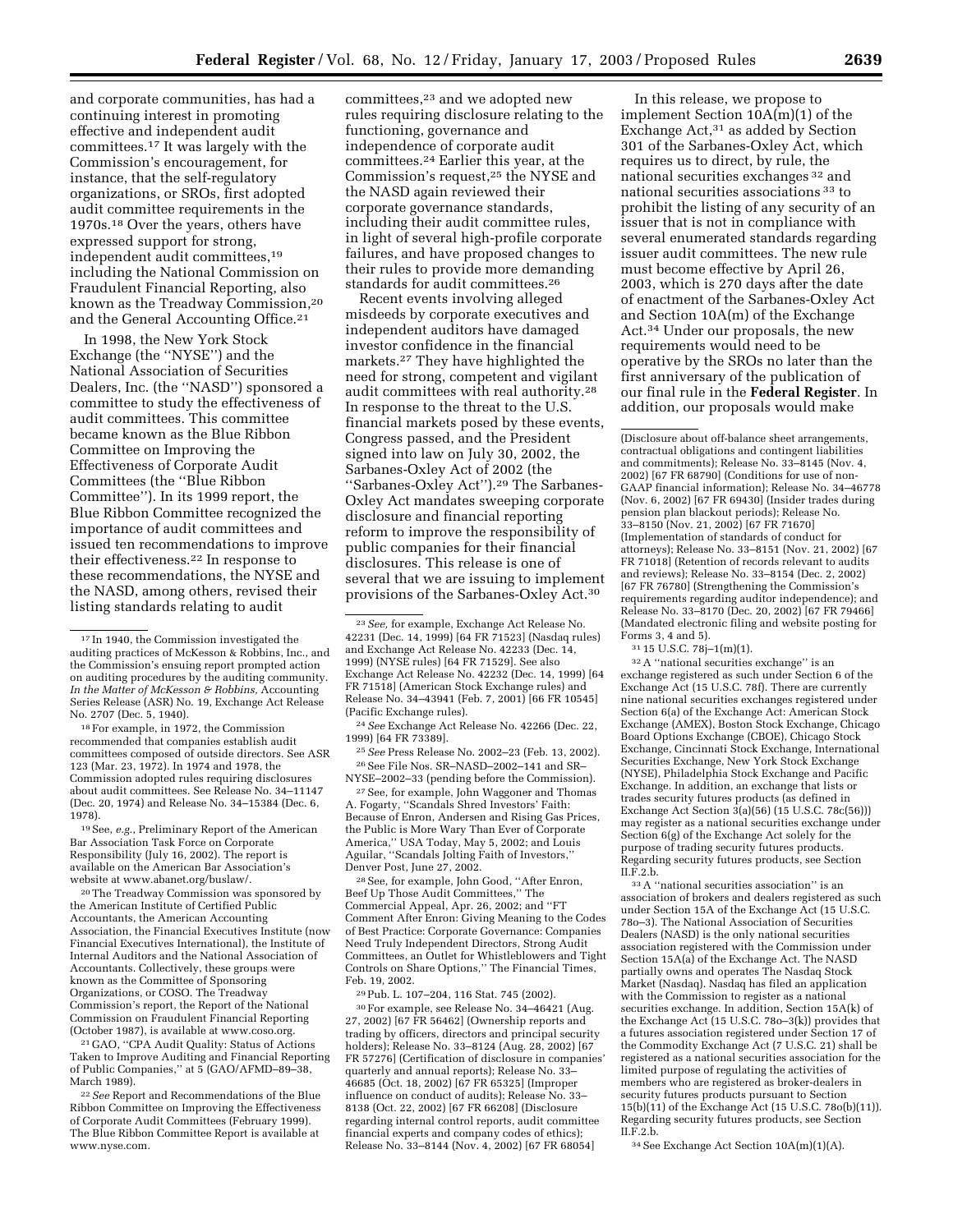several changes to our current disclosure requirements regarding audit committees.

Under proposed Exchange Act Rule 10A–3,35 SROs would be prohibited from listing any security of an issuer that is not in compliance with the following standards, as discussed in more detail below:

• Each member of the audit committee of the issuer must be independent according to specified criteria;

• The audit committee of each issuer must be directly responsible for the appointment, compensation, retention and oversight of the work of any registered public accounting firm 36 engaged for the purpose of preparing or issuing an audit report or related work or performing other audit, review or attest services for the issuer, and each such registered public accounting firm must report directly to the audit committee;

• Each audit committee must establish procedures for the receipt, retention and treatment of complaints regarding accounting, internal accounting controls or auditing matters, including procedures for the confidential, anonymous submission by employees of the issuer of concerns regarding questionable accounting or auditing matters;

• Each audit committee must have the authority to engage independent counsel and other advisors, as it determines necessary to carry out its duties; and

• Each issuer must provide appropriate funding for the audit committee.

The standards articulated in Section 10A(m) of the Exchange Act will provide a framework in which audit committees can be more effective in protecting shareholder interests and in addressing the risk that management self-interest may diverge from shareholder interest. The audit committee is more likely to be effective in performing its oversight role when it has adequate resources and is empowered to accomplish its responsibilities independently of management, especially when potential conflicts of interests with management may be apparent. Independent audit committee members also are more likely to be objective when evaluating financial disclosure and internal controls. There must also be frank, open and clear channels of communication so that information can reach the audit committee.

#### **II. Proposed Changes**

Under Section 3(a)(58) of the Exchange Act,37 as added by Section 205 of the Sarbanes-Oxley Act, the term audit committee is defined as:

• A committee (or equivalent body) established by and amongst the board of directors of an issuer for the purpose of overseeing the accounting and financial reporting processes of the issuer and audits of the financial statements of the issuer; and

• If no such committee exists with respect to an issuer, the entire board of directors of the issuer.

Accordingly, an issuer either may have a separately designated audit committee composed of members of its board or, if it chooses to do so or if it fails to form a separate committee, the entire board of directors would constitute the audit committee. If the entire board constituted the audit committee, our proposals for the new SRO rules, including the independence requirements, would apply to the issuer's board as a whole.

In addition, because proposed Exchange Act Rule 10A–3 would impose requirements that only would apply to issuers listed on a national securities exchange or listed in an automated inter-dealer quotation system of a national securities association,38 the requirements of proposed Exchange Act Rule 10A–3 only would apply to issuers that are so listed. None of the requirements of Section 10A(m) of the Exchange Act or proposed Exchange Act Rule 10A–3 apply to other reporting companies under Section 13(a) 39 or 15(d) 40 of the Exchange Act.

# **A. Audit Committee Member Independence**

As early as 1940, the Commission encouraged the use of audit committees composed of independent directors.41 An audit committee comprised of independent directors is better situated to assess objectively the quality of the issuer's financial disclosure and the adequacy of internal controls than a

38 In this release, we refer to issuers that are listed on one or more of these markets as ''listed issuers.'' 39 15 U.S.C. 78m(a).

committee that is affiliated with management. Management may face market pressures for short-term performance and corresponding pressures to satisfy market expectations. These pressures could be exacerbated by the use of compensation or other incentives focused on short-term stock appreciation, which can promote selfinterest rather than the promotion of long-term shareholder interest. An independent audit committee with adequate resources helps to overcome this problem and to align corporate interests with those of shareholders. An independent audit committee also would likely be better equipped to satisfy several other new requirements mandated by the Sarbanes-Oxley Act and the Exchange Act, such as overseeing a sound system of internal controls, approving any non-audit services by the outside auditor and enhancing the independence of the audit function.

The proposed requirements would enhance audit committee independence by implementing the two basic criteria for determining independence enumerated in Section 10A(m) of the Exchange Act. First, audit committee members would be barred from accepting any consulting, advisory or other compensatory fee from the issuer or an affiliate of the issuer, other than in the member's capacity as a member of the board of directors and any board committee.42 This prohibition would preclude payments to a member as an officer or employee, as well as other compensatory payments. To prevent evasion of this requirement, disallowed payments to an audit committee member would include payments made either directly or indirectly. We believe that barring indirect as well as direct compensatory payments is necessary to implement the intended purposes of Section 10A(m) of the Exchange Act. For example, payments to spouses of members raise questions regarding independence comparable to those raised by payments to members themselves. In addition, we believe that payments for services to law firms, accounting firms, consulting firms, investment banks or similar entities in which audit committee members are partners or hold similar positions are the kinds of compensatory payments that were intended to be precluded by Exchange Act Section 10A(m). We therefore propose that indirect

<sup>35</sup>Exchange Act Rule 10A–2 (17 CFR 240.10A–2) was proposed in Release No. 33–8154 (Dec. 2, 2002).

<sup>36</sup>The term ''registered public accounting firm'' is defined in Section 2(a)(12) of the Sarbanes-Oxley Act. See 15 U.S.C. 78c(b)(59). Until the Public Company Accounting Oversight Board that is contemplated under the Sarbanes-Oxley Act has established the registration of public accounting firms, the proposed requirement relating to the audit committee's oversight would refer to the public accounting firm employed by the issuer for the purposes indicated.

<sup>37</sup> 15 U.S.C. 78c(a)(58).

<sup>40</sup> 15 U.S.C. 78o(d).

<sup>41</sup>See note 17 above.

<sup>42</sup>See Section 10A(m)(3)(B)(i) of the Exchange Act and proposed Exchange Act Rule 10A–  $3(b)(1)(ii)(A)$  and (iii)(A). If the committee member is also a shareholder of the issuer, payments made to all shareholders generally, such as dividends, would not be prohibited by this provision.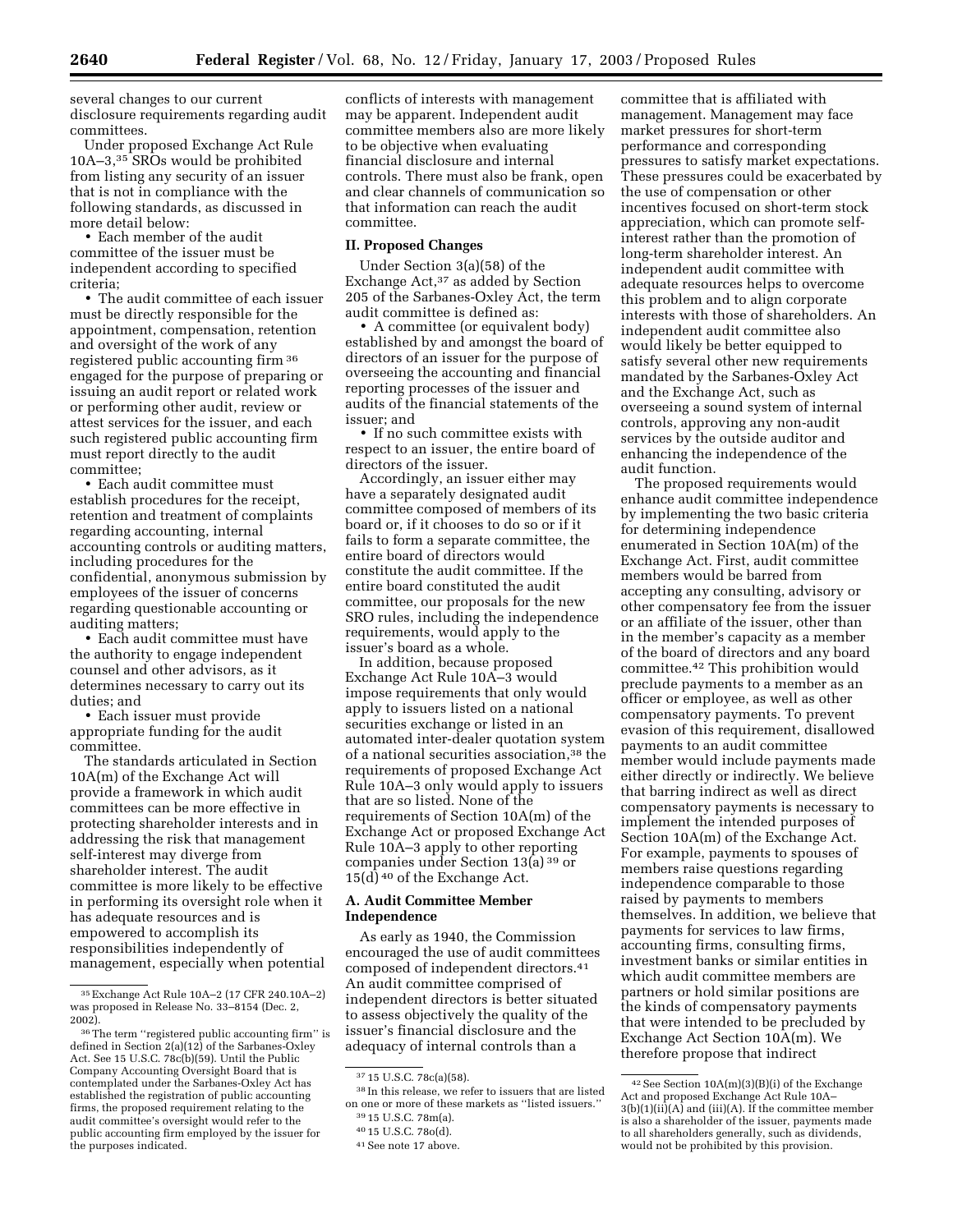acceptance of compensatory payments includes payments to spouses, minor children or stepchildren or children or stepchildren sharing a home with the member, as well as payments accepted by an entity in which an audit committee member is a partner, member or principal or occupies a similar position and which provides accounting, consulting, legal, investment banking, financial or other advisory services or any similar services to the issuer.<sup>43</sup>

In seeking to ensure appropriate levels of independence, we recognize that some SROs currently restrict additional business or personal relationships,44 and that some SROs are seeking to add to these requirements, in particular in the additional listing standards that are currently under consideration.45 We support the goals the SROs are trying to achieve through these ongoing efforts, and we are committed to working with the SROs to ensure the success of these proposals. We believe that our mandate under Section 10A(m) of the Exchange Act, where independence is evaluated by reference to payments of compensatory fees, is best fulfilled by our current proposal. Our proposal would not, for example, preclude independence on the basis of ordinary course commercial business relationships between an issuer and an entity with which a director had a relationship. Our proposal also would not extend to the broad categories of family members that may be reached by SRO listing standards. Instead, our proposals build and rely on the SROs standards of independence that cover additional relationships not specified in Exchange Act Section 10A(m). Our proposal would allow the SROs to adopt further requirements of these sorts, but they would do so within the more flexible environment of listing standards. We encourage SROs that do not currently have separate independence requirements to adopt appropriate requirements in connection with their implementation of the standards in Exchange Act Section 10A(m).

As the second basic criterion for determining independence, a member of the audit committee of an issuer that is not an investment company may not be an affiliated person of the issuer or any subsidiary of the issuer apart from his or her capacity as a member of the board and any board committee. We would clarify that a director, executive officer, partner, member, principal or designee

of an affiliate would be deemed to be an affiliate. For purposes of the proposed rule, we propose to define the terms ''affiliate'' and ''affiliated person'' consistent with our other definitions of these terms under the securities laws, such as in Exchange Act Rule 12b–2 46 and Securities Act Rule 144,47 with an additional safe harbor.48 We propose to define ''affiliate'' of, or a person ''affiliated'' with, a specified person, to mean ''a person that directly, or indirectly through one or more intermediaries, controls, or is controlled by, or is under common control with, the person specified.'' 49 We propose to define the term ''control'' consistent with our other definitions of this term under the Exchange Act 50 as ''the possession, direct or indirect, of the power to direct or cause the direction of the management and policies of a person, whether through the ownership of voting securities, by contract, or otherwise.'' 51

Similarly, a member of the audit committee of an issuer that is an investment company could not be an ''interested person'' of the investment company as defined in Section 2(a)(19) 52 of the Investment Company Act.53 We have substituted the Section 2(a)(19) test for the affiliation test applied to operating companies because the Section 2(a)(19) test is tailored to capture the broad range of affiliations with investment advisers, principal underwriters, and others that are relevant to ''independence'' in the case of investment companies.

Our proposed definition of ''affiliated person'' for non-investment companies, like our existing definitions of this term for these issuers, would require a factual determination based on a consideration of all relevant facts and circumstances. However, because we recognize that it can be difficult to determine whether someone controls an issuer, we are proposing to create a safe harbor from this aspect of the proposed definition of

48Exchange Act Section 3(a)(19), in defining several terms in relation to investment companies, includes a definition of ''affiliated person'' by reference to the Investment Company Act. Because that definition is tailored to investment companies, our proposed definition would use a definition for non-investment companies consistent with our other definitions of ''affiliate'' for non-investment companies.

''affiliated person.'' 54 Under the proposed safe harbor, a person who is not an executive officer, director or 10% shareholder of the issuer would be deemed not to control the issuer. This test is similar to the test used for determining insider status under Section 16 of the Exchange Act.<sup>55</sup>

This safe harbor should cover most non-affiliates without including people who control an issuer. Moreover, our proposal would create only a safe harbor position. Therefore, an audit committee member that would not be eligible to rely on the safe harbor would not be deemed an affiliated person by virtue of those facts. Those who would be ineligible to rely on the safe harbor, but believe that they do not control an issuer, still could rely on a facts and circumstances analysis.

Under Exchange Act Section  $10A(m)(3)(C)$ , we have the authority to exempt from the independence requirements particular relationships with respect to audit committee members, if appropriate in light of the circumstances. Companies coming to market for the first time may face particular difficulty in recruiting members that meet the proposed independence requirements. Before a company's initial public offering, the board of directors often will consist primarily, if not exclusively, of representatives of venture capital investors and insiders. Such representation is entirely consistent with the desire of these parties to have representation in their private venture. The difficulty of recruiting independent directors before an initial public offering, coupled with the uncertainty of whether the initial public offering will be completed, may discourage companies from accessing the public markets to grow their business and provide liquidity, as well as from achieving the other benefits of being a public company, if all of their audit committee members must be independent at the time of the initial public offering. Further, the audit committee of some new public companies may function more

<sup>43</sup>See proposed Exchange Act Rule 10A–3(e)(6). 44See note 23 above.

<sup>45</sup>See note 26 above.

<sup>46</sup> 17 CFR 240.12b–2.

<sup>47</sup> 17 CFR 230.144.

<sup>49</sup>See proposed Exchange Act Rule 10A–3(e)(1). 50See, *e.g.*, Exchange Act Rule 12b–2.

<sup>51</sup>See proposed Exchange Act Rule 10A–3(e)(3). 52 15 U.S.C. 80a–2(a)(19).

<sup>53</sup>See proposed Exchange Act Rule 10A– 3(b)(1)(iii)(B). The ''interested person'' test would apply to business development companies, as well as registered investment companies. See note 95.

<sup>54</sup>See proposed Exchange Act Rule 10A–3(e)(1). Note that this safe harbor does not address the question of whether a person ''is controlled by, or is under common control with'' the issuer. We proposed a similar safe harbor from the definition of ''affiliate'' for Securities Act Rule 144 in 1997. See Release No. 33–7391 (Feb. 20, 1997) [62 FR 9246].

<sup>55</sup> 17 U.S.C. 78p. However, unlike our rules under Section 16, for purposes of determining who is an executive officer and calculating beneficial ownership, we propose to refer to Exchange Act Rule 3b–7 [17 CFR 240.3b–7] for the definition of ''executive officer'' and Exchange Act Rule 13d– 3(d)(1) [17 CFR 240.13d–3(d)(1)] for calculating beneficial ownership.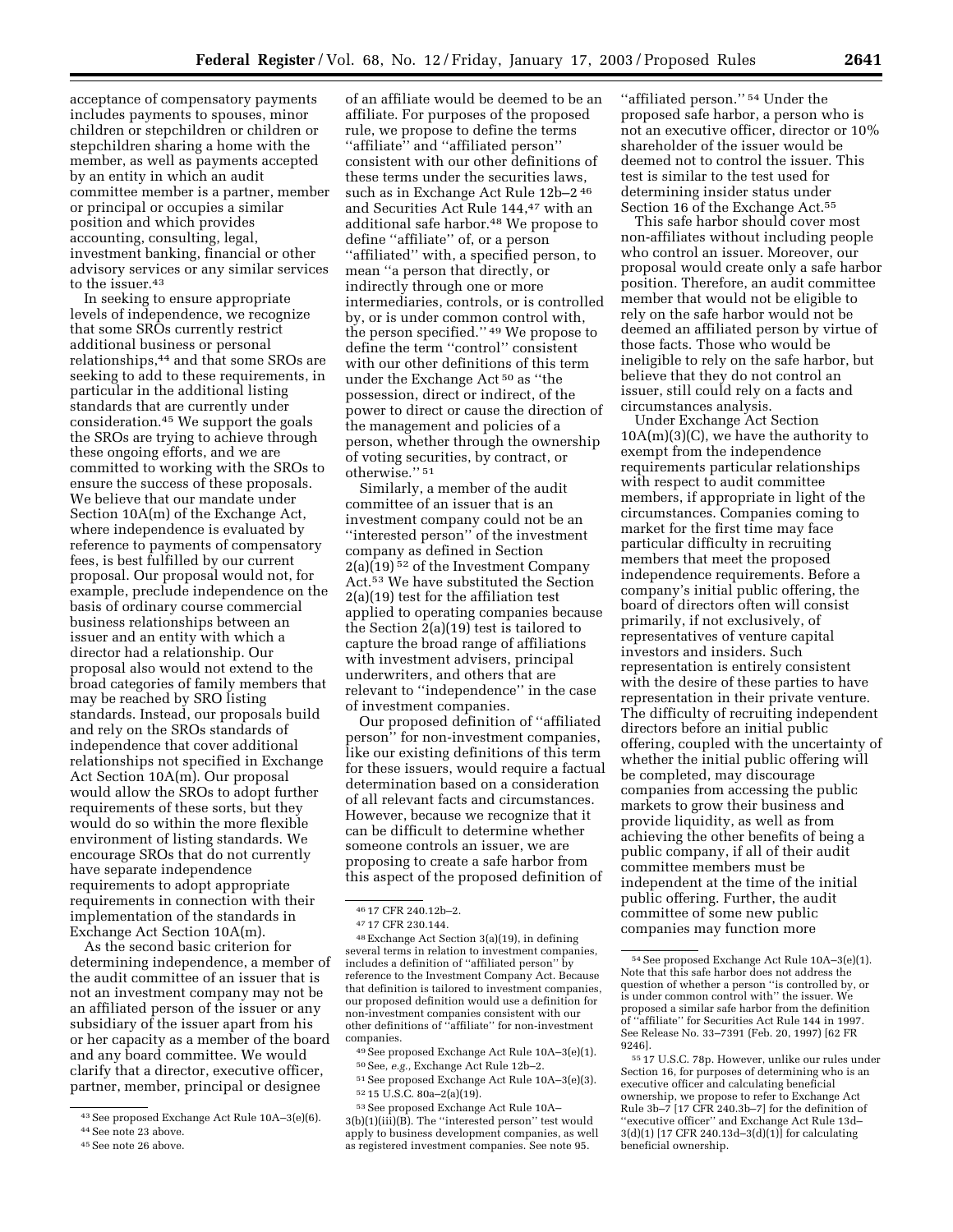effectively if one director has historical knowledge and experience with the company. Accordingly, we propose to exempt one member of a noninvestment company issuer's audit committee from the independence requirements for 90 days from the effective date of an issuer's initial registration statement under Section 12 of the Exchange Act or a registration statement under the Securities Act covering an initial public offering of securities of the issuer.<sup>56</sup>

Further, many companies, particularly financial institutions and other entities with a holding company structure, operate through subsidiaries. For these companies, the composition of the boards of the parent company and the subsidiary are sometimes similar given the control structure between the parent and the subsidiary. If an audit committee member of the parent is otherwise independent, merely serving also on the board of a controlled subsidiary should not adversely affect the board member's independence, assuming that the board member also would be considered independent of the subsidiary except for the member's seat on the parent's board. Accordingly, we propose to exempt from the ''affiliated person'' requirement a committee member that sits on the board of directors of both a parent and a direct or indirect consolidated majority-owned subsidiary, if the committee member otherwise meets the independence requirements for both the parent and the subsidiary, including the receipt of only ordinary-course compensation for serving as a member of the board of directors, audit committee or any other board committee of the parent or subsidiary.57

As discussed in Section II.G.1 below, any issuer availing itself of any of these exceptions would have to disclose that fact. Apart from the two limited exemptions discussed above, and the exemptions for controlling shareholders, foreign governmental board representatives and non-management employee members of foreign private issuers discussed in Section II.F.3.a below, we do not propose to exempt any other particular relationships from the independence requirements at this time. In this regard, we note that Section 10A(m) of the Exchange Act does not, and therefore our proposed rule does not, contain any exemptions based on exceptional and limited circumstances similar to those that exist currently

under several SRO rules.58 Also, given the policy and purposes behind the Sarbanes-Oxley Act, as well as to maintain consistency and to ease administration of the requirements by the SROs, we do not currently propose to entertain exemptions or waivers for particular relationships on a case-bycase basis.59

*Questions regarding the proposed independence requirements:*

• Is additional clarification necessary regarding the consulting, advisory or other compensatory fee prohibition? For example, should we clarify whether ''compensatory fees'' would include compensation under a retirement or similar plan in which a former officer or employee of the issuer participates? Should there be an exception for a *de minimis* amount of payments? If so, what amount would be appropriate? How would such an exception be consistent with the purposes of the prohibition?

• Is the proposed extension of the compensatory prohibition to spouses, minor children or stepchildren or children or stepchildren sharing a home with the member appropriate? Should it be expanded or narrowed? For example, should there be an exception for nonexecutive family members employed by the issuer? Is the extension to payments accepted by an entity in which an audit committee member is a partner, member or principal or occupies a similar position and which provides accounting, consulting, legal, investment banking, financial or other advisory services or any similar services to the issuer appropriate? Should we extend the prohibition further, such as to ordinary course business relationships?

• Is the proposed definition of ''affiliated person'' for non-investment companies appropriate? Is the proposed safe harbor from the definition of affiliated person appropriate? Should it include fewer or more persons? In responding to these questions, please keep in mind that, by its very nature, it would be difficult to create a safe harbor covering all individuals who are nonaffiliates without inadvertently covering affiliates as well. The safe harbor would not create a presumption that those outside the safe harbor are affiliates. Rather, the safe harbor is designed to

cover only those individuals whom we reasonably believe would not be affiliates. Is this assumption accurate? Can we reliably assume that people who own less than 10% of a company and are not officers or directors are not in control of the company? Should this threshold be higher (*e.g.*, 20%) or lower (*e.g.*, 5%)? Should the exclusion from the definition of affiliate include an express presumption that those persons not so excluded are affiliates, unless rebutted by a majority of independent directors?

• Should we rely exclusively on retaining a subjective test for determining affiliate status, given the varied contractual arrangements with a control feature entered into by issuers, particularly smaller companies? A person might employ specified thresholds to conceal a control relationship. Should a facts and circumstances test be retained in order to reflect the different ways a control relationship can be established with an issuer?

• Should the board of directors be required to determine whether an audit committee member is independent? 60 Should the board be required to disclose this determination? If so, when? If the board should not make the determination, who should?

• The proposed independence requirements relate to current relationships with the audit committee member and related persons. Should the prohibition also extend to a ''look back'' period before the appointment of the member to the audit committee? If so, what period (*e.g.*, three years or five years) would be appropriate? Should there be different look-back periods for different relationships or different parties? If so, which ones?

• Should there be additional criteria for independence apart from the two proposed criteria? For example, in addition to the proposed prohibitions, should there be a prohibition on any transactions or relationships with the audit committee member or an affiliate of the audit committee member apart from the committee member's capacity as a member of the board and any board committee?

• Should additional relationships be exempted from the independence requirements at this time? If so, which relationships should be exempted, why should they be exempted, and how would such an exemption be consistent with maintaining the independence of the audit committee?

• Is the proposed exemption for new public companies appropriate? Should

<sup>56</sup>See proposed Exchange Act Rule 10A–  $3(b)(1)(iv)(A)$ .

<sup>57</sup>See proposed Exchange Act Rule 10A–  $3(b)(1)(iv)(B)$ .

<sup>58</sup>See, for example, Section 303.01 of the NYSE's listing standards; Rule 4350(d) of the NASD's listing standards and Section 121B of the AMEX's listing standards. The rules of the NYSE, NASD and AMEX are available on their Web sites at *www.nyse.com, www.nasd.com* and *www.amex.com*, respectively.

<sup>59</sup>Similarly, Commission staff would not entertain no-action letter or exemption requests in

<sup>&</sup>lt;sup>60</sup> See, *e.g.*, note 26 above.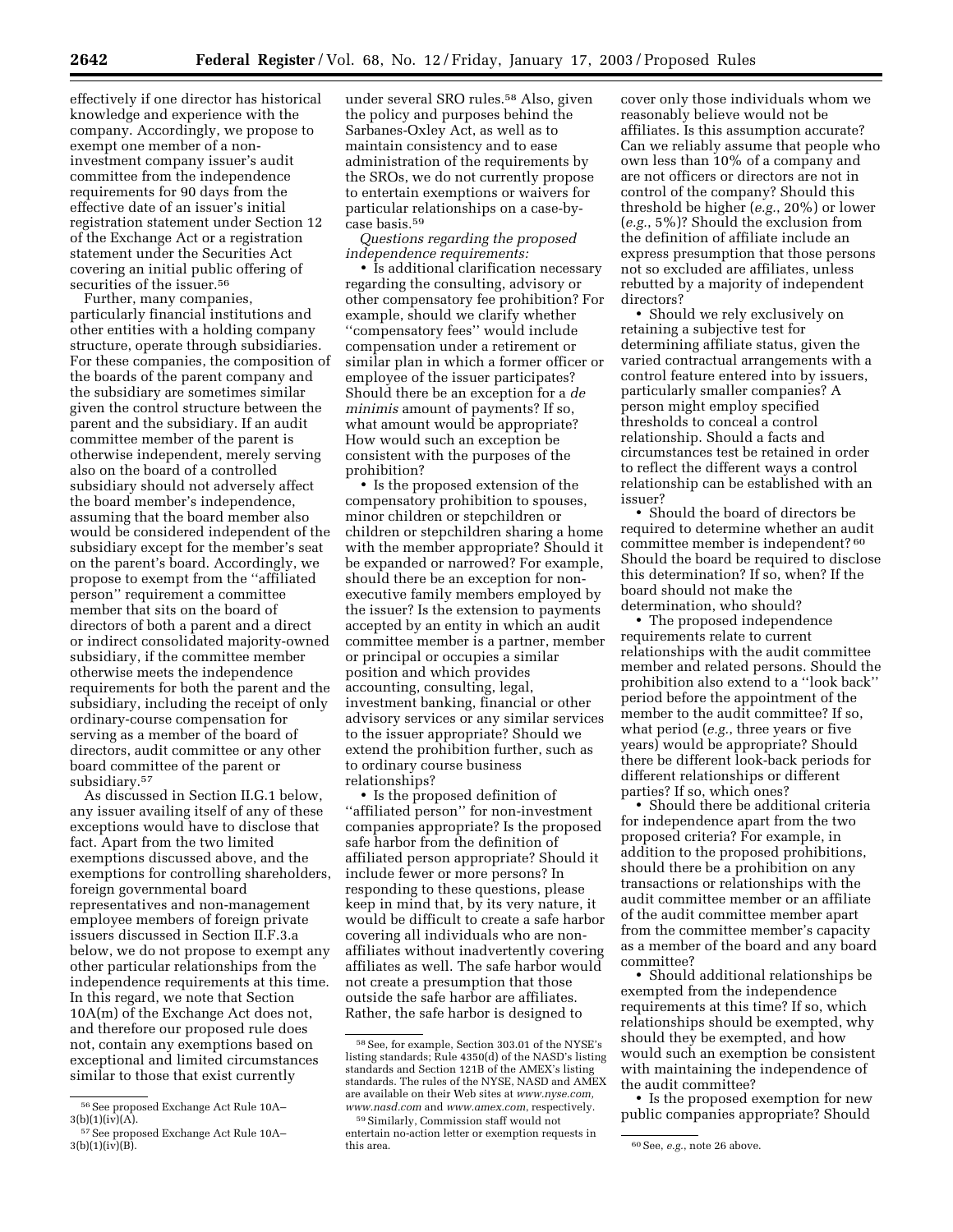more than one audit committee member be exempted from the requirements? Should a specific percentage of audit committee members be exempted? Should the exemption be conditioned on there being at least a majority of independent directors on the audit

committee? Should the exemption period be longer (*e.g.*, 1 year) or shorter (*e.g.*, 30 days)? We are not proposing to apply this exemption to investment companies. Should this exemption apply to investment companies?

• Is the proposed exemption for independent board members that sit on both a parent's and consolidated majority-owned subsidiary's board of directors appropriate? Is the requirement that the board member also is otherwise independent of the subsidiary necessary? Should the exemption be limited only to wholly owned subsidiaries or other specified level of ownership? Should the exemption be denied if the subsidiary maintains a listing for its own securities? Is there any need for a similar exemption from the ''interested person'' test for investment companies?

• Should there be an exception to the independence requirements based upon exceptional and limited circumstances, if the board determines that membership on the committee by the individual is required by the best interests of the corporation and its shareholders? If so, should the board be required to disclose the nature of the relationship and the reasons for that determination? Should there be a time limit for these appointments?

• Should companies be allowed to request exemptive relief on a case-bycase basis? If so, what procedures should be used for submitting and evaluating applications for exemptive relief? What factors should the Commission consider in considering such requests? How would such a caseby-case process be consistent with the policy and purposes of Section 10A(m)? How would such a process be coordinated between the Commission and the SROs? Should companies be required to disclose publicly any exemption they receive? Should SROs be permitted to grant exemptions within defined parameters? What should those parameters be?

• Are any modifications required to the consulting, advisory or other compensatory fee prohibition for investment companies? Is it appropriate to use the definition of ''interested person'' as set forth in Section 2(a)(19) of the Investment Company Act to test the independence of members of investment company audit committees, as proposed? If not, should the rule

apply the affiliation test, which we propose to apply to operating companies, or a different test?

# *B. Responsibilities Relating to Registered Public Accounting Firms*

One of the audit committee's primary functions is to enhance the independence of the audit function, thereby furthering the objectivity of financial reporting. The Commission has long recognized the importance of an auditor's independence in the audit process.61 The auditing process may be compromised when a company's outside auditors view their main responsibility as serving the company's management rather than its full board of directors or its audit committee. This may occur if the auditor views management as its employer with hiring, firing and compensatory powers. Under these conditions, the auditor may not have the appropriate incentive to raise concerns and conduct an objective review. Further, if the auditor does not appear independent to the public, then investor confidence is undermined and one purpose of the audit is frustrated. One way to help ensure that the auditor is truly independent, then, is for the auditor to be hired, evaluated and, if necessary, terminated by the audit committee. This would help to align the auditor's interests with those of shareholders.

Accordingly, under the proposed rule, an audit committee would have to be directly responsible for the appointment, compensation, retention and oversight of the work of the independent auditor engaged (including resolution of disagreements between management and the auditor regarding financial reporting) for the purpose of preparing or issuing an audit report or related work or performing other audit, review or attest services for the issuer,<sup>62</sup> and the independent auditor would have to report directly to the audit committee. We propose to clarify that these oversight responsibilities include the authority to retain the outside auditor, which would include the power

not to retain (or to terminate) the outside auditor. In addition, in connection with these oversight responsibilities, the audit committee would need to have ultimate authority to approve all audit engagement fees and terms, as well as all significant nonaudit engagements of the independent auditor. In this regard, the proposed requirement would reinforce the new requirement in section 10A(i) of the Exchange Act, as added by section 202 of the Sarbanes-Oxley Act, that auditing and non-auditing services be preapproved by the audit committee. The proposed requirement, like the other proposed requirements, also would promote compliance with an issuer's internal control requirements.

The proposed requirement does not conflict with, and would not be affected by, any requirement under a company's governing law or documents or other home country requirements that requires shareholders to elect, approve or ratify the selection of the issuer's auditor. The proposed requirement instead relates to the assignment of responsibility to oversee the auditor's work as between the audit committee and management. We propose to add an instruction to the new rule to reflect this intention. In such an instance, however, if the issuer provides a recommendation or nomination of an auditor to its shareholders, the audit committee of the issuer would need to be responsible for making the recommendation or nomination.63

In addition, we are proposing to exempt investment companies from the requirement that the audit committee be responsible for the selection of the independent auditor. Section 32(a) of the Investment Company Act,<sup>64</sup> which requires that independent auditors of registered investment companies be selected by majority vote of the disinterested directors, already addresses the concerns behind this requirement. Investment companies

64 15 U.S.C. 80a–31(a). The exemption would apply to business development companies because they are subject to the requirements of Section 32(a) of the Investment Company Act pursuant to Section 59 of the Investment Company Act [15 U.S.C. 80a– 58]. Business development companies are a category of closed-end investment company that are not registered under the Investment Company Act, but are subject to certain provisions of that Act. *See* Sections  $2(a)(48)$  and  $54-\overline{65}$  of the Investment Company Act [15 U.S.C. 80a–2(a)(48) and 80a–53– 64].

<sup>61</sup>The federal securities laws recognize the importance of independent auditors. See, *e.g.*, Items 25 and 26 of Schedule A of the Securities Act and Sections  $12(b)(1)(J)$  and  $13(a)(2)$  of the Exchange Act [15 U.S.C. 78*l*(b)(1)(J) and 78m(a)(2)]. *See also* Title II of the Sarbanes-Oxley Act.

<sup>62</sup>For a further discussion of the scope of audit, review and attest services, which are broader than those services required to perform an audit pursuant to generally accepted auditing standards, *see* Release No. 33–8154 (Dec. 2, 2002). For example, Section 10A(i)(1)(A) of the Exchange Act [15 U.S.C. 78j–1(i)(1)(A)] identifies services related to the issuance of comfort letters and services related to statutory audits required for insurance companies for purposes of state law as audit services.

<sup>63</sup>Similarly, the proposed requirement does not conflict with any requirement in a company's home jurisdiction that prohibits the full board of directors from delegating the responsibility to select the company's auditor. In that case, the audit committee would need to be granted advisory and other powers with respect to such matters to the extent permitted by law, including submitting nominations to the full board.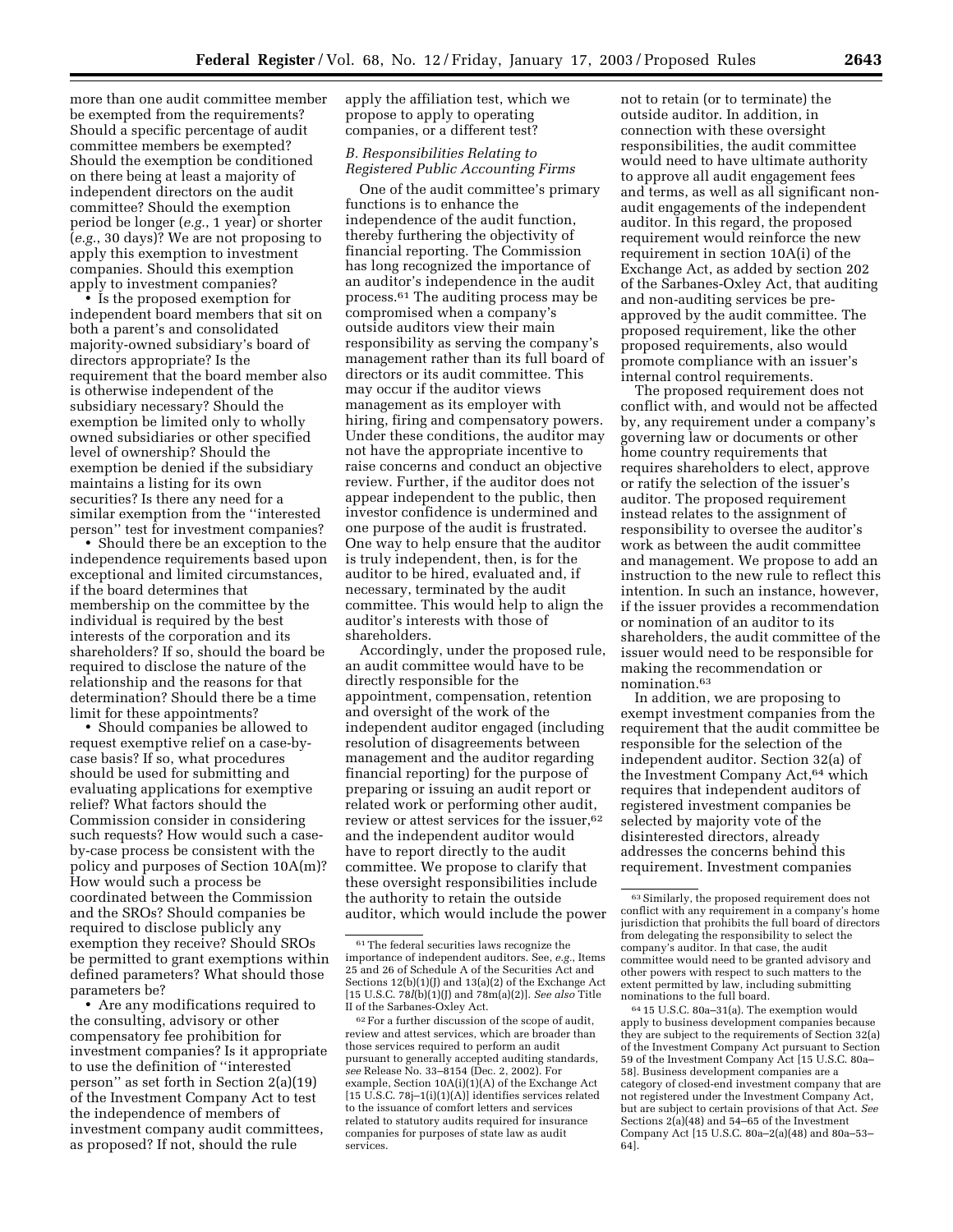generally would remain subject to the proposed requirements regarding audit committee responsibility in all other areas, including compensation and oversight of the auditors.65

*Questions regarding the proposed auditor responsibility requirement:*

• We request comment on implementation of this proposed requirement. Is additional specificity needed?

• Should the audit committee also be directly responsible for the appointment, compensation, retention and oversight of an issuer's internal auditor? Should other responsibilities be under the supervision of the audit committee?

• Does the proposed instruction that the requirement does not conflict with, and is not affected by, any requirement that requires shareholders to ultimately elect, approve or ratify the selection of the issuer's auditor adequately address the concerns of issuers whose governing law or documents requires shareholder selection of the auditor? Are additional accommodations necessary? Please explain how any accommodation would be consistent with the Sarbanes-Oxley Act.

• Should the requirements relating to independent auditor selection of Section 32(a) of the Investment Company Act be retained with respect to registered investment companies falling within the scope of the proposed rule? If so, why? Should the Commission instead exempt registered investment companies from the requirements relating to independent auditor selection in Section 32(a) of the Investment Company Act, when such investment companies fall within the scope of the proposed rule, and require

that their independent auditors be selected by the audit committee? If so, why?

• Should the Commission require registered investment companies to comply with the requirements of both Section 32(a) of the Investment Company Act and the proposed rule with respect to the selection of independent auditors? If so, should we interpret these provisions to require that the audit committee nominate the independent auditor and the majority of disinterested directors approve the independent auditor?

• We note that our recent release regarding auditor independence proposes that the audit committee of a registered investment company separately approve the independent auditor.66 How should the Commission reconcile proposed Rule 10A–3, the auditor independence proposal, and Section 32(a) of the Investment Company Act?

# *C. Procedures for Handling Complaints*

The audit committee must place some reliance on management for information about the company's financial reporting process. Since the audit committee is dependent to a degree on the information provided to it by management and internal and outside auditors, it is imperative for the committee to cultivate open and effective channels of information. Management may not have the appropriate incentives to self-report all questionable practices. A company employee or other individual may be reticent to report concerns regarding questionable accounting or other matters for fear of management reprisal.67 The establishment of formal procedures for receiving and handling complaints could serve to facilitate disclosures, encourage proper individual conduct and alert the audit committee to potential problems before they have serious consequences.

Accordingly, under the standards contemplated by the proposals, each audit committee would need to establish procedures for: 68

• The receipt, retention and treatment of complaints received by the issuer regarding accounting, internal accounting controls or auditing matters, and

• The confidential, anonymous submission by employees of the issuer of concerns regarding questionable accounting or auditing matters.

We do not propose to mandate specific procedures that the audit committee must establish. Given the variety of listed issuers in the U.S. capital markets, we believe companies should be provided with flexibility to develop and utilize procedures appropriate for their circumstances. We expect each audit committee to develop procedures that work best consistent with its company's individual circumstances.

*Questions regarding the proposed complaint procedures requirement:*

• Do most listed issuers have procedures for the receipt, retention and treatment of complaints or for the confidential, anonymous submission by employees of concerns regarding questionable accounting or auditing matters? If so, how do these procedures work? Are they effective in their purpose?

• Should the proposed rule require a company to disclose the procedures that have been established or any changes to those procedures? If so, where and how often should the disclosure appear and what should it look like?

• Should specified procedures be prescribed or encouraged? For example, should we specify how long complaints must be retained? Should we specify who could or could not be designated by the audit committee for the receipt and treatment of complaints?

#### *D. Authority To Engage Advisors*

To be effective, an audit committee must have the necessary resources and authority to fulfill its function. The audit committee likely is not equipped to self-advise on all accounting, financial reporting or legal matters. To perform its role effectively, therefore, an audit committee may need the authority to engage its own outside advisors, including experts in particular areas of accounting, as it determines necessary apart from counsel or advisors hired by management, especially when potential conflicts of interest with management may be apparent.

The advice of outside advisors may be necessary to identify potential conflicts of interest and assess the company's disclosure and other compliance obligations with an independent and critical eye. Often, outside advisors can draw on their experience and knowledge to identify best practices of other companies that might be appropriate for the issuer. The assistance of outside advisors also may be needed to independently investigate

<sup>65</sup>Section 32(a) applies to management investment companies and face-amount certificate companies. It does not apply to unit investment trusts, which do not have boards of directors and which we propose to exclude entirely from the requirements that we are proposing. *See* Section II.F.3.d. concerning unit investment trusts. There are three types of investment companies: faceamount certificate companies, unit investment trusts and management companies. *See* Section 4 of the Investment Company Act [15 U.S.C. 80a–4]. The Investment Company Act divides management companies into two sub-categories, defining an open-end company as a management company that offers for sale or has outstanding any redeemable securities of which it is the issuer and a closed-end company as any management company other than an open-end company. *See* Section 5(a) of the Investment Company Act [15 U.S.C. 80a–5(a)]. A unit investment trust is an investment company that is organized under a trust indenture, contract of custodianship or agency, or similar instrument; does not have a board of directors; and issues only redeemable securities, each of which represents an undivided interest in a unit of specified securities, but does not include a voting trust. See Section 4(2) of the Investment Company Act of 1940 [15 U.S.C. 80a–4(2)].

<sup>66</sup>*See* Exchange Act Release No. 46934 (Dec. 2, 2002).

<sup>67</sup>The Sarbanes-Oxley Act provides additional protections for employees who provide evidence of fraud. *See,* for example, Section 806 of the Sarbanes-Oxley Act.

<sup>68</sup>The Commission's proposals are not intended to preempt or supersede any other Federal or State requirements relating to receipt and retention of records.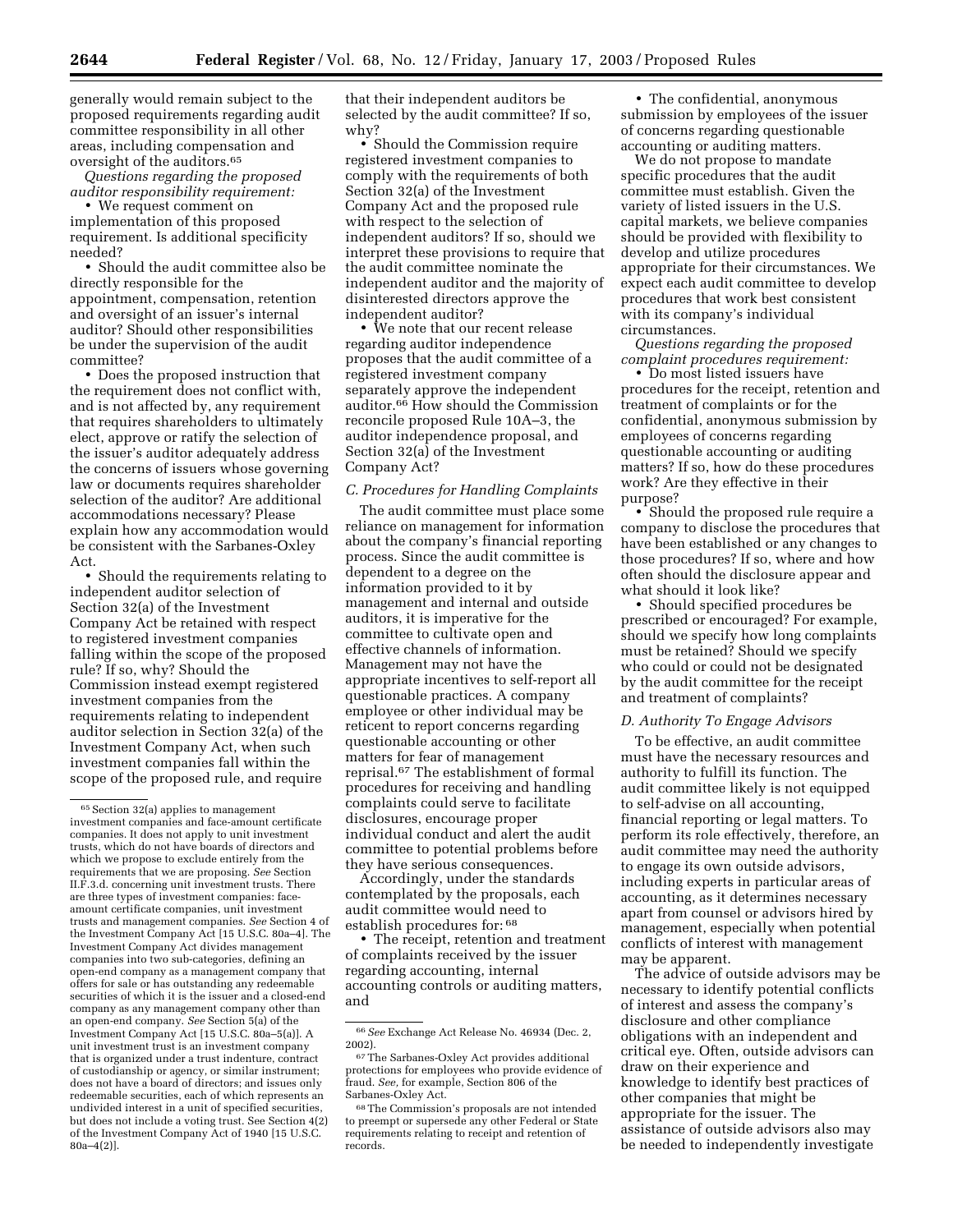questions that may arise regarding financial reporting and compliance with the securities laws. Accordingly, the proposed rule would specifically require an issuer's audit committee to have the authority to engage outside advisors, including counsel, as it determines necessary to carry out its duties.69

*Questions regarding the proposed authority to engage advisors requirement:*

• Is any additional specificity needed for this requirement? For example, should we define what constitutes an ''independent advisor?'

#### *E. Funding*

An audit committee's effectiveness may be compromised if it is dependent on management's discretion to compensate the independent auditor or the advisors employed by the committee, especially when potential conflicts of interest with management may be apparent. Accordingly, the proposed rule would require the issuer to provide for appropriate funding, as determined by the audit committee, in its capacity as a committee of the board of directors, for payment of compensation:

• To any registered public accounting firm engaged for the purpose of rendering or issuing an audit report or related work or performing other audit, review or attest services for the listed issuer; and

• To any advisors employed by the audit committee.

This proposed requirement would further the proposed standard relating to the audit committee's responsibility to appoint, compensate, retain and oversee the outside auditor. It also would add meaning to the proposed standard relating to the audit committee's authority to engage independent advisors. Not only could an audit committee be hindered in its ability to perform objectively its duties by not having control over the ability to compensate these advisors, but the role of the advisors also could be compromised if they are required to rely on management for compensation. Thus, absent such a provision, both the audit committee and the advisors could be less willing to address disagreements or other issues with management.

*Questions regarding the proposed funding requirement:*

• Is any additional specificity needed for this requirement? For example,

should a specific agreement or arrangement be required to provide for the appropriate funding?

• Should there be any limit on the amount of compensation that could be requested by the audit committee? If so, who should set these limits (*e.g.*, the full board)? Should the audit committee's request be limited to ''reasonable'' compensation? Who would determine what is ''reasonable''? How would such limits be consistent with the policy and purposes of the Sarbanes-Oxley Act? Is the fact that the audit committee members ultimately are elected by, and answerable to, shareholders sufficient to address any concern over compensation limits?

#### *F. Application and Implementation of the Proposed Standards*

#### 1. SROs Affected

Section 10A(m) of the Exchange Act by its terms applies to all national securities exchanges and national securities associations. These entities, to the extent that their listing standards do not already comply with the proposals, will be required to issue or modify their rules, subject to Commission review, to conform their listing standards.70 Under our proposals, the new requirements would need to be operative by the SROs no later than the first anniversary of the publication of our final rule in the **Federal Register**. The SROs are not precluded from adopting additional listing standards regarding audit committees, as long as they are consistent with the proposed rule.

To facilitate timely implementation of the proposals, we propose that each SRO must provide to the Commission, no later than 60 days after publication of our final rule in the **Federal Register**, proposed rules or rule amendments that comply with our final rule. Further, each SRO would need to have final rule or rule amendments that comply with our final rule approved by the Commission no later than 270 days after publication of our final rule in the **Federal Register**. We request comment below on the appropriateness of these periods.

The OTC Bulletin Board (OTCBB), the Pink Sheets and the Yellow Sheets would not be affected by the proposed requirements, and therefore issuers whose securities are quoted on these interdealer quotation systems similarly would not be affected, unless their securities also are listed on an exchange

or Nasdaq.71 Each of these quotation systems does not provide issuers with the ability to list their securities, but is a quotation medium for the over-thecounter securities market that collects and distributes market maker quotes to subscribers. These interdealer quotation systems do not maintain or impose listing standards, nor do they have a listing agreement or arrangement with the issuers whose securities are quoted through them. Although market makers may be required to review and maintain specified information about the issuer and to furnish that information to the interdealer quotation system,72 the issuers whose securities are quoted on such systems do not have any filing or reporting requirements with the system.<sup>73</sup>

#### *Questions regarding the proposed application to SROs*

• Do the proposed implementation dates provide sufficient time for SROs to propose and obtain Commission approval for new or amended rules to meet the requirements of the proposals? Is the date by when the standards would need to be operative appropriate? If not, what other dates would be appropriate? What factors should the Commission consider in determining these dates?

#### 2. Securities Affected

In enacting Section 10A(m) of the Exchange Act, Congress made no distinction regarding the type of securities to be covered. Section  $10A(m)(1)(A)$  of the Exchange Act prohibits the listing of ''any security'' of an issuer that does not meet the new standards for audit committees. Accordingly, the proposed rule would apply not just to voting equity securities, but to any listed security, regardless of its type, including debt securities, derivative securities and other types of listed securities. We believe investors in all securities of an issuer, whether common equity or fixed income, would benefit from the increased financial oversight of an issuer that would result from a strong and effective audit committee.

<sup>69</sup>The proposed requirement would not preclude access to or advice from the company's internal counsel or regular outside counsel. It also would not require an audit committee to retain independent counsel.

<sup>70</sup>An SRO that wished to do so could satisfy the requirements of the rule by requiring that a listed issuer must comply with Exchange Act Rule 10A– 3.

<sup>71</sup>The OTCBB is operated by The Nasdaq Stock Market, Inc., which is owned by the NASD Information about the OTCBB can be found at *www.otcbb.com.* The Pink Sheets and the Yellow Sheets (as well as the corresponding Electronic Quotation Service) are operated by Pink Sheets LLC. Information about the Pink Sheets, the Yellow Sheets and the Electronic Quotation Service can be found at *www.pinksheets.com.*

<sup>72</sup>*See* 17 CFR 240.15c2–11.

<sup>73</sup>However, under OTCBB rules, issuers of securities quoted on the OTCBB must be subject to periodic filing requirements with the Commission or other regulatory authority. *See* NASD Rule 6530.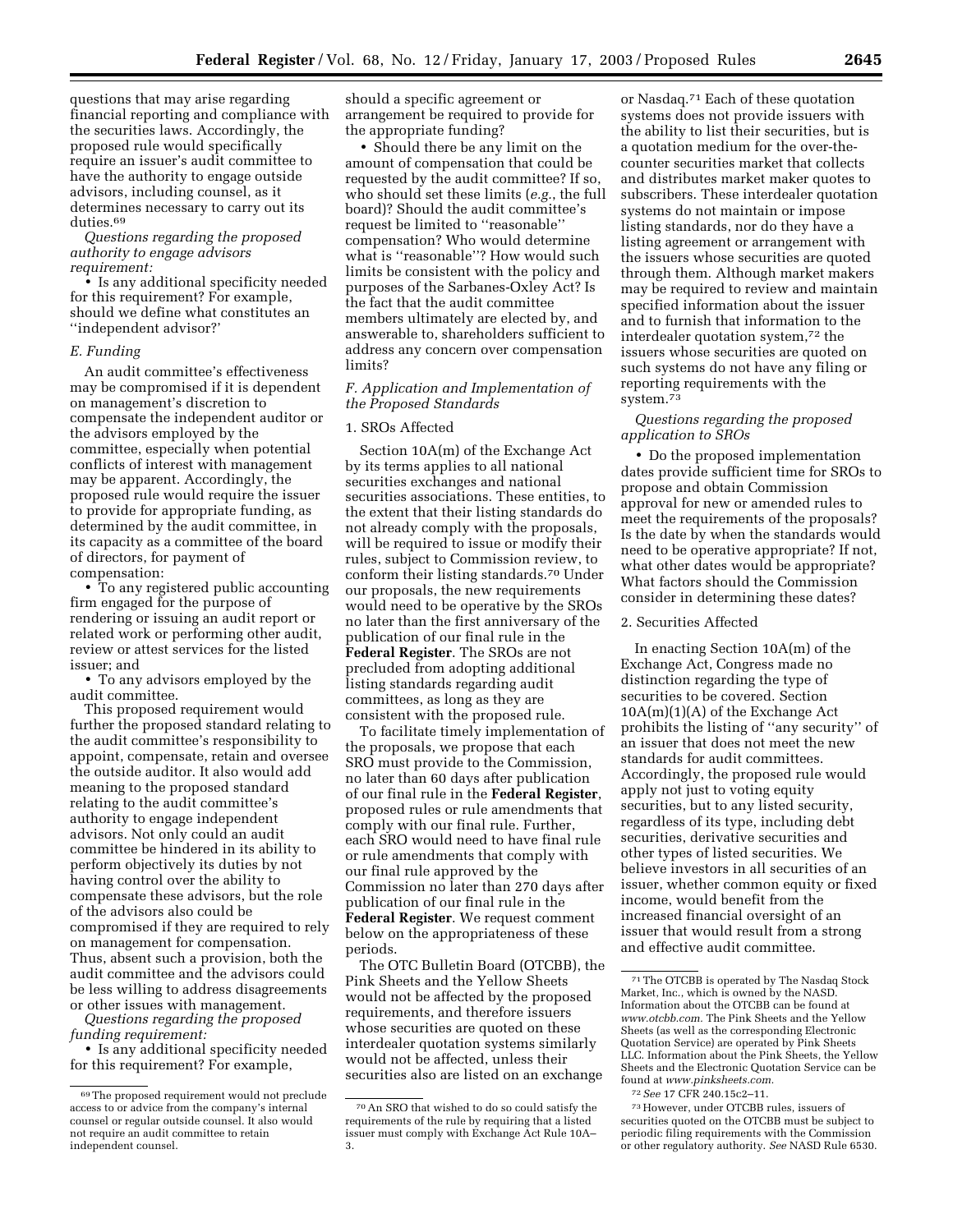#### a. Multiple Listings

Many companies today issue multiple classes of securities through various ownership structures on various markets. For example, a company may have a class of common equity securities listed on one market, several classes of debt listed on one or more other markets, and derivative securities listed on yet another market. If a company already was subject to the proposed standards as a result of one listing, there would be little or no additional benefit from having the requirements imposed on the company due to an additional listing. Further, once one national securities exchange or national securities association is responsible for monitoring the compliance of a company with the standards, there would be little or no additional benefit, and much overlap and duplicative effort, from requiring more than one of these SROs to monitor compliance.

In addition, issuers often issue nonequity securities through a wholly owned or majority-owned subsidiary for various reasons. Requiring these subsidiaries, which often have no purpose other than to issue or guarantee the securities, to be subject to the proposed audit committee requirements would add little additional benefit if the subsidiary is closely controlled by a parent issuer that is subject to the proposed requirements. Instead, imposing the requirement on these subsidiaries could create an onerous burden on the parent to recruit and maintain an audit committee meeting the requirements for each specific subsidiary.

Accordingly, we propose an exemption from the proposed requirements for additional listings of securities by a company at any time the company is subject to the proposed requirements as a result of the listing of a class of common equity or similar securities. The additional listings could be on the same market or on different markets. We condition this exemption on the listing of a class of common equity or similar securities because these securities would most likely represent the primary public listing of the company. Companies that do not have a class of common equity or similar securities listed would be subject to the proposed requirements in each affected market where its securities were listed.

We also propose to extend this exemption to listings of non-equity securities by a direct or indirect consolidated majority-owned subsidiary of a parent company, if the parent

company is subject to the proposed requirements as a result of the listing of a class of its equity securities. However, if the subsidiary were to list its own equity securities (other than nonconvertible, non-participating preferred securities 74) the subsidiary would be required to meet the proposed requirements to protect its own public shareholders.

#### b. Security Futures Products and Standardized Options

The enactment of the Commodity Futures Modernization Act of 2000, or CFMA,75 addressed the regulation of security futures products.76 It permits national securities exchanges registered under Section 6 of the Exchange Act<sup>77</sup> and national securities associations registered under Section 15A(a) of the Exchange Act 78 to trade futures on individual securities and on narrowbased security indices (''security futures'') without being subject to the issuer registration requirements of the Securities Act and Exchange Act as long as they are cleared by a clearing agency that is registered under Section 17A of the Exchange Act 79 or that is exempt from registration under Section  $17A(b)(7)(A)$  of the Exchange Act. In December 2002, we adopted rules to provide comparable regulatory treatment for standardized options.80

The role of the clearing agency for security futures products and standardized options is fundamentally different from a conventional issuer of securities. For example, the purchaser of these products does not, except in the most formal sense, make an investment decision regarding the clearing agency. As a result, information about the

79 15 U.S.C. 78q–1.

80*See* Release No. 33–8171 (Dec. 23, 2002) [68 FR 188]. In that release, we exempted standardized options issued by registered clearing agencies and traded on a registered national securities exchange or on a registered national securities association from all provisions of the Securities Act, other than the Section 17 antifraud provision of the Securities Act, as well as the Exchange Act registration requirements. Standardized options are defined in Exchange Act Rule 9b–1(a)(4) [17 CFR 240.9b– 1(a)(4)] as option contracts trading on a national securities exchange, an automated quotation system of a registered securities association, or a foreign securities exchange which relate to option classes the terms of which are limited to specific expiration dates and exercise prices, or such other securities as the Commission may, by order, designate.

clearing agency's business, its officers and directors and its financial statements is less relevant to investors in these products than to investors in the underlying security. Similarly, the investment risk in these products is determined by the market performance of the underlying security rather than the performance of the clearing agency. Moreover, the clearing agencies are selfregulatory organizations subject to regulatory oversight. Furthermore, unlike a conventional issuer, the clearing agency does not receive the proceeds from sales of security futures products or standardized options.81

Recognizing these fundamental differences, we propose to exempt from our proposed rule the listing of a security futures product cleared by a clearing agency that is registered under Section 17A of the Exchange Act or exempt from registration under Section 17A(b)(7) of the Exchange Act. We propose a similar exemption for the listing of standardized options issued by a clearing agency registered under Section 17A of the Exchange Act.

*Questions regarding proposed application to listed securities:*

• Is the proposed exemption for the listings of other classes of securities of an issuer appropriate? Would the benefit of having multiple SROs monitoring compliance outweigh the potential duplicative and administrative burdens that would be imposed on issuers and SROs if there was not such an exemption? Should the exemption be conditioned on having a class of common equity or similar securities listed, or should any class of securities be sufficient?

• Similarly, is the proposed exemption of listings of non-equity securities by consolidated majorityowned subsidiaries appropriate? Instead, should all issuers of securities be required to maintain an audit committee meeting the proposed standards? What would be the burden on companies from mandating such a requirement? Should the exemption be limited to wholly owned subsidiaries or some other specified level of ownership? Is limiting the exemption to non-equity securities (other than nonconvertible, non-participating preferred securities) of the subsidiary appropriate?

• Is the exclusion for securities futures products and standardized options appropriate? If not, how should these securities be handled?

• Although we do not propose to exempt other types of securities from

<sup>74</sup>Trust-preferred and similar securities also would fall within this category.

<sup>75</sup>Pub. L. No. 106–554, 114 Stat. 2763 (2000). 76Securities Act Section 2(a)(16) [15 U.S.C. 77b(a)(16)], Exchange Act Section 3(a)(56) [15 U.S.C. 78c(a)(56)], and Commodities Exchange Act Section 1a(32) [7 U.S.C. 1a(32)] define ''security futures product'' as a security future or an option on a security future.

<sup>77</sup> 15 U.S.C. 78f.

<sup>78</sup> 15 U.S.C. 78o–3(A).

<sup>81</sup>However, the clearing agency may receive a clearing fee from its members.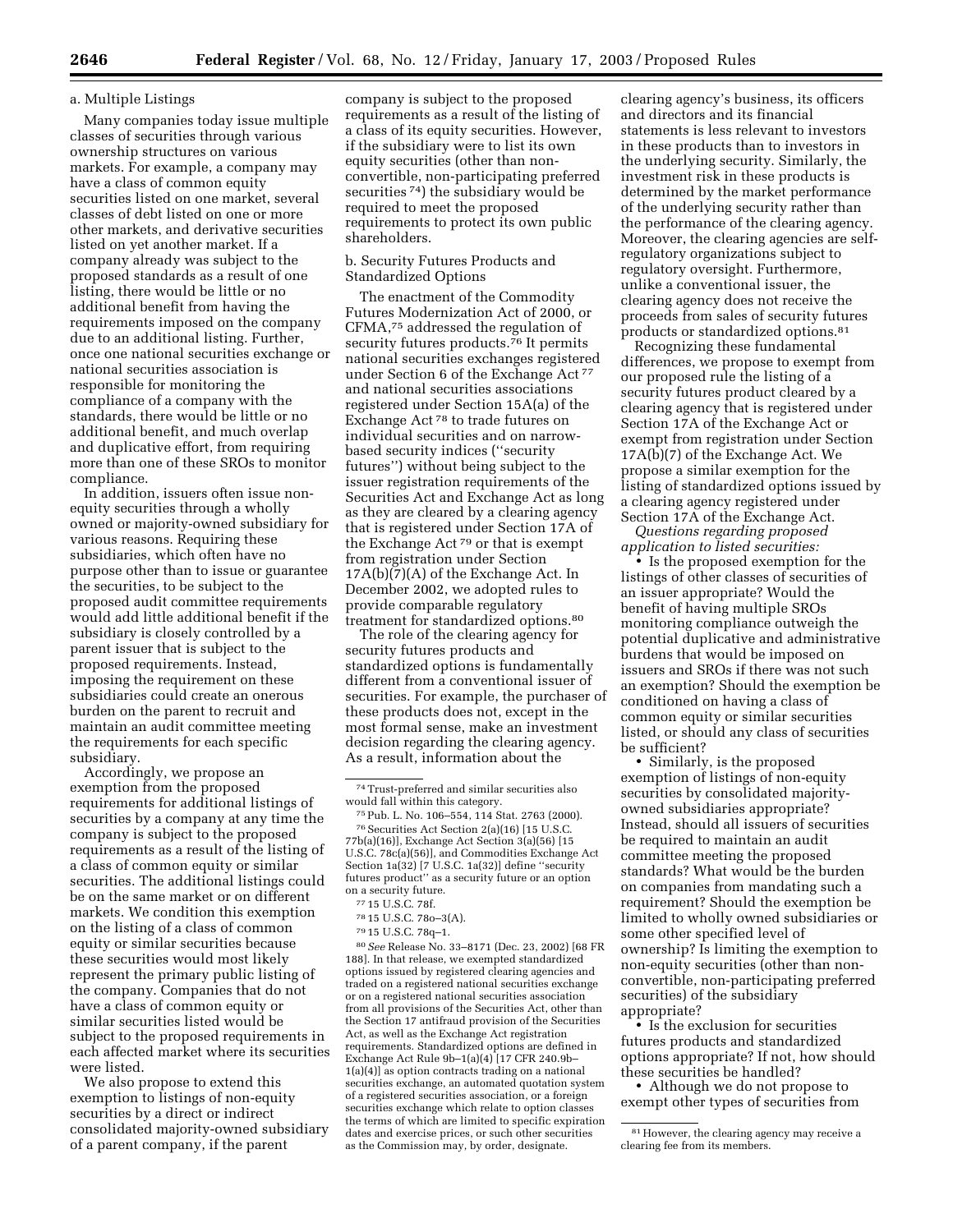coverage of the proposed rule, we request comment on the propriety of either a complete or partial exemption from the requirements for other types of securities? For example, should the rule apply only to classes of voting common equity of an issuer? What would be the basis for such an exclusion, and how would it be consistent with the purposes of the Sarbanes-Oxley Act? In responding to this request, commenters should specifically address how such an exemption would be consistent with investor protection.

# 3. Issuers Affected

#### a. Foreign Issuers

For many years, U.S. investors increasingly have been seeking opportunities to invest in a wide range of securities, including the securities of foreign issuers, and foreign issuers have been seeking opportunities to raise capital and effect equity-based acquisitions in the U.S. using securities as the ''acquisition currency.'' The Commission has responded to these trends by seeking to facilitate the ability of foreign issuers to access U.S. investors through listings and offerings in the U.S. capital markets. We have long recognized the importance of the globalization of the securities markets both for investors who desire increased diversification and international companies that seek capital in new markets.

Section 10A(m) of the Exchange Act makes no distinction between domestic and foreign issuers. With the growing globalization of the capital markets, the importance of maintaining effective oversight over the financial reporting process is relevant for listed securities of any issuer, regardless of its domicile. Many foreign private issuers 82 already maintain audit committees, and the global trend appears to be toward establishing audit committees.<sup>83</sup> The proposed rule, therefore, would apply to

83See, for example, ''Principles of Auditor Independence and the Role of Corporate Governance in Monitoring an Auditor's Independence,'' Statement of the IOSCO Technical Committee (Oct., 2002) (available at www.iosco.org); Egon Zehnder International, Board of Directors Global Study (2000) (available at www.zehnder.com); and KPMG LLP, Corporate Governance in Europe: KPMG Survey 2001/2002 (2002) (available at www.kpmg.com).

foreign private issuers as well as domestic issuers.

However, we are aware that the proposed requirements may conflict with legal requirements, corporate governance standards and the methods for providing auditor oversight in the home jurisdictions of some foreign issuers. Several foreign issuers and their representatives have expressed concerns about the possible application of Exchange Act Section 10A(m).84 In our proposal, we attempt to address these concerns in specific areas in which foreign corporate governance arrangements differ significantly from general practices among U.S. corporations.

For example, we understand that some countries, such as Germany, require that non-management employees, who would not be viewed as ''independent'' under the proposed requirements, serve on the supervisory board or audit committee.85 Having such employees serve on the board or audit committee can provide an independent check on management, which itself is one of the purposes of the independence requirements under the Sarbanes-Oxley Act. Accordingly, we are proposing a limited exemption from the independence requirements to address this concern. We would provide that non-management employees could sit on the audit committee of a foreign private issuer if the employee is elected or named to the board of directors or audit committee of the foreign private issuer pursuant to home country legal or listing requirements.

We also note that certain foreign private issuers have a two-tier board, with one tier designated as the management board and the other tier designated as the supervisory or nonmanagement board. In this circumstance, we believe that the supervisory or non-management board would be the body within the company best equipped to comply with the proposed requirements. We propose to clarify that in the case of foreign private issuers with two-tier boards of directors, the term ''board of directors'' means the supervisory or non-management board. As such, the supervisory or nonmanagement board could either form a separate audit committee or, if the entire supervisory or non-management board was independent within the provisions and exceptions of the proposed rule, the entire board could be designated as the audit committee.86

Controlling shareholders or shareholder groups are more prevalent among foreign issuers than in the United States, and those controlling shareholders have traditionally played a more prominent role in corporate governance. In jurisdictions providing for audit committees, representation of controlling shareholders on these committees is common. We believe that a limited exception from the independence requirements can accommodate this practice without undercutting the fundamental purposes of the proposed rule. In particular, we would propose that one member of the audit committee could be a shareholder, or representative of a shareholder or group, owning more than 50% of the voting securities of a foreign private issuer, if the ''no compensation'' prong of the independence requirements is satisfied, the member in question has only observer status on, and is not a voting member or the chair of, the audit committee, and the member in question is not an executive officer of the issuer.87 This limited exception is designed to accommodate foreign practices, would assure independent membership and an independent chair of the audit committee and would still exclude management from the committee.

Similarly, foreign governments may have significant shareholdings in some foreign private issuers or may own special shares that entitle the government to exercise certain rights relating to these issuers. However, due to their shareholdings or other rights, these representatives may not be considered independent under our proposals. To accommodate foreign practices, we believe that foreign governmental representatives should be permitted to sit on audit committees of foreign private issuers. As a result, we propose a limited exception that one member of the audit committee could be a representative of a foreign government or foreign governmental entity, if the ''no compensation'' prong of the independence requirement is satisfied and the member in question is not an executive officer of the issuer. As with

<sup>82</sup>The term ''foreign private issuer'' is defined in Exchange Act Rule 3b–4(c) [17 CFR 240.3b–4(c)]. A foreign private issuer is a non-government foreign issuer, except for a company that (1) has more than 50% of its outstanding voting securities owned by U.S. investors and (2) has either a majority of its officers and directors residing in or being citizens of the U.S., a majority of its assets located in the U.S., or its business principally administered in the U.S.

<sup>84</sup>See, *e.g.*, Petition for Rulemaking submitted by the Organization for International Investment, File No. 4–462 (Aug. 19, 2002).

<sup>85</sup>See, *e.g.*, Co-Determination Act of 1976 (Mitbestimmungsgesetz).

<sup>86</sup>*See* note 37 above and the accompanying text. 87Exchange Act Rule 3b–7 defines the term "executive officer" as an issuer's president, any vice president of the registrant in charge of a principal business unit, division or function (such as sales, administration or finance), any other officer who performs a policy-making function or any other person who performs similar policymaking functions for the registrant. Executive officers of subsidiaries may be deemed executive officers of the issuer if they perform such policymaking functions for the issuer.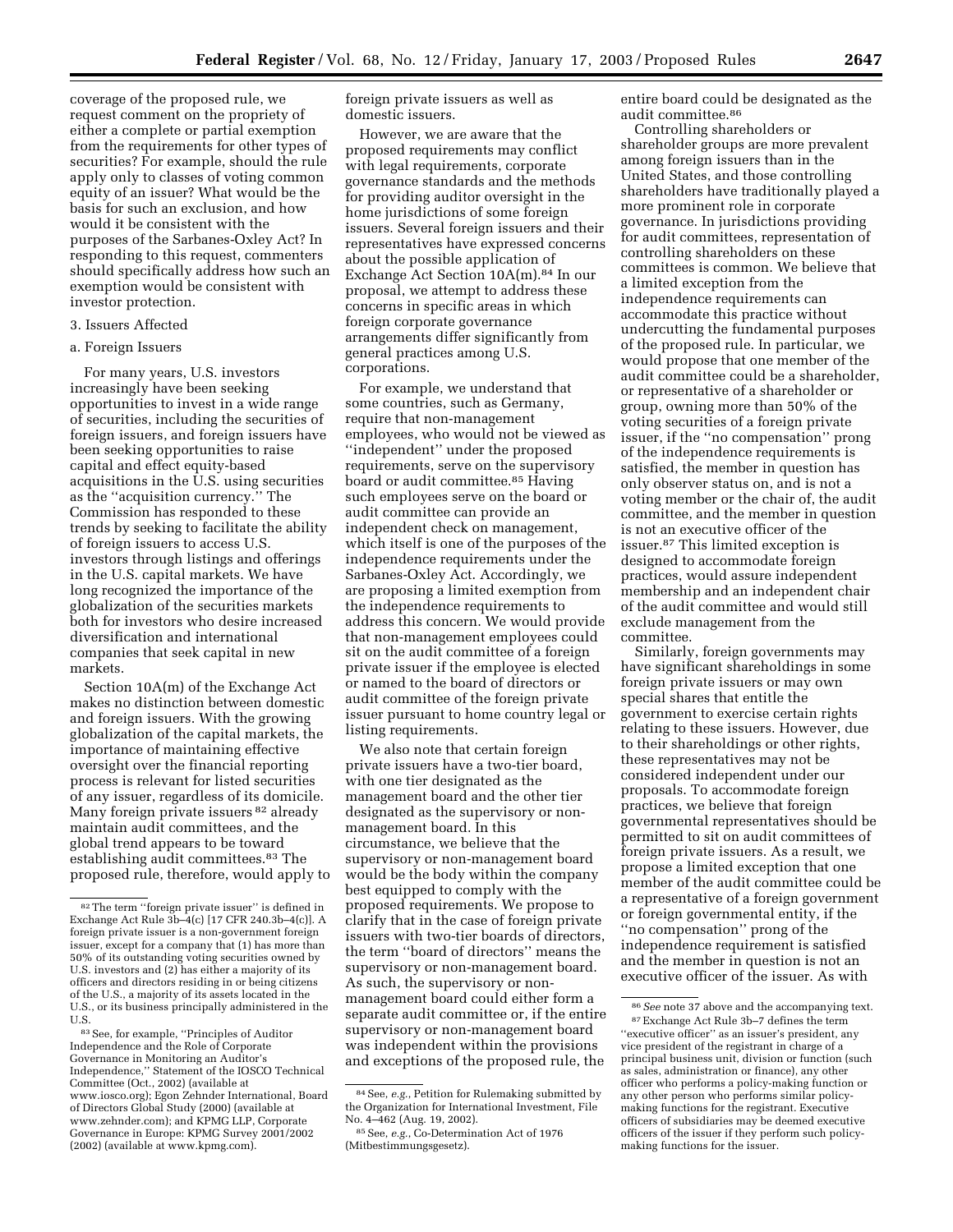the proposed exemption for controlling shareholder representatives, this limited exception is designed to accommodate foreign practices and still exclude management from the committee.

Finally, while as noted above there is a trend toward having audit committees in foreign jurisdictions, several foreign jurisdictions require or provide for auditor oversight through a board of auditors or similar body, or groups of statutory auditors, that are separate from the board of directors.<sup>88</sup> We believe that these boards of auditors or statutory auditors are intended to be independent of management, although their members may not in all cases meet all of the independence requirements set forth in Section 10A(m) of the Exchange Act. In addition, while these bodies provide independent oversight of outside auditors, they may not have all of the responsibilities set forth in our proposals.

The establishment of an audit committee in addition to these bodies, with duplicative functions, might not only be costly and inefficient, but it also could generate possible conflicts of powers and duties. Accordingly, we propose an exemption from certain of the requirements for audit committees for boards of auditors or statutory auditors of foreign private issuers that fulfill the remaining requirements of the rule, if those boards operate under legal or listing provisions that are intended to provide oversight of outside auditors that is independent of management, membership on the board excludes executive officers of the issuer and certain other requirements are met. Specifically, foreign private issuers with boards of auditors or similar bodies or statutory auditors meeting these requirements would be exempt from the requirements regarding the independence of audit committee members and the audit committee's responsibility to oversee the work of the outside auditor. The remaining proposed requirements regarding procedures for handling complaints, access to advisors and funding for advisors would apply to these issuers, with the requirements being applicable

to the board of auditors or statutory auditors instead of an audit committee. Also, such board or body would need to be, to the extent permitted by law, responsible for the appointment and retention of any registered public accounting firm engaged by the listed issuer.89

A foreign private issuer availing itself of any of these exemptions would be subject to specific disclosure requirements discussed in Section II.G.1 below. In proposing these exemptions, we recognize that some foreign jurisdictions continue to have historical structures that may conflict with maintaining audit committees meeting the requirements of Section 10A(m) of the Exchange Act. We encourage foreign issuers that access the U.S. capital markets to continue to move toward internationally accepted best practices in corporate governance.90

As mentioned below, we request comment on whether there are other areas, in either one country or in many countries, in which the rules we are proposing are inconsistent or inappropriate in a significant way with foreign corporate governance arrangements. If there are other areas, do those arrangements adequately address the problems to be addressed under Exchange Act Section 10A(m)? As proposed, there would be no other ability for an SRO to exempt or waive foreign issuers from the proposed requirements.

#### b. Small Businesses

Section 10A(m) of the Exchange Act makes no distinction based on an issuer's size. We think that improvements in the financial reporting process for companies of all sizes are important for promoting investor confidence in our markets. In this regard, because we have seen instances of financial fraud at small companies as well as at large companies, we think that improving the effectiveness of audit committees of small and large companies is important.<sup>91</sup> The proposed rule, therefore, would apply to listed issuers of all sizes.

We recognize that because the proposals apply only to listed issuers, quantitative listing standards applicable to listed securities, such as minimum revenue, market capitalization and shareholder equity requirements, will limit the size of issuers that will be affected by the requirements.92 However, we are sensitive to the possible implication for smaller issuers and for SROs that would like to specialize in securities of these issuers. We request comment below on these topics.

#### c. Issuers of Asset-Backed Securities

In several of our releases implementing provisions of the Sarbanes-Oxley Act,<sup>93</sup> we have noted the special nature of asset-backed issuers.94 Because of the nature of these entities, such issuers are subject to substantially different reporting requirements. Most significantly, assetbacked issuers are generally not required to file the financial statements that other companies must file. Also, such entities typically are passive pools of assets, without an audit committee or board of directors or persons acting in a similar capacity. Accordingly, we propose to exclude asset-backed issuers from the proposed requirements.

# d. Investment Companies

There are essentially two categories of investment companies that have shares listed for trading on exchanges: closedend investment companies and socalled ''exchange-traded funds'' (''ETFs''). Closed-end investment companies are actively managed investment companies, which do not issue redeemable securities. ETFs are investment companies that are registered under the Investment Company Act as open-end investment companies or unit investment trusts (''UITs''). Unlike typical open-end funds or UITs, ETFs do not sell or redeem their individual shares (''ETF shares'') at net asset value (''NAV''). Instead, ETFs sell and redeem ETF shares at NAV only in large blocks (such as 50,000 ETF shares). In addition, national securities exchanges list ETF shares for trading, which allows investors to purchase and sell individual ETF shares among themselves at market prices throughout the day. Unlike open-end ETFs or closed-end investment companies, UITs, including those that operate as ETFs, are

<sup>88</sup>For example, under current Japanese law, we understand that large Japanese corporations must maintain a board of corporate statutory auditors, a legally separate and independent body from the corporation's board of directors that is elected by shareholders. See, *e.g.*, Law for Special Exceptions to the Commercial Code Concerning Audits, etc. of Corporations (Law No. 22, 1974, as amended). Further, we understand that effective April 1, 2003, Japanese corporations will have the option to elect either a governance system with a separate board of directors and board of corporate auditors or a system based on nominating, audit and compensation committees under the board of directors.

<sup>89</sup>Such responsibility could be vested in such board or body, or statutory auditors, in any manner, including without limitation by law or listing requirement or delegation.

<sup>90</sup>*See, e.g.*, IOSCO Principles of Auditor Independence and the Role of Corporate Governance in Monitoring an Auditor's Independence (2002); OECD Principles of Corporate Governance (1999).

<sup>91</sup>See Beasley, Carcello and Hermanson, Fraudulent Financial Reporting: 1987–1997, An Analysis of U.S. Public Companies (Mar. 1999) (study commissioned by the Committee of Sponsoring Organizations of the Treadway Commission).

<sup>92</sup>Examples of the types of quantitative standards necessary for initial and continued listings on the NYSE, Nasdaq and AMEX are available on their respective websites.

<sup>93</sup>*See* note 30 above.

<sup>94</sup>The term ''Asset-Backed Issuer'' is defined in 17 CFR 240.13a–14(g) and 240.15d–14(g).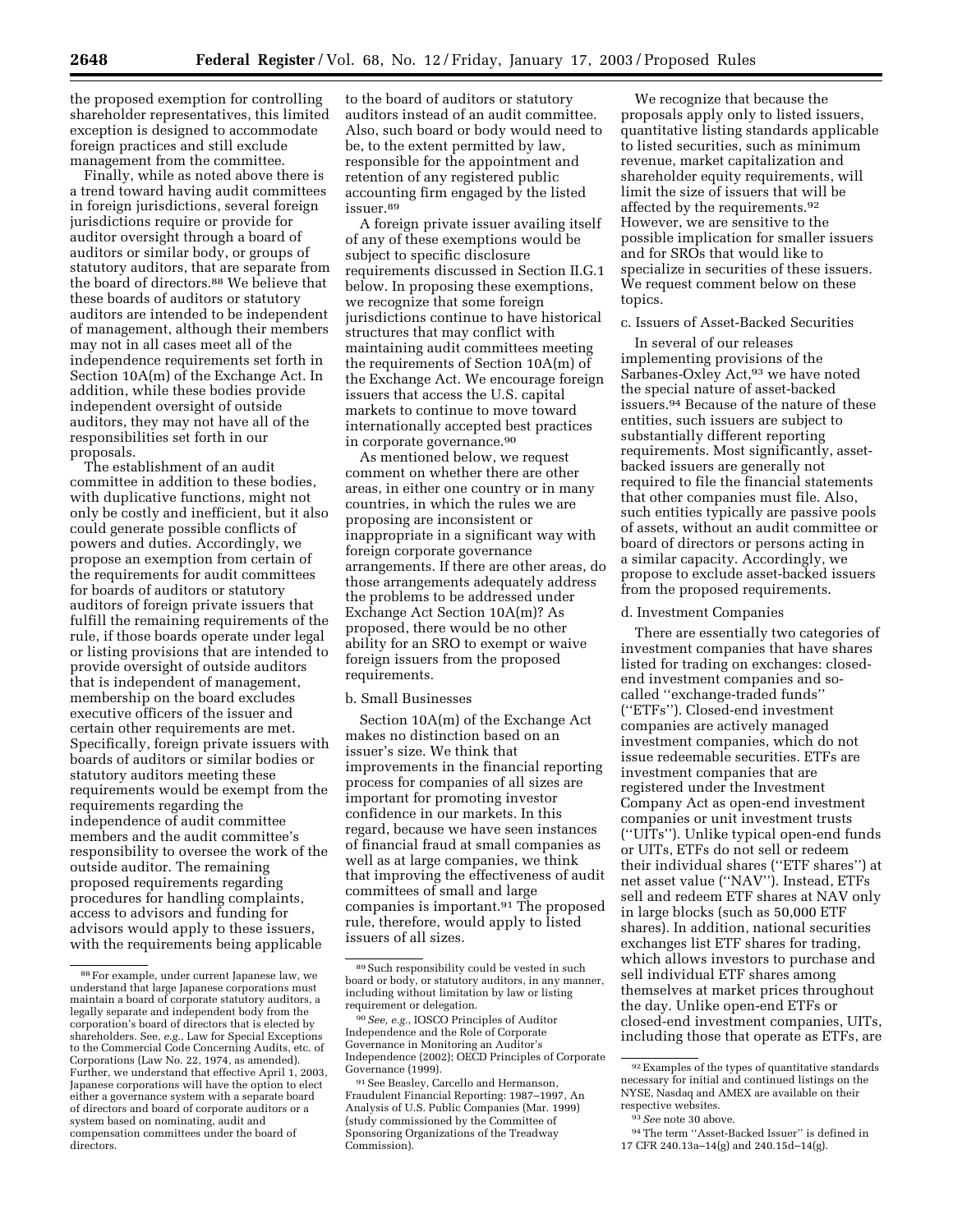not actively managed and do not have boards of directors from which audit committee members could be drawn. Accordingly, our proposed rules would cover closed-end investment companies and exchange-traded open-end investment companies, but we are proposing to exclude exchange-traded UITs from the proposed requirements.95

*Questions regarding the proposed application to issuers:*

• Although we do not propose a complete exemption for foreign issuers from coverage of the proposed rule, and question whether such an exemption would be consistent with the policies underlying the Sarbanes-Oxley Act, we solicit comment on the propriety of either a complete or broader exemption from the requirements for foreign issuers. Given the exemptions that are proposed, would the proposals conflict with local law or local stock exchange requirements? If so, how? Are the problems that the proposals are intended to address dealt with in alternative ways in other jurisdictions? Would any foreign issuers not consider a listing solely because of these requirements? Would any foreign issuers that currently maintain a U.S. listing seek to delist their securities because of these requirements?

• Is the proposed special accommodation to the independence requirements adequate for issuers in countries with a dual board structure where employee representatives sit on the supervisory board or are required to be on the audit committee? If not, how should we accommodate these issuers, if at all?

• Are the proposed special accommodations for foreign issuers with controlling shareholder or shareholder groups or foreign government representation appropriate? Do the proposed exemptions provide appropriate accommodations for foreign private issuer practices, consistent with the purposes of Section 10A(m) of the Exchange Act and the protection of investors? Are there alternative approaches that would be preferable to address the issue? Should any of the conditions of the proposed exemption

be changed? For example, for controlling shareholders, should the level of shareholder ownership proposed be higher (*e.g.*, 80%) or lower (*e.g.*, 10%)? Is the limitation for controlling shareholders to observer status and not being a voting member or chair of the audit committee appropriate?

• Is the proposed special accommodation for issuers from jurisdictions that operate with boards of auditors or similar bodies appropriate? Does the proposed exemption provide appropriate accommodation for these issuers, consistent with the purposes of Section 10A(m) of the Exchange Act and the protection of investors? Are there alternative approaches that would be preferable to address the issue? Should we provide a ''sunset'' date for this provision to allow the Commission to reconsider its effectiveness and to reexamine the trend towards audit committees in other jurisdictions? If so, what date should we use (*e.g.*, December 31, 2005)?

• Is the compliance burden for companies under a certain size disproportionate to the benefits to be obtained from the proposed requirements? Would any smaller issuers not consider a listing solely because of these requirements? Would any smaller issuers that currently maintain a listing seek to delist their securities because of these requirements? How can we minimize the burden consistent with the purposes of the Sarbanes-Oxley Act?

• Should the scope of one or more of the proposed requirements be narrowed to exclude or apply differently to companies under a certain size? If so, which requirements should be changed? How would such accommodations be consistent with the purposes of Section 10A(m) and the protection of investors? Should there be special accommodations for companies considered under our rules to be ''small business issuers'' (companies that have revenues and public float of less than \$25 million)? <sup>96</sup> Should there be a higher cutoff, such as \$100 million or \$200 million public float and/or revenues? If there should be a different standard for determining the level of issuer affected, should it be based on additional or alternative criteria, such as total assets, shareholder equity or reporting history? What alternate means exist that would provide the same protections to shareholders?

• Is the exclusion of asset-backed issuers appropriate? If not, how should these issuers be handled? Are there other types of issuers that should be handled differently?

• Is the exclusion for ETFs that are structured as unit investment trusts appropriate? If not, how should these ETF UITs be handled? Exchange-traded UITs typically provide audited financial information in shareholder reports although these reports are not required by Commission rules. How should this affect whether exchange-traded UITs are covered by the proposed requirements? Should the sponsor, depositor, or trustee of the UIT be required to comply with the proposed rule? Are there other types of investment companies that should be excluded from the proposed rule? If so, why?

• We propose to make the general exemptions of Exchange Act Rule 10A– 3(c) available for use by investment companies. Would investment companies ever fall within any of these exemptions? Should some exemptions be available to investment companies and others unavailable? If so, which ones should be available and why?

4. Determining Compliance With Proposed Standards

Apart from the general requirement to prohibit the listing of a security not in compliance with the enumerated standards, Section 10A(m) of the Exchange Act does not establish specific mechanisms for a national securities exchange or a national securities association to ensure that issuers comply with the proposed standards on an ongoing basis. SROs are required to comply with Commission rules pertaining to SROs and to enforce their own rules, including rules that govern listing requirements and affect their listed issuers. To further the purposes of Section 10A(m), we propose to direct the SROs to require a listed issuer to notify the applicable SRO promptly after an executive officer of an issuer becomes aware of any material noncompliance by the listed issuer with the proposed requirements.97

*Questions regarding determining compliance with the proposed standards:*

• Should a listed issuer be required to notify the SRO if it has failed to comply with our proposed requirements? Is it sufficient for the notification to be made ''promptly?'' Should the direction to the SROs on this point be more specific

<sup>95</sup>Business development companies would be covered by the proposed rules.

Investment companies may avail themselves of the general exemptions in proposed Exchange Act Rule 10A–3(c) [17 CFR 240.10A–3(c)], if applicable, and, except in the case of reliance on the exemption for UITs contained in paragraph (c)(5)(ii) or the exemption contained in paragraph (c)(1), would have to disclose such use of a general exemption on proposed Form N–CSR and in proxy statements. The independence exemptions of proposed Exchange Act Rule  $10A-3(b)(1)(iv)(A)-(E)$  [17 CFR  $240.10\text{\AA}-3(\text{b})(1)(\text{iv})(\text{A})-(\text{E})$  would not apply to investment companies.

 $^{96}\mathrm{The\ term}$  "small business issuer" is defined in Exchange Act Rule 12b–2.

 $\,$  97 We encourage the SROs to impose a similar requirement for noncompliance with other SRO listing standards that pertain to corporate governance standards apart from the audit committee requirements in proposed Exchange Act Rule 10A–3, to the extent SROs do not already provide for such a notice requirement.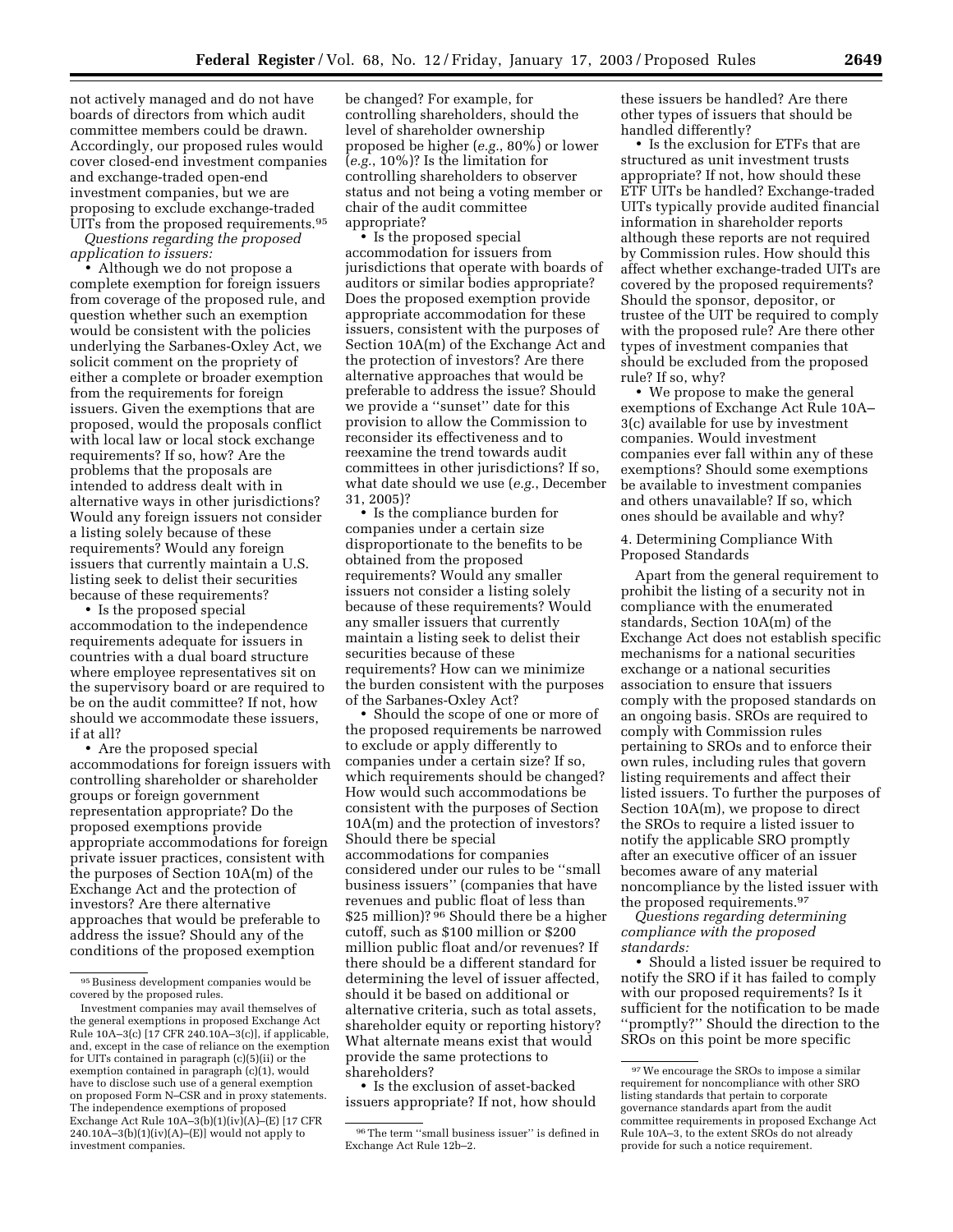(*e.g.*, notification must occur no later than two business days after an executive officer of the issuer becomes aware of any material noncompliance)?

• Is the proposed triggering event for notification (*i.e.*, that an executive officer of the issuer has become aware of any material noncompliance) appropriate? For example, should the standard also include any audit committee member becoming aware of any material noncompliance?

• In addition to, or in lieu of, notification in the event of noncompliance, should a listed issuer be required to disclose periodically to the SROs whether they have been in compliance with the standards? If so, how often?

• Should a listed issuer be required to notify the SRO if it has failed to comply with listing standards apart from our proposed requirements for audit committees? Should this requirement apply only to particular listing standards?

#### 5. Opportunity To Cure Defects

Section  $10A(m)(1)(B)$  of the Exchange Act specifies that our rules must provide for appropriate procedures for an issuer to have an opportunity to cure any defects that would be the basis for a prohibition of the issuer's securities as a result of its failure to meet the proposed audit committee standards, before imposition of such a prohibition. To effectuate this mandate, our proposals would require the SROs to establish such procedures before they prohibit the listing of or delist any security of an issuer.<sup>98</sup> Preliminarily, we believe that existing continued listing or maintenance standards and delisting procedures of the SROs would suffice as procedures for an issuer to have an opportunity to cure any defects on an ongoing basis. These procedures already provide issuers with notice and opportunity for a hearing, an opportunity for an appeal and an opportunity to cure any defects before their securities are delisted.99 However, we do expect that the rules of each SRO will provide for definite procedures and time periods for compliance with the proposed requirements to the extent they do not already do so.

We also expect that our final rule will have a delayed implementation date before companies would initially be subject to the standards to provide affected companies with time to conform to the new standards. We

recognize that companies may need to conduct shareholder elections to elect independent directors for their audit committees. We envision that the standards contemplated by our proposals would need to be operative by the SROs no later than the first anniversary of the publication of our final rule in the **Federal Register**. This should give listed issuers enough time to go through an annual meeting election cycle to elect any new directors that would be necessary to meet the new requirements.

*Questions regarding the opportunity to cure defects:*

• Should the SROs be required to establish specific procedures for curing defects apart from those proposed? If so, what would these procedures look like? Should there be a specific course for redress other than the delisting process?

• Should our final rule include specific provisions that set maximum time limits for an opportunity to cure defects? If so, what time limits would be appropriate?

• Beyond the limited exemption we propose for the independence requirements, should companies that have just completed their initial public offering be given additional time to comply with the requirements?

• Is the proposed date for when the SROs rules must be operative appropriate for companies that must comply with the new standards? If not, what date would be appropriate and what factors should we consider in setting any such date? Would a period beyond the proposed date be necessary or appropriate for compliance by smaller companies? Are there special considerations that we should take into account for foreign private issuers?

#### *G. Disclosure Changes Regarding Audit Committees*

1. Disclosure Regarding Exemptions

Our proposals provide for certain exemptions. Because these exemptions would distinguish certain issuers from most other listed issuers, we believe that it is important for investors to know if an issuer is availing itself of one of these exemptions. Accordingly, we propose that these issuers would need to disclose their reliance on the exemption and their assessment of whether, and if so, how, such reliance would materially adversely affect the ability of their audit committee to act independently and to satisfy the other requirements of proposed Exchange Act Rule 10A–3. Such disclosure would need to appear in, or be incorporated by reference into, annual reports filed with the

Commission.100 The disclosure also would need to appear in proxy statements or information statements for shareholders' meetings at which elections for directors are held.

Because of the nature of the exemption for boards of auditors or similar structures of foreign private issuers discussed in Section II.F.3.a., we also are proposing that foreign private issuers availing themselves of that exemption be required to file an exhibit to their annual reports stating that they are doing so.101 Because the presence of exhibits can be easily identified in electronic filings, we believe this requirement will facilitate monitoring of the use of this exemption by investors.

As discussed in Section II.F.3.d., we are proposing a general exemption for unit investment trusts from the requirements of the proposed rule. In addition, we are proposing that UITs be excluded from the disclosure requirements relating to their use of the exemption.102 As a passive investment vehicle, a UIT has no board of directors, and there is little reason why investors would expect a UIT to have an audit committee. In addition, there is no appropriate disclosure document required by Commission rules where a UIT could include this disclosure.<sup>103</sup>

For foreign private issuers that file their annual reports on Form 20–F, the disclosure requirement would appear in new paragraph (f) to Item 15. The additions of paragraphs (c)–(e) to Item 15 of Form 20–F were proposed in Release No. 33–8138 (Oct. 22, 2002), Release No. 33–8154 (Dec. 2, 2002), and Release No. 33–8160 (Dec. 10, 2002) [67 FR 77594] (Rule 10b–18 and purchases of certain equity securities by the issuer and others), respectively.

For foreign private issuers that file their annual reports on Form 40–F, the disclosure requirement would appear in paragraph (11) to General Instruction B. The additions of paragraphs (9) and (10) to General Instruction B. of Form 40–F were proposed in Release No. 33–8138 (Oct. 22, 2002) and Release No. 33–8154 (Dec. 2, 2002), respectively.

For registered investment companies, the disclosure would appear in Item 8 of proposed Form N–CSR and Item 22(b)(14) of Schedule 14A.

101The exhibit requirement would appear in new paragraph 11 to the Instructions as to Exhibits of Form 20–F. The addition of paragraph 10 to the Instructions as to Exhibits of Form 20–F was proposed in Release No. 33–8138 (Oct. 22, 2002).

102See proposed Exchange Act Rule 10A–3(d). 103UITs file annual reports with the Commission on Form N–SAR [17 CFR 249.330 and 274.101] under Investment Company Act Rule 30a–1 [17 CFR 270.30a–1]. However, these N–SAR reports are

<sup>98</sup>These procedures, of course, could not include an extended exemption or waiver of the requirements apart from those proposed.

<sup>99</sup>*See, e.g.*, NASD Rule 4800 Series and NYSE Listed Company Manual Section 804.

<sup>100</sup>This disclosure is proposed to be included in Part III of annual reports on Form 10–K and 10–KSB (through an addition to Item 401 of Regulations S– K and S–B). Consequently, companies subject to the proxy rules would be able to incorporate the required disclosure from a proxy or information statement that involves the election of directors into the annual report, if the issuer filed such proxy or information statement within 120 days after the end of the fiscal year covered by the report. *See* General Instruction G.(3) of Form 10–K and General Instruction E.3. of Form 10–KSB.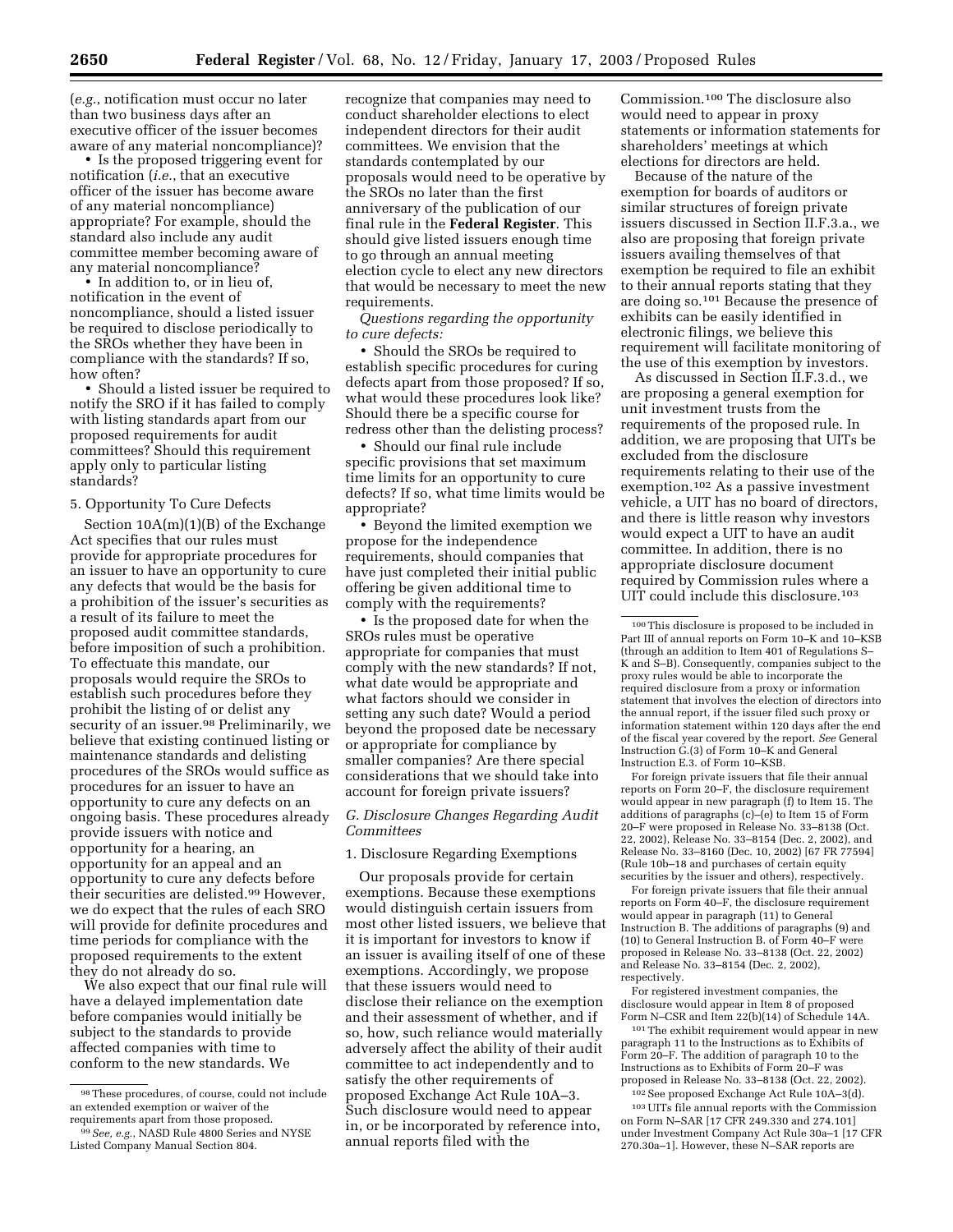We also are proposing to exclude issuers availing themselves of the multiple listing exemption from the disclosure requirements relating to their use of that exemption. These issuers, or their controlling parents, would be required to comply with the proposed audit committee requirements as a result of a separate listing. Accordingly, disclosure of the use of that exemption would not serve the purpose of highlighting for investors those issuers that are different from most other listed issuers. However, if such an issuer also was availing itself of another exemption from the proposed requirements (*i.e.*, the temporary exemption from the independence requirements for new listed issuers), disclosure of the use of that exemption would be required.

2. Identification of the Audit Committee in Annual Reports

An issuer subject to the proxy rules of Section 14 of the Exchange Act 104 is currently required to disclose in its proxy statement or information statement, if action is to be taken with respect to the election of directors, whether the issuer has a standing audit committee, the names of each committee member, the number of committee meetings held by the audit committee during the last fiscal year and the functions performed by the committee.105 We believe it is important for investors to be able to readily determine basic information about the composition of a listed issuer's audit committee. To foster greater availability of this basic information, we are proposing to require disclosure of the members of the audit committee to be included or incorporated by reference in the listed issuer's annual report.106 Also, because the Exchange Act now provides that in the absence of an audit committee the entire board of directors will be considered to be the audit committee, we propose to require a

<sup>106</sup> Because this information is proposed to be included in Part III of annual reports on Forms 10– K and 10–KSB, companies subject to the proxy rules would be able to incorporate the required disclosure from a proxy or information statement that involves the election of directors, where it is already required to appear, into their annual reports. Information regarding the number of meetings of the audit committee and the basic functions performed by the audit committee, as well as the information regarding nominating and compensation committees, would continue to be required only in proxy or information statements that involve the election of directors.

listed issuer that has not separately designated or has chosen not to separately designate an audit committee to disclose that the entire board of directors is acting as the issuer's audit committee.

We propose similar changes for foreign private issuers that file their annual reports on Form 40–F. Foreign private issuers that file their annual reports on Form 20–F already are required to identify the members of their audit committee in their annual reports. For these listed issuers, however, we do propose that they disclose if the entire board of directors is acting as the audit committee. We also propose similar changes for registered management investment companies.107

3. Updates to Existing Audit Committee Disclosure

An issuer subject to the proxy rules is currently required to disclose additional information about its audit committee in its proxy statement or information statement, if action is to be taken with respect to the election of directors.108 First, the audit committee must provide a report disclosing whether the audit committee has reviewed and discussed the audited financial statements with management and discussed certain matters with the independent auditors.109 Second, issuers must disclose whether the audit committee is governed by a charter, and if so, include a copy of the charter as an appendix to the proxy statement at least once every three years.110 Finally, the issuer must disclose whether the members of the audit committee are independent. Under the existing requirements, issuers whose securities are listed on the NYSE or AMEX or quoted on Nasdaq must

108See Item 7(d)(3) of Schedule 14A. These disclosure requirements were adopted in Release No. 34–42266 (Dec. 22, 1999).

109See Item 7(d)(3)(i) of Schedule 14A. The requirements for the audit committee report are specified in Items 306 of Regulations S–B [17 CFR 228.306] and S–K [17 CFR 229.306]. Under the existing requirements, if the company does not have an audit committee, the board committee tasked with similar responsibilities, or the full board of directors, is responsible for the disclosure.

110See Items 7(d)(3)(ii) and (iii) of Schedule 14A.

disclose whether the audit committee members are independent, as defined in the applicable listing standards.111 These issuers also must disclose if its board of directors has determined to appoint one director to its audit committee due to an exceptional and limited circumstances exception in the applicable listing standards.112 Issuers whose securities are not listed on the NYSE or AMEX or quoted on Nasdaq also are required to disclose whether its audit committee members are independent. These issuers may choose which definition of independence to use from any of the NYSE, AMEX or Nasdaq listing standards.113

Regarding the independence disclosure, all national securities exchanges and national securities associations under our proposals would need to have independence standards for audit committee members, not just the NYSE, AMEX and Nasdaq. The specification in the existing requirements to listings on these three markets would therefore no longer be necessary. Further, our proposals would not allow for an exception to the independence requirements due to exceptional and limited circumstances. As a result, disclosure regarding use of this exception would be unnecessary.

Accordingly, we propose to update the disclosure requirements regarding the independence of audit committee members to reflect the new SROs rules to be adopted under Exchange Act Rule 10A–3. If the registrant was a listed issuer, it would still be required to disclose whether the members of its audit committee were independent. The listed issuer would need to use the definition of independence for audit committee members included in the listing standards applicable to the listed issuer. Further, because the Exchange Act now provides that in the absence of an audit committee the entire board of directors will be considered to be the audit committee, we propose to clarify that if the registrant does not have a separately designated audit committee, or committee performing similar functions, the registrant must provide the disclosure with respect to all members of its board of directors.

Non-listed issuers that have separately designated audit committees would still be required to disclose whether their audit committee members were independent. In determining whether a member was independent,

regulatory reports to the Commission and are not intended primarily as disclosure documents for investors.

<sup>104</sup> 15 U.S.C. 78n.

<sup>105</sup>See Item 7(d)(1) of Schedule 14A. Identical information is required with respect to nominating and compensation committees of the board of directors.

<sup>107</sup> Item 22(b)(14) of Schedule 14A and proposed Item 8 of proposed Form N–CSR. Proposed Form N–CSR would be used by registered management investment companies to file certified shareholder reports with the Commission under the Sarbanes-Oxley Act. See Investment Company Act Release No. 25723 (Aug. 30, 2002) [67 FR 57298]. The Commission proposed amendments to Form N–CSR in Investment Company Act Release No. 25739 (Sep. 20, 2002) [67 FR 60828]; Investment Company Act Release No. 25775 (Oct. 22, 2002) [67 FR 66208]; Investment Company Act Release No. 25838 (Dec. 2, 2002); Investment Company Act Release No. 25845 (Dec. 10, 2002); and Investment Company Act Release No. 25870 (Dec. 18, 2002).

<sup>111</sup>See Item 7(d)(3)(iv)(A)(*1*) of Schedule 14A.

 $^{112}$  See Item  $7(d)(3)(\mathrm{i}v)(A)(2)$  of Schedule 14A. 113See Item 7(d)(3)(iv)(B) of Schedule 14A. Whichever definition is chosen must be applied consistently to all members of the audit committee.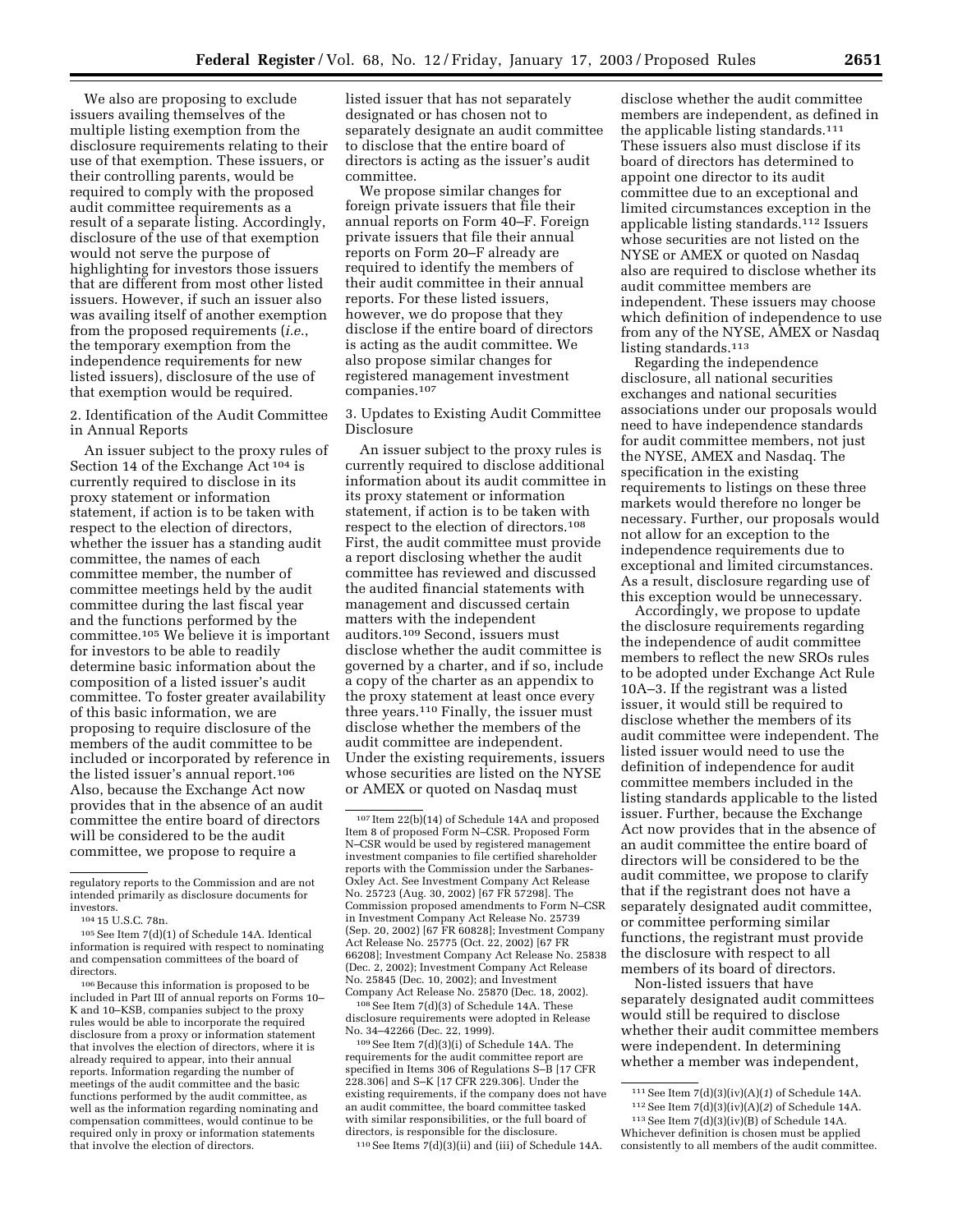these registrants would be allowed to choose any definition for audit committee member independence of a national securities exchange or national securities association that has been approved by the Commission.114

*Questions regarding the proposed disclosure changes:*

• Should companies be required to disclose publicly if they are taking advantage of an exemption to the proposed SRO requirements? If so, are the proposed locations of this disclosure appropriate? Should we permit incorporation by reference into the company's annual report? Should the disclosure be required as an exhibit to the company's filing? Is the disclosure of the company's assessment of whether and if so, how, such reliance would materially adversely affect the ability of the audit committee to act independently and to satisfy the other proposed requirements appropriate?

• Should foreign private issuers that avail themselves of the exemption for boards of auditors or similar structures be required to file an exhibit to their annual reports stating that they are doing so?

• Should a UIT be required to disclose that it is availing itself of the exemption from the audit committee requirements? If so, where should such disclosure be made? Exchange-traded UITs typically provide audited financial information in shareholder reports although these reports are not required by Commission rules.115 Should disclosure of the exemption from audit committee requirements be required in these reports?

• Should an issuer relying on the multiple listing exemption be required to disclose that it is availing itself of that exemption? Should the disclosure only be required for subsidiaries relying on the exemption for their own listed securities?

• Should we require disclosure of basic information about an issuer's audit committee in its annual report, or is the current location of this disclosure for issuers subject to the proxy rules sufficient? Would disclosure of whether the entire board is acting as the audit committee be helpful?

• Given the new definition of audit committee in the Exchange Act, is it appropriate to clarify in the current disclosure requirements for audit committees that if the issuer does not have a separately designated audit committee, or committee performing similar functions, the issuer must provide the disclosure with respect to all members of its board of directors? How many issuers will this change affect?

• Are our proposed changes to the disclosure requirements regarding the independence of audit committee members appropriate? Is there a reason to continue to require non-listed issuers to choose from one of the NYSE's, AMEX's or Nasdaq's definitions for audit committee members?

• Listed issuers that are foreign private issuers are generally not subject to the proxy rules. Should we require disclosure regarding the independence of audit committee members for these issuers? If so, where should this disclosure appear?

• Is there any additional disclosure concerning audit committees that would be beneficial to investors? With the new requirements we propose for audit committees, is any existing disclosure we require regarding audit committees no longer needed?

# *H. General Request for Comment*

We request and encourage any interested person to submit comments on the proposals, on any additional or different changes, and on any other matters that might have an impact on the proposals. We request comment from the point of view of national securities exchanges and national securities associations that would be required to comply with the proposals. We also request comment from the point of view of companies that would be subject to the listing requirements that would result from the proposals. We also request comment from the point of view of investors in the securities of these companies on their views of the proposals and any possible changes to the proposals. With regard to any comments, we note that such comments are of greatest assistance to our rulemaking initiative if accompanied by supporting data and analysis of the issues addressed in those comments.

#### **III. Paperwork Reduction Act**

#### *A. Background*

Our proposals contain ''collection of information'' requirements within the meaning of the Paperwork Reduction Act of 1995 (''PRA'').116 We are

submitting our proposals to the Office of Management and Budget (''OMB'') for review in accordance with the PRA.117 The titles for the collection of information are:

(1) ''Proxy Statements—Regulation 14A (Commission Rules 14a–1 through 14a–15 and Schedule 14A)'' (OMB Control No. 3235–0059);

(2) ''Information Statements— Regulation 14C (Commission Rules 14c– 1 through 14c–7 and Schedule 14C)'' (OMB Control No. 3235–0057);

(3) ''Form 10–K'' (OMB Control No. 3235–0063);

(4) ''Form 10–KSB'' (OMB Control No. 3235–0420);

(5) ''Form 20–F'' (OMB Control No. 3235–0288);

(6) ''Form 40–F'' (OMB Control No. 3235–0381);

(7) ''Regulation S–K'' (OMB Control No. 3235–0071);

(8) ''Regulation S–B'' (OMB Control No. 3235–0417); and

(9) ''Form N–CSR'' (OMB Control No. 3235–0570).

These regulations and forms were adopted pursuant to the Securities Act, the Exchange Act and the Investment Company Act and set forth the disclosure requirements for periodic reports, registration statements and proxy and information statements filed by companies to ensure that investors are informed. The hours and costs associated with preparing, filing and sending these forms constitute reporting and cost burdens imposed by each collection of information. An agency may not conduct or sponsor, and a person is not required to respond to, a collection of information unless it displays a currently valid OMB control number.

Under our proposals, we would direct SROs to prohibit the listing of any security of an issuer that is not in compliance with several enumerated standards relating to the issuer's audit committee. We are making these proposals pursuant to the legislative mandate in Section 10A(m) of the Exchange Act, as added by Section 301 of the Sarbanes-Oxley Act. As part of our proposals, we are proposing several limited exemptions from the requirements to address the special circumstances of particular issuers. If an issuer was to avail itself of one of these exemptions, we propose that it would need to disclose this fact and its assessment of whether, and if so, how, such reliance would materially adversely affect the ability of the audit committee to act independently and to satisfy the other requirements of

 $^{\rm 114}\!\!$  Such definition would include the requirements of proposed Exchange Act Section 10A–3. These issuers would still be required to state which definition was used. Further, the requirement that the same definition must be applied consistently to all members of the audit committee would be retained.

<sup>115</sup>See, *e.g.*, SPDR Trust, Series 1, Investment Company Act Release Nos. 18959 (Sept. 17, 1992) (notice) and 19055 (Oct. 26, 1992) (order) and Fourth Amended and Restated Application, filed Aug. 7, 1992, File No. 812–7545, at 35. 116 44 U.S.C. 3501 *et seq.* 117 44 U.S.C. 3507(d) and 5 CFR 1320.11.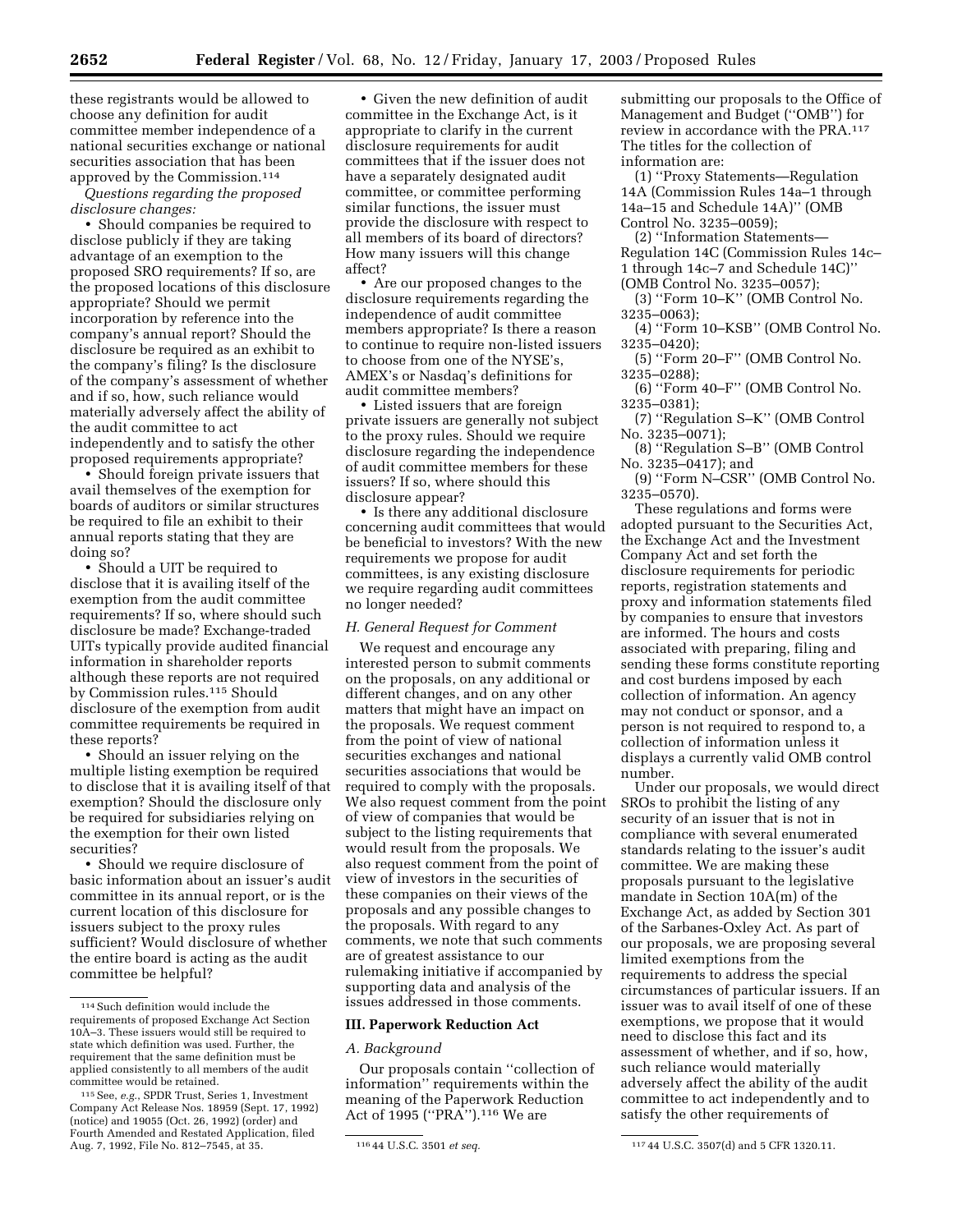proposed requirements. Such disclosure would need to appear in its proxy or information statement for shareholders' meetings at which elections for directors are held. The disclosure also would need to appear in, or be incorporated by reference into, the annual reports of these companies filed with the Commission. In addition, a foreign private issuer that availed itself of the board of auditors exception would need to file a brief exhibit. We have proposed an exemption from these proposed disclosure requirements for exchangetraded UITs and issuers relying on the multiple listing exemption. We call these proposed changes the ''Exemption Disclosure.''

Under our proposals, listed issuers also would be required to disclose the members of their audit committee, or that their entire board of directors is acting as their audit committee, in their annual reports. We call these proposed changes the ''Identification Disclosure.''

Finally, we are proposing several updates to existing disclosure requirements regarding audit committees to reflect our proposals and changes made by the Sarbanes-Oxley Act. We call these proposed changes the ''Disclosure Updates.''

These disclosure changes are designed to alert investors of basic information about an issuer's audit committee, including the identity of the issuer's audit committee, whether the issuer is availing itself of an exemption and whether the members of the audit committee are independent. Compliance with the revised disclosure requirements would be mandatory. There would be no mandatory retention period for the information disclosed, and responses to the disclosure requirements would not be kept confidential. We do not believe that the imposition of these proposed disclosure changes would alter significantly the number of respondents that file on the affected forms.

In addition to the above, we propose to direct the SROs to require a listed issuer to notify the applicable SRO promptly after an executive officer of an issuer becomes aware of any material noncompliance by the listed issuer with the proposed requirements. We believe that any burden imposed by this collection of information would be minimal. For the most part, we believe that listed issuers are already required to make the type of disclosure contemplated by the proposal, either pursuant to existing SRO rules or as a requirement of existing listing agreements. We therefore believe that any reporting and recordkeeping requirements imposed by this aspect of

the proposals are ''usual and customary'' activities for listed issuers.118

#### *B. Revisions to PRA Reporting and Cost Burden Estimates*

For purposes of the PRA, we estimate that the annual incremental paperwork burden for all companies to prepare the disclosure that would be required under our proposals would be approximately 685 hours of personnel time and a cost of approximately \$99,600 for the services of outside professionals. We derived these estimates first by estimating the total amount of time it would take for a company to prepare the proposed disclosure. The Disclosure Updates simply update the disclosure requirements to reflect our proposals and changes to terminology made by the Sarbanes-Oxley Act. We do not believe these changes would change the burden required by this disclosure. The Exemption Disclosure would require only a minimal additional statement by issuers that avail themselves of one of our proposed exemptions. In addition, foreign private issuers availing themselves of the board of auditors exception would need to file a brief exhibit. We estimate that the Exemption Disclosure would add 0.25 hours per affected filing. The Identification Disclosure would require a company to disclose either the members of its audit committee, or a brief statement that the board of directors of the issuer is acting as the audit committee. We estimate that the Identification Disclosure would add 0.25 hours per affected filing.

The Exemption Disclosure and Identification Disclosure apply only to listed issuers. Accordingly, not all issuers would be required to make the proposed disclosure. We estimate that there are approximately 7,250 issuers that are listed on a national securities exchange or traded on the Nasdaq National Market or the Nasdaq Smallcap Market.119 Each of these listed companies, except exchange-traded UITs, would be required to at least provide the basic Identification Disclosure in their annual report. Some of these listed issuers also would need to make the Exemption Disclosure.120

Further, since the disclosure in the annual report may be incorporated by reference from an issuer's proxy or information statement, we assume that the disclosure would appear in a maximum of one report per affected issuer. As the information would appear in Part III of an issuer's Form 10–K or 10–KSB (which can be incorporated by reference from the issuer's proxy statement if where directors are to be elected), or in Item 8 of Form N–CSR, which may also be incorporated by reference, we assume that affected issuers will follow the general practice of most issuers of including the disclosure in their proxy or information statement where directors are elected and incorporating by reference the disclosure into their annual report. Accordingly, we are reducing the number of affected reports on Forms 10– K, 10–KSB and N–CSR to account for this assumption.121 Further, we assume that the Identification Disclosure is already required in these proxy or information statements,122 and the burden hours for this disclosure by these filers therefore has already been assigned to Schedules 14A and 14C. Accordingly, we estimate that the Identification Disclosure will not affect the burden for Schedules 14A and 14C.

The tables below illustrate the incremental annual compliance burdens of the collections of information in hours and in cost for annual reports and proxy and information statements under the Exchange Act. The burden was calculated by multiplying the estimated number of affected responses by the estimated average number of hours each entity spends preparing the proposed disclosure. We have based our estimates on the number of affected responses on the actual number of filers during the 2002 fiscal year and our estimates of the number of listed issuers that may be affected by the disclosure changes.123 For Exchange Act annual reports and proxy and information statements, we estimate that 75% of the burden of preparation is carried by the company internally and that 25% of the burden of preparation is carried by outside professionals retained by the company

<sup>118</sup>See 5 CFR 1320.3(b)(2).

<sup>119</sup>We derived this estimate from the Standard & Poors Research Insight Compustat Database and the Commission's annual report.

<sup>120</sup>With respect to investment companies, the independence exemptions would not be available. A general exemption would be applicable to UITs, but UITs would be excluded from Exemption Disclosure requirements. We anticipate that only a negligible number of investment companies would fall under the other general exemptions. Accordingly, we anticipate that the reporting burden imposed by the Exemption Disclosure

requirements on listed investment companies would be negligible.

<sup>121</sup>Foreign private issuers are exempt from the requirements to provide proxy materials, so we assume no adjustment to the number of affected annual reports on Forms 20–F and 40–F.

<sup>122</sup>See Item 7(d)(1) of Schedule 14A.

<sup>123</sup>We estimate that 5% of listed issuers would be required to provide disclosure regarding the new issuer exemption in proposed Exchange Act Rule 10A–3(b)(iv)(A) and  $20\%$  of listed issuers would be required to provide disclosure regarding use of the holding company exemption in proposed Exchange Act Rule  $10\overline{A} - 3(\overline{b})(iv)(\overline{B})$ .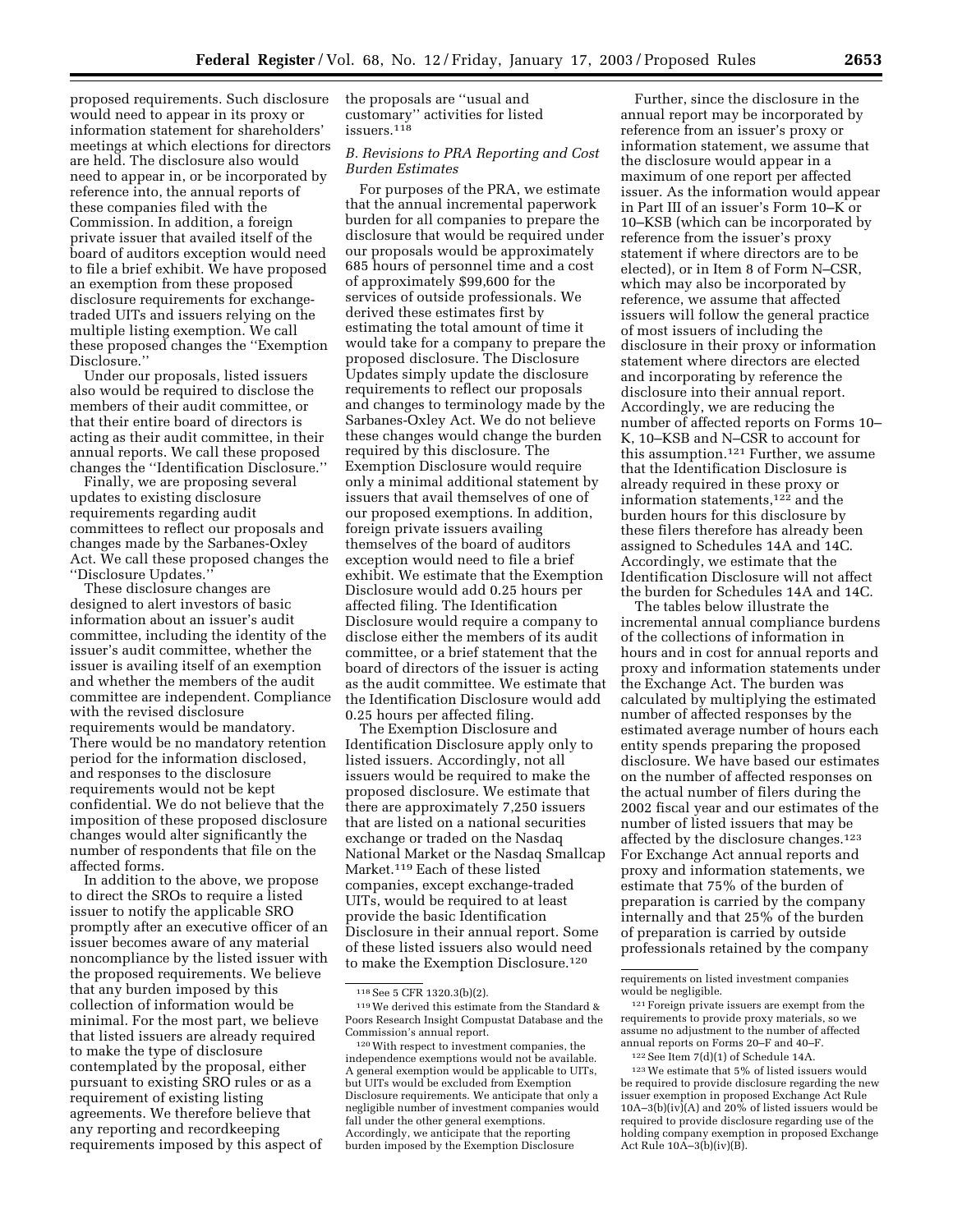at an average cost of \$300 per hour.124 The portion of the burden carried by

outside professionals is reflected as a cost, while the portion of the burden

carried by the company internally is reflected in hours.

|       | Affected<br>responses                                                      | Incre-<br>mental<br>hours/form<br>(B)        | Total incre-<br>mental burden | 75% Company<br>$(D)=(C)^*0.75$ | 25% Profes-<br>sional | \$300 profes-<br>sional cost (\$)                                      |
|-------|----------------------------------------------------------------------------|----------------------------------------------|-------------------------------|--------------------------------|-----------------------|------------------------------------------------------------------------|
|       | (A)                                                                        |                                              | $(C)=(A)^*(B)$                |                                | $(E)=(C)^*0.25$       | $(F)=(E)^*300$                                                         |
|       | 126 438<br>127 35<br>128 269<br>129 108<br>130 1,356<br>131 B <sub>6</sub> | 0.25<br>0.25<br>0.25<br>0.25<br>0.25<br>0.25 | 110<br>67<br>27<br>339<br>22  | 28<br>50<br>20<br>254<br>17    | 83<br>17<br>85<br>6   | 24,900.00<br>2,100.00<br>5,100.00<br>2,100.00<br>25,000.00<br>1,800.00 |
| Total |                                                                            |                                              | 574                           | 371                            | 205                   | 61,500.00                                                              |

# CALCULATION OF THE INCREMENTAL BURDEN OF THE IDENTIFICATION DISCLOSURE

|        | Affected<br>responses        | Incre-<br>mental<br>hours/form<br>(B) | Total incre-<br>mental burden | 75% Company<br>$(D)=(C)^*0.75$ | 25% Profes-<br>sional | \$300 Profes-<br>sional cost (\$) |
|--------|------------------------------|---------------------------------------|-------------------------------|--------------------------------|-----------------------|-----------------------------------|
|        | (A)                          |                                       | $(C)=(A)^*(B)$                |                                | $(E)=(C)^*0.25$       | $(F)=(E)^*300$                    |
| $20-F$ | 132 <sub>0</sub><br>133 1 34 | 0.25<br>0.25                          | 34                            | 9                              | 26                    | 0.00<br>7,800.00                  |
|        | 134 1,073<br>135430          | 0.25<br>0.25                          | 268<br>108                    | 201<br>81                      | 67<br>27              | 20,100.00<br>8,100.00             |
|        | 136 113<br>137 $\Omega$      | 0.25<br>0.25                          | 28                            | 21                             |                       | 2,100.00<br>0.00                  |
|        | 138 <sub>0</sub>             | 0.25                                  |                               |                                |                       | 0.00                              |
| Total  | .                            |                                       | 438                           | 312                            | 127                   | 38,100.00                         |

Regulation S–K includes the requirements that a registrant must provide in filings under both the Securities Act and the Exchange Act. Regulation S–B includes the requirements that a small business issuer must provide in the Securities Act and the Exchange Act. The proposed disclosure changes would include changes to items under Regulation S–K and Regulation S–B. However, the filing requirements

 $^{125}\mathrm{For}$  convenience, the estimated PRA hour burdens have been rounded to the nearest whole number, and the estimated PRA cost burdens have been rounded to the nearest \$100. As a result of rounding, the sum of the entries in columns (D) and (E) of the tables may not exactly equal the corresponding entry in column (C).

themselves are included in Form 10–K, Form 10–KSB, Form 20–F, Form 40–F, Schedule 14A and Schedule 14C. We have reflected the burden for the new requirements in the burden estimates for those firms. The items in Regulation S– K and Regulation S–B do not impose any separate burden. We previously have assigned one burden hour each to Regulations S–B and S–K for administrative convenience to reflect the fact that these regulations do not

129This figure is based on our estimate of the total number of affected responses by listed issuers, as adjusted for the number of responses where Part III information would be incorporated by reference from a proxy or information statement.

130This figure is based on our estimate of the total number of affected responses by listed issuers. <sup>131</sup>This figure is based on our estimate of the total

number of affected responses by listed issuers. 132 Issuers that file their annual report on Form

20-F are already required to identify the members of their audit committee.

133This figure is based on our estimate of the total number of affected responses by listed issuers.

impose any direct burden on companies.

# *C. Request for Comment*

We request comment in order to (a) evaluate whether the proposed collections of information are necessary for the proper performance of the functions of the Commission, including whether the information will have practical utility; (b) evaluate the accuracy of our estimates of the burden

135This figure is based on our estimate of the total number of affected responses by listed issuers, as adjusted for the number of responses where Part III information would be incorporated by reference from a proxy or information statement.

136This figure is based on our estimate of the total number of affected responses by listed issuers, as adjusted for the number of responses where Item 8 information would be incorporated by reference from a proxy or information statement.

137We estimate that proxy statements on Schedule 14A are already required to identify the members of their audit committee.

138We estimate that information statements on Schedule 14C are already required to identify the members of their audit committee.

<sup>124</sup>This allocation of the burden is consistent with our recent PRA submissions for Exchange Act periodic reports and proxy and information statements. See, *e.g.*, Release No. 33–8144 (Nov. 4, 2002). Traditionally, we have estimated that the company carried 25% of the burden internally and 75% of the burden of preparation was carried by outside professionals retained by the company. We believe that the new allocation more accurately reflects current practice for annual reports and proxy and information statements. We estimate, however, that the traditional 25% company and 75% outside professional allocation remains applicable for Forms 20–F and 40–F because those forms are prepared by foreign private issuers who rely more heavily on outside counsel for their preparation.

 $^{\rm 126}\!$  This figure is based on our estimate of the total number of affected responses by listed issuers.

<sup>127</sup>This figure is based on our estimate of the total number of affected responses by listed issuers.

<sup>128</sup>This figure is based on our estimate of the total number of affected responses by listed issuers, as adjusted for the number of responses where Part III information would be incorporated by reference from a proxy or information statement.

<sup>134</sup>This figure is based on our estimate of the total number of affected responses by listed issuers, as adjusted for the number of responses where Part III information would be incorporated by reference from a proxy or information statement.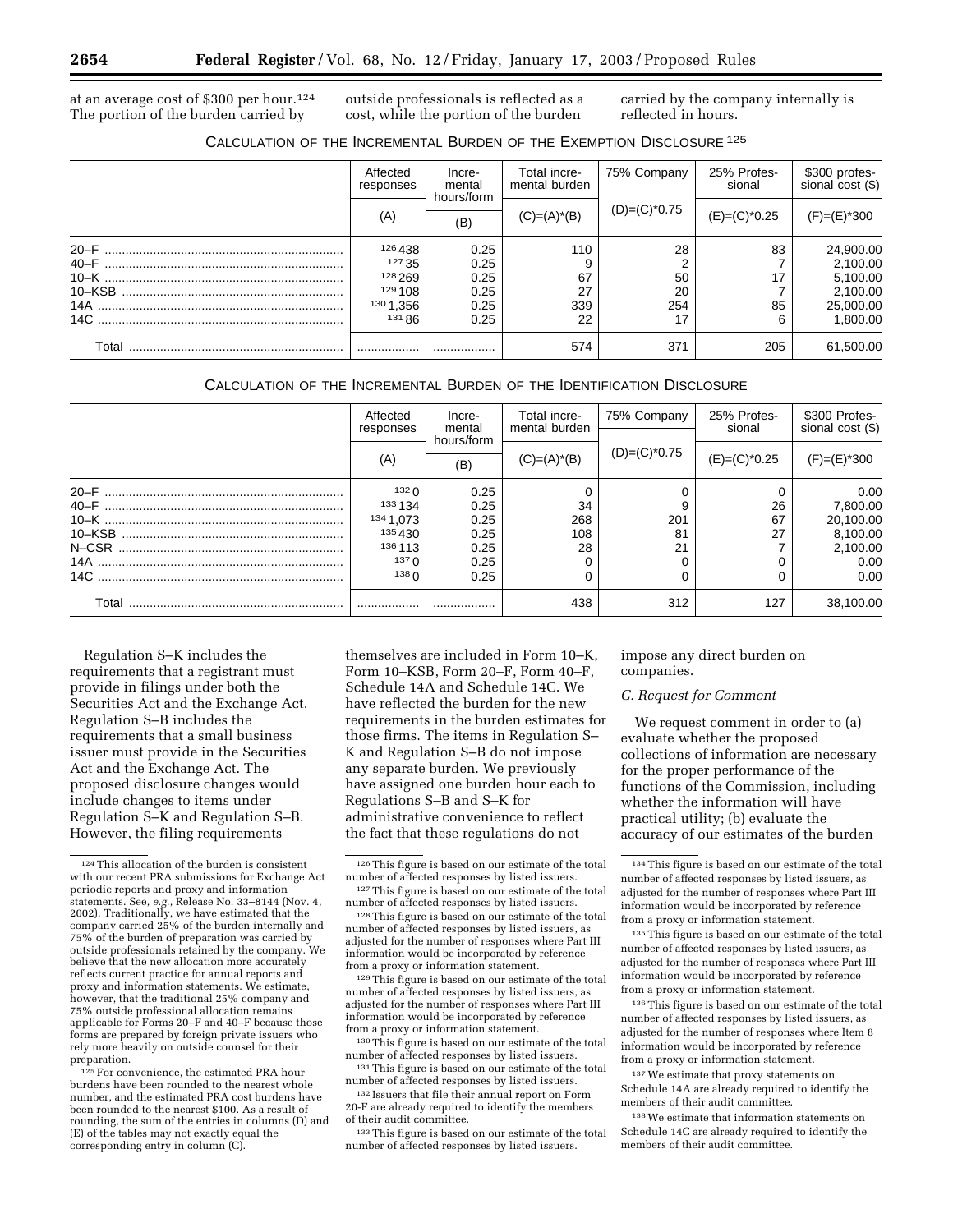of the proposed collections of information; (c) determine whether there are ways to enhance the quality, utility, and clarity of the information to be collected; (d) evaluate whether there are ways to minimize the burden of the collections of information on those who respond, including through the use of automated collection techniques or other forms of information technology; and (e) evaluate whether the proposals will have any effects on any other collections of information not previously identified in this section.

Any member of the public may direct to us any comments concerning the accuracy of these burden estimates and any suggestions for reducing the burdens. Persons who desire to submit comments on the collection of information requirements should direct their comments to the OMB, Attention: Desk Officer for the Securities and Exchange Commission, Office of Information and Regulatory Affairs, Washington, DC 20503, and send a copy of the comments to Jonathan G. Katz, Secretary, Securities and Exchange Commission, 450 Fifth Street, NW., Washington, DC 20549–0609, with reference to File No. S7–02–03. Requests for materials submitted to the OMB by us with regard to these collections of information should be in writing, refer to File No. S7–02–03, and be submitted to the Securities and Exchange Commission, Records Management, Office of Filings and Information Services, 450 Fifth Street, NW., Washington, DC 20549. Because the OMB is required to make a decision concerning the collections of information between 30 and 60 days after publication, your comments are best assured of having their full effect if the OMB receives them within 30 days of publication.

#### **IV. Cost-Benefit Analysis**

The proposals represent the implementation of a Congressional mandate. We recognize that implementation of the Sarbanes-Oxley Act will likely create costs and benefits to the economy. We are sensitive to the costs and benefits imposed by our rules, and we have identified certain costs and benefits of these proposals.

#### *A. Background*

Section 10A(m)(1) of the Exchange Act, as added by Section 301 of the Sarbanes-Oxley Act, requires us to direct, by rule, the national securities exchanges and national securities associations to prohibit the listing of any security of an issuer that is not in compliance with several enumerated standards regarding issuer audit

committees. The new rule must become effective by April 26, 2003, which is 270 days after the date of enactment of the Sarbanes-Oxley Act and Section 10A(m) of the Exchange Act.

In general, according to the standards listed in Section 10A(m) of the Exchange Act, SROs would be prohibited from listing any security of an issuer that is not in compliance with the following standards:

• Each member of the audit committee of the issuer must be independent according to specified criteria;

• The audit committee of each issuer must be directly responsible for the appointment, compensation, retention and oversight of the work of any registered public accounting firm engaged for the purpose of preparing or issuing an audit report or related work or performing other audit, review or attest services for the listed issuer, and each such registered public accounting firm must report directly to the audit committee;

• Each audit committee must establish procedures for the receipt, retention and treatment of complaints regarding accounting, internal accounting controls or auditing matters, including procedures for the confidential, anonymous submission by employees of the issuer of concerns regarding questionable accounting or auditing matters;

• Each audit committee must have the authority to engage independent counsel and other advisors, as it determines necessary to carry out its duties; and

• Each issuer must provide appropriate funding for the audit committee.

Our proposals would respond directly to the requirements in Section 10A(m) of the Exchange Act. In addition, our proposals would include several additional provisions, such as:

• Our proposals would revise existing disclosure requirements regarding the composition of audit committees by also requiring this disclosure in annual reports of listed issuers filed with the Commission;

• Our proposals would require a company availing itself of one of our proposed exemptions from the requirements to disclose publicly that it is doing so; and

• Our proposals would update existing disclosure requirements regarding audit committees to reflect changes made by the proposals and the Sarbanes-Oxley Act.

#### *B. Potential Benefits*

One of the main goals of the Sarbanes-Oxley Act is to improve investor confidence in the financial markets. The proposals in this release are among many required by the Sarbanes-Oxley Act.139 They seek to help achieve the Act's goals by promoting strong, effective audit committees to perform their oversight role. By increasing the competence of audit committees, the proposals are designed to further greater accountability and quality of financial disclosure and oversight of the process by qualified and independent audit committees. Vigilant and informed oversight by a strong, effective and independent audit committee could help to counterbalance pressures to misreport results and impose increased discipline on the process of preparing financial information. Improved oversight may help detect fraudulent financial reporting earlier and perhaps thus deter it or minimize its effects. All of these benefits imply increased market efficiency due to improved information and investor confidence in the reliability of a company's financial disclosure and system of internal controls. These benefits are not readily quantifiable. However, as the Blue Ribbon Committee on Improving the Effectiveness of Corporate Audit Committees summarized regarding its own recommendations for audit committees:

Improving oversight of the financial reporting process necessarily involves the imposition of certain burdens and costs on public companies. Despite these costs, the Committee believes that a more transparent and reliable financial reporting process ultimately results in a more efficient allocation of and lower cost of capital. To the extent that instances of outright fraud, as well as other practices that result in lower quality financial reporting, are reduced with improved oversight, the benefits clearly justify these expenditures of resources.<sup>140</sup>

In addition, we are proposing to require basic information about the composition of an issuer's audit committee in a listed issuer's annual report. The disclosure is currently only required in proxy or information statements where directors are being elected, and not all listed issuers are subject to the proxy rules or elect directors each year. Also, because the Exchange Act now provides that in the absence of an audit committee the entire board of directors will be considered to be the audit committee, we propose to require a listed issuer that has not or has chosen not to separately designate an

<sup>139</sup>See note 30 above.

<sup>140</sup>See note 22 above.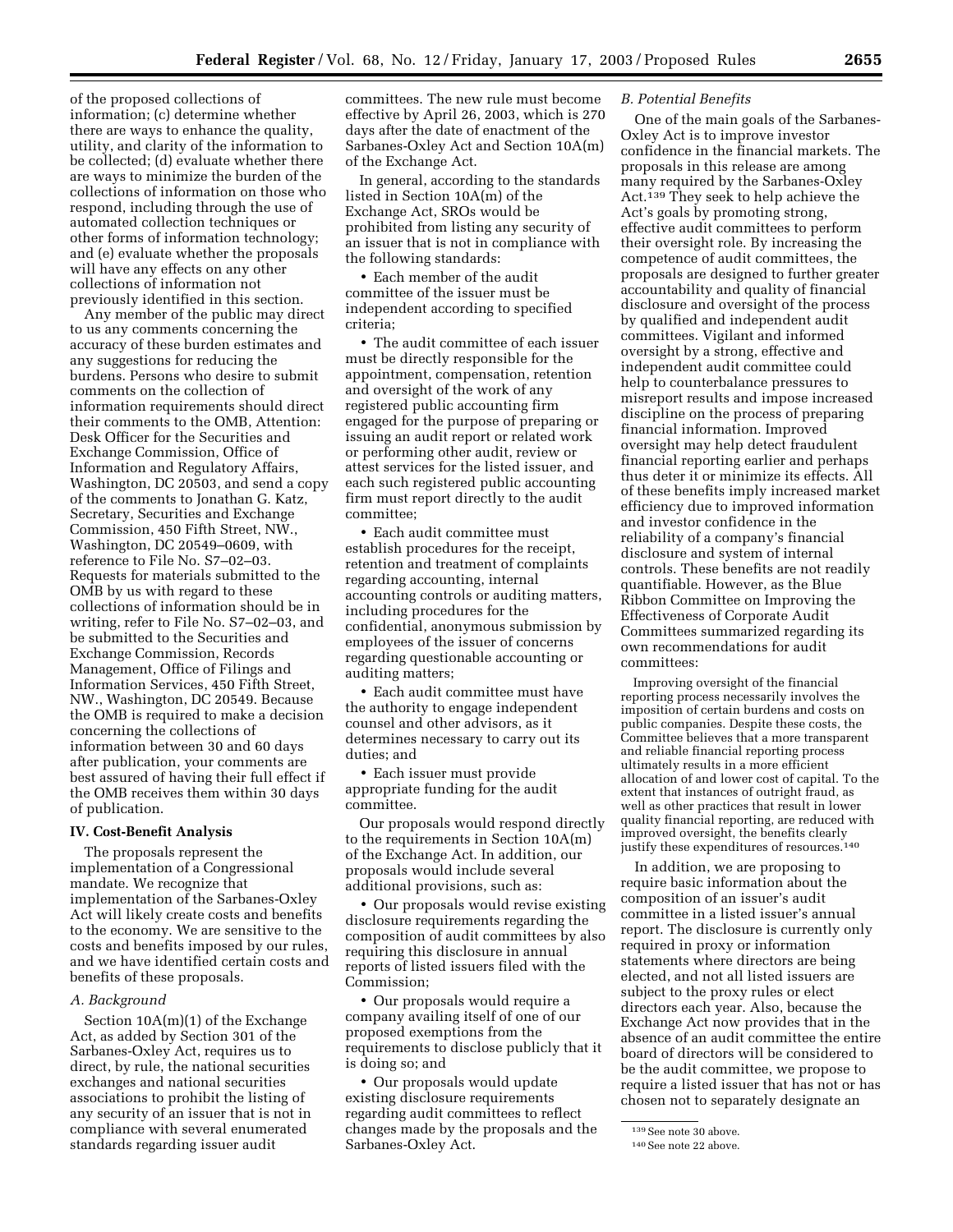audit committee to disclose that the entire board of directors is acting as the issuer's audit committee. Also, if a company relied on one of the exemptions we propose to the requirements, some minimal additional disclosure would be required in its proxy or information statements where directors are elected and in their annual report (unless incorporated by reference). We also propose several updates to existing disclosure requirements regarding audit committees to reflect the proposals and changes made by the Sarbanes-Oxley Act.

As a result of these disclosure changes, investors would receive more detailed information on a consistent basis about the basic composition of an issuer's audit committee. These disclosures will afford investors greater visibility about the issuer's audit committee. Providing this information on a more widespread basis also may allow investors to ask more direct and useful questions of management and directors regarding the composition and role of the audit committee.

#### *C. Potential Costs*

SROs not in compliance with the standards would need to spend additional time and incur additional costs in modifying their rules to comply. There also may be ongoing costs in monitoring compliance with the standards and taking appropriate remedial steps. We request comment on the type, amount and duration of these costs. If the proposed standards had the effect of causing companies to delist or forego listing of their securities, SROs would lose trading volume. The proposed standards could have the effect of discouraging the formation of trading markets that specialize in particular types of issuers (*i.e.*, small issuers or foreign issuers), if those issuers found the proposed requirements too burdensome to seek a listing on those markets. The possibility of these effects and their magnitude if they were to occur are difficult to quantify.

Issuers would need to comply with the proposed audit committee standards if they wished to have their securities listed on a national securities exchange or national securities association. This may require companies to spend additional time and incur additional costs in establishing and modifying their audit committees (or full boards if they do not have a separate audit committee) to comply with the standards. There may be search costs involved in locating independent directors willing to serve on a

company's audit committee, including the costs of preparing proxy statements and holding shareholder meetings to elect those directors. If the requirements reduce the pool of candidates that would be willing to serve on an issuer's audit committee, these search costs may increase. Convincing directors to serve on an audit committee may require additional compensation or increased liability insurance coverage due to the new requirements imposed on audit committees. Companies may decide to increase the size of their boards to accommodate new directors meeting the proposed requirements. If additional independent directors are added to the board, or if existing non-independent directors are replaced, this may increase the percentage of the board that is independent from management. If a company had previously received services from an audit committee member of the type that would be prohibited under the proposals, the company may incur costs in locating an alternative provider for these services.

There also may be ongoing costs in monitoring compliance with the standards or maintaining any additional procedures established by the standards, such as the procedures for handling complaints. To the extent the audit committee engages independent counsel or other advisors where it could not do so previously, there would be additional costs for the payment of compensation to these advisors. Companies also may incur additional ongoing expenses if they decide to increase the size of their boards in response to the requirements.

We believe that as a result of many current SRO listing standards,<sup>141</sup> the Commission's audit committee disclosure requirements adopted in 1999,142 the prior disclosures related to the involvement of the audit committee in recommending or approving changes in auditors and the resolution of disagreements between management and the auditors,<sup>143</sup> and professional standards that require communications between the auditor and audit committees on auditor independence issues,144 many companies currently have audit committees. However, these audit committees may not meet all of

our proposed requirements. Smaller companies may constitute a larger representative share of issuers that do not meet the proposed requirements, particularly the independence requirements. However, we recognize that because the proposals apply only to listed issuers, the quantitative listing standards applicable to listed securities, such as minimum revenue, market capitalization and shareholder equity requirements, will limit the size of issuers that will be affected by the requirements. Companies that do not currently meet our proposed requirements would face all of the costs described above. However, these entities, because they currently lack the protections provided by the standards, may bear a disproportionately greater risk of fraudulent financial reporting, and thus may reap proportionately greater benefits.

We also have proposed limited exemptions to the requirements, such as an exemption for multiple listings, a limited exemption for new public companies and exemptions for certain foreign issuers, to alleviate some of the burdens companies may face where consistent with investor protection. Companies that perceived the proposals as too onerous could be dissuaded from seeking or maintaining a listing for their securities, which could impact capital formation and negatively impact the liquidity for its securities. We have no reliable basis for estimating the number of companies that would face increased costs as a result of the proposals or the amount of such costs.

Regarding the disclosure changes we propose regarding audit committees, issuers subject to the proxy rules are already required to compile most of this information for proxy or information statements where directors are being elected. Foreign private issuers that file their annual reports on Form 20–F also are already required to identify the members of their audit committee. The disclosure regarding if a listed issuer is availing itself of an exemption to the requirements should result in minimal additional disclosure. Using estimates derived from our Paperwork Reduction Act analysis, we estimate that the incremental impact of our proposed disclosure changes will result in a total cost of \$185,225 for all affected companies.145

<sup>141</sup>See note 23 above.

<sup>142</sup>See note 24 above.

<sup>143</sup>See, *e.g.*, Item 4 of Form 8–K [17 CFR 249.308] and Item 304 of Regulation S–K [17 CFR 229.304].

<sup>144</sup>See, *e.g.*, American Institute of Certified Public Accountants (''AICPA'') ''Communications with Audit Committees,'' Statements of Auditing Standards (''SAS'') 61, as amended by SAS 89 and 90; AICPA, Codification of Statements on Auditing Standards (''AU'') § 380; Independence Standards Board, ''Independence Discussion with Audit Committees,'' Independence Standard No. 1 (Jan. 1999).

 $^{\rm 145}\mathrm{The}$  estimate is based on the burden hour estimates calculated under the Paperwork Reduction Act. For purposes of the Paperwork Reduction Act, we estimate that the additional disclosure will result in 685 internal burden hours and \$99,600 in external costs. Assuming a cost of \$125/hour for in-house professional staff, the total cost for the internal burden hours would be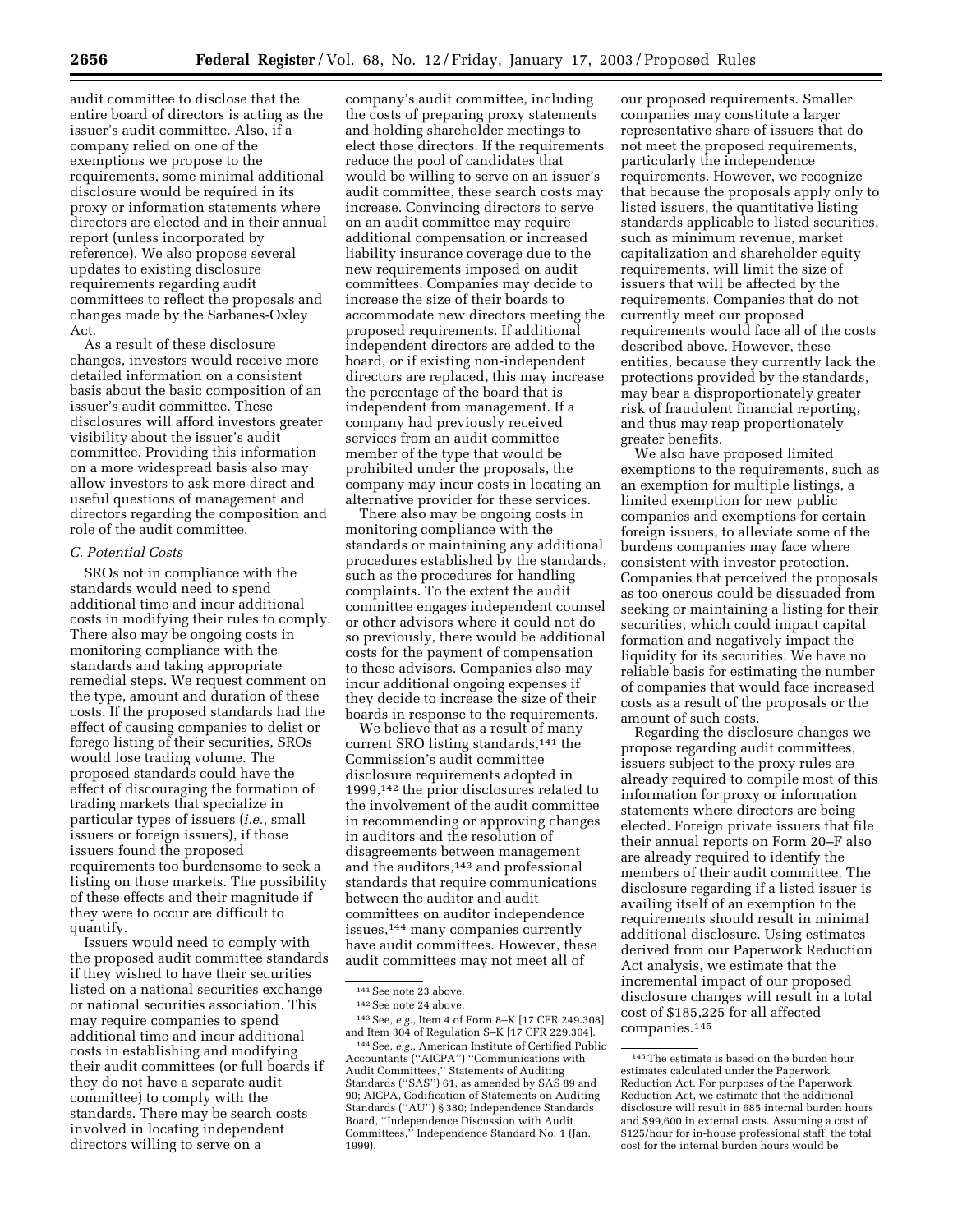In formulating our proposals, we considered several regulatory alternatives that would be consistent with the specific mandate required by Section 10A(m) of the Exchange Act. We considered the propriety of excluding all foreign issuers or issuers of a particular size, but such an exclusion may not be appropriate or consistent with the policies underlying the Sarbanes-Oxley Act. We think that improvements in the financial reporting process for all listed issuers are important for promoting investor confidence in our markets. We also considered whether we should provide objective guidance for determining who is an ''affiliated person'' for purposes of the proposed independence requirement. In considering the uncertainty that may arise in determining whether a person is an ''affiliated person,'' we have proposed a safe harbor from the definition of affiliate for non-investment companies. We have also proposed other limited exemptions to alleviate some of the burdens companies may face where consistent with investor protection.

#### *D. Request for Comments*

We request that commenters provide views and supporting information as to the benefits and costs associated with the proposals. We seek estimates of these costs and benefits, as well as any costs and benefits not already identified. We also request comment regarding the relative costs and benefits of pursuing alternative regulatory approaches that are consistent with the Sarbanes-Oxley Act's statutory mandate.

# **V. Consideration of Impact on the Economy, Burden on Competition and Promotion of Efficiency, Competition and Capital Formation**

For purposes of the Small Business Regulatory Enforcement Fairness Act of 1996, or ''SBREFA,'' 146 we solicit data to determine whether the proposals constitute a ''major'' rule. Under SBREFA, a rule is considered ''major'' where, if adopted, it results or is likely to result in:

• An annual effect on the economy of \$100 million or more (either in the form of an increase or a decrease);

• A major increase in costs or prices for consumers or individual industries; or

• Significant adverse effects on competition, investment or innovation. We request comment on the potential impact of the proposals on the economy on an annual basis. Commenters are requested to provide empirical data and other factual support for their views if possible.

Section 23(a)(2) of the Exchange Act 147 requires us, when adopting rules under the Exchange Act, to consider the impact that any new rule would have on competition. In addition, Section 23(a)(2) prohibits us from adopting any rule that would impose a burden on competition not necessary or appropriate in furtherance of the purposes of the Exchange Act.

The proposals represent the implementation of a Congressional mandate. They are intended to increase the independence and effectiveness of listed company audit committees. We anticipate these proposals would enhance the proper functioning of the capital markets by increasing the quality and accountability of financial reporting and restoring investor confidence. This increases the competitiveness of companies participating in the U.S. capital markets. However, our specific proposals relate only to companies listed on a national securities exchange or national securities association. Competitors not subject to the standards specified in Section 10A(m) of the Exchange Act may be subject to less corporate governance burdens. Similarly, to the extent foreign exchanges or other markets do not impose these standards, competitors could, all things being equal, migrate to those markets to avoid compliance. This could cause U.S. exchanges and securities associations to lose trading volume. Competitors and markets not subject to the standard, however, also may suffer from decreased investor confidence compared to those that do comply with the new standards.

We request comment on whether the proposed amendments, if adopted, would impose a burden on competition. Commenters are requested to provide empirical data and other factual support for their views if possible.

Section 2(b) of the Securities Act,<sup>148</sup> Section 3(f) of the Exchange Act 149 and Section 2(c) of the Investment Company Act 150 require us, when engaging in rulemaking where we are required to consider or determine whether an action is necessary or appropriate in the public interest, to consider, in addition to the

protection of investors, whether the action will promote efficiency, competition, and capital formation. The proposals would enhance the quality and accountability of the financial reporting process and may help increase investor confidence, which implies increased efficiency and competitiveness of the U.S. capital markets. Increased market efficiency and investor confidence also may encourage more efficient capital formation. As noted above, however, the proposals could have certain indirect negative effects, such as inconsistent application across all competitors. In addition, the proposed standards, while providing great flexibility for implementation, do remove a certain amount of individual control over the corporate governance process, which could have the possible effect of stifling more efficient approaches from being implemented if they were to develop.

If a company found the proposed requirements too onerous, it could be dissuaded from accessing the public capital markets, which could impact capital formation. The possibility of these effects and their magnitude if they were to occur are difficult to quantify. We have proposed several limited exemptions from the requirements to alleviate some of the burdens companies may face where consistent with investor protection. For example, the proposed limited exemption for new public companies is intended to counteract any disincentive the proposed requirements may have on a company's willingness to access the public capital markets.

We request comment on whether the proposed amendments, if adopted, would promote efficiency, competition, and capital formation. Commenters are requested to provide empirical data and other factual support for their views if possible.

#### **VI. Initial Regulatory Flexibility Analysis**

This Initial Regulatory Flexibility Analysis, or IRFA, has been prepared in accordance with the Regulatory Flexibility Act.151 This IRFA involves proposals to direct the national securities exchanges and national securities associations to prohibit the listing of any security of an issuer that is not in compliance with several enumerated standards relating to the issuer's audit committee.

# *A. Reasons for, and Objectives of, Proposed Amendments*

We are proposing new Exchange Act Rule 10A–3 to comply with the mandate

<sup>\$85,625.</sup> Hence the aggregate cost estimate is \$185,225 (\$99,600 + 85,625). The \$125/hour cost estimate is based on data obtained from *The SIA Report on Management and Professional Earnings in the Securities Industry* (Oct. 2001).

<sup>146</sup>Pub. L. No. 104–121, Title II, 110 Stat. 857 (1996) (codified in various sections of 5 U.S.C., 15 U.S.C. and as a note to 5 U.S.C. 601).

<sup>147</sup> 15 U.S.C. 78w(a)(2).

<sup>148</sup> 17 U.S.C. 77b(b).

<sup>149</sup> 15 U.S.C. 78c(f).

<sup>150</sup> 15 U.S.C. 80a–2(c). 151 5 U.S.C. 603.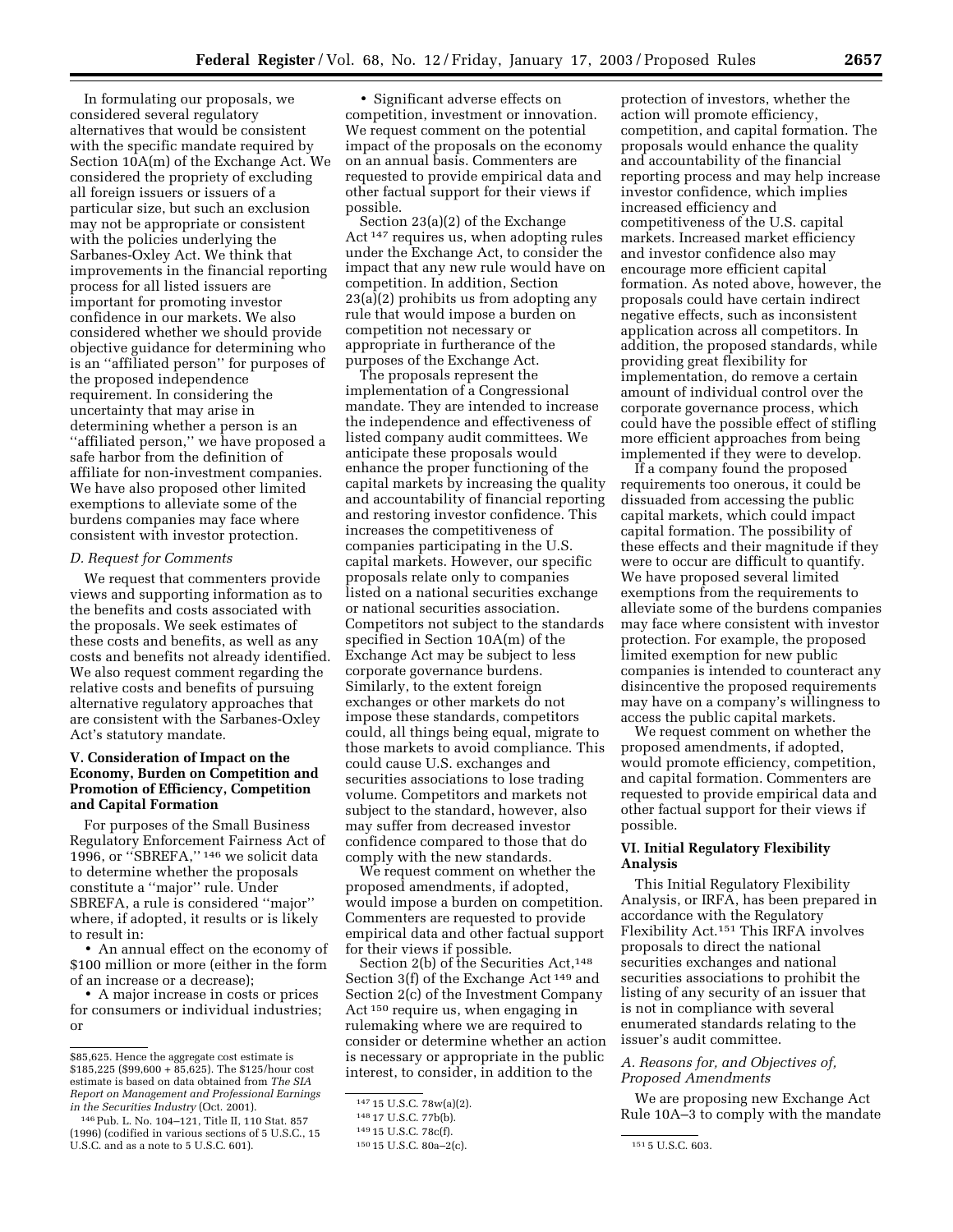of the Sarbanes-Oxley Act and new Section 10A(m)(1) of the Exchange Act. The proposals are intended to enhance investor confidence in the fairness and integrity of the securities markets by increasing the competence and independence, and hence effectiveness, of listed company audit committees. In addition, our proposals would make several changes to our current disclosure requirements regarding audit committees to increase the transparency of these committees. We believe that these proposals will help to improve the quality and accountability of financial disclosure and oversight of the process by qualified and independent audit committees.

#### *B. Legal Basis*

We are proposing the new rule and amendments under the authority set forth in Sections 2,152 6,153 7,154 8,155 10,15617 157 and 19 158 of the Securities Act, Sections 3(b), 10A, 12, 13, 14, 15, 23 and 36 159 of the Exchange Act, Sections 8,<sup>160</sup> 20,<sup>161</sup> 24(a),<sup>162</sup> 30<sup>163</sup> and 38164 of the Investment Company Act of 1940 and Sections 3 and 301 of the Sarbanes-Oxley Act.

# *C. Small Entities Subject to the Proposed Amendments*

The proposals will directly affect the national securities exchanges that trade listed securities, none of which is a small entity as defined by Commission rules. Exchange Act Rule 0–10(e) 165 states that the term ''small business,'' when referring to an exchange, means any exchange that has been exempted from the reporting requirements of Exchange Act Rule 11Aa3–1.166 The proposals also will directly affect national securities associations. No national securities association is a small entity, as defined by 13 CFR 121.201.

The proposals may have an indirect effect on some small entities. We also have defined the term ''small business'' in Exchange Act Rule 0–10(a) to be an issuer, other than an investment company, that, on the last day of its most recent fiscal year, had total assets

- 157 15 U.S.C. 77q.
- 158 15 U.S.C. 77s.
- 159 17 U.S.C. 78mm.
- 160 15 U.S.C. 80a–8.
- 161 15 U.S.C. 80a–20.
- 162 15 U.S.C. 80a–24(a).
- 163 15 U.S.C. 80a–29.
- 164 15 U.S.C. 80a–37.

166 17 CFR 240.11Aa3–1.

of \$5 million or less and when used with reference to an investment company, an investment company together with other investment companies in the same group of related investment companies with net assets of \$50 million or less as of the end of its most recent fiscal year.167 Under these limits, depending on other restrictions imposed by the various SROs, such as quantitative listing standards, a small entity may be listed on a national securities exchange or a national securities association. We estimate that 7,250 issuers are listed on a national securities exchange or traded on Nasdaq, and we estimate that 6,640 of these issuers are not investment companies.168 We estimate that less than 225, or approximately 3%, of the issuers that are not investment companies,169 and less than 25, or approximately 4% of the issuers that are investment companies,170 are ''small entities'' for purposes of the Regulatory Flexibility Act that possibly could be restricted by the proposals.

We request comment on the number of small entities that would be impacted by our proposals, including any available empirical data.

#### *D. Reporting, Recordkeeping, and Other Compliance Requirements*

Under the proposals, national securities exchanges and national securities associations are directed to prohibit the listing of any security of an issuer, both large and small, that is not in compliance with certain enumerated standards regarding the issuer's audit committee. These standards relate to: the independence of audit committee members; the audit committee's responsibility to select and oversee the issuer's independent accountant; procedures for handling complaints regarding the issuer's accounting practices; the authority of the audit committee to engage advisors; and funding for the independent auditor and any outside advisors engaged by the audit committee.

Small entities would need to comply with these standards if they wished to have their securities listed on a national securities exchange or a national securities association. The rules would not require an entity to maintain an audit committee. However, the Exchange Act now provides that in the absence of an audit committee the entire board of directors will be considered to

167*See* Exchange Act Rule 0–10(a).

169We derived this estimate from the Standard & Poors Research Insight Compustat Database.

be the audit committee. There are reasons to believe that many small entities currently have separatelydesignated audit committees.171 However, not all of the audit committees of these small entities may comply with the requirements of the proposed rule. A small entity whose board or audit committee did not comply with the proposed rules would need to spend additional time and incur additional costs in modifying their audit committees or board to comply with the standards. Small entities may face particular difficulties in recruiting directors that meet the independence requirements of the proposed rules.

There also may be ongoing costs in monitoring compliance with the standards or maintaining any additional procedures established by the standards, such as the procedures for handling complaints. To the extent the audit committee engages independent counsel or other advisors where it could not do so previously, there would be additional costs for the payment of compensation to these advisors. Due to the small size of these small entities, these additional costs may have a larger proportional impact on these entities than larger listed issuers.

In addition, the small entity may need to make additional disclosure about its audit committee in its annual report as well as its proxy or information statement if directors are being elected. This may require additional costs in order to collect, record and report the information to be disclosed under the proposed rules. Small entities subject to the proxy rules are already required to disclose most of the information affected by our proposals in proxy or information statements where directors are being elected. This information should be readily available to small entities. Further, the disclosure regarding any exemption from the listing standards should entail only a minimal additional statement.

We have little data to determine how many small entities do not already comply with the proposals or how much it would cost to comply. We recognize that because the proposals apply only to listed issuers, the quantitative listing standards applicable to listed securities, such as minimum revenue, market capitalization and shareholder equity requirements, will limit the size of issuers that will be affected by the requirements. We request comment on the ability of affected small entities to meet the proposals. How many small entities already comply with the

<sup>152</sup> 15 U.S.C. 77b.

<sup>153</sup> 15 U.S.C. 77f.

<sup>154</sup> 15 U.S.C. 77g. 155 15 U.S.C. 77h.

<sup>156</sup> 15 U.S.C. 77j.

<sup>165</sup> 17 CFR 240.0–10(e).

<sup>168</sup>*See* note 119 above.

<sup>170</sup>We derived this estimate from information compiled by Commission staff.

<sup>171</sup>See, *e.g.*, NACD, *2001–2002 Public Company Governance Survey* (Nov. 2001).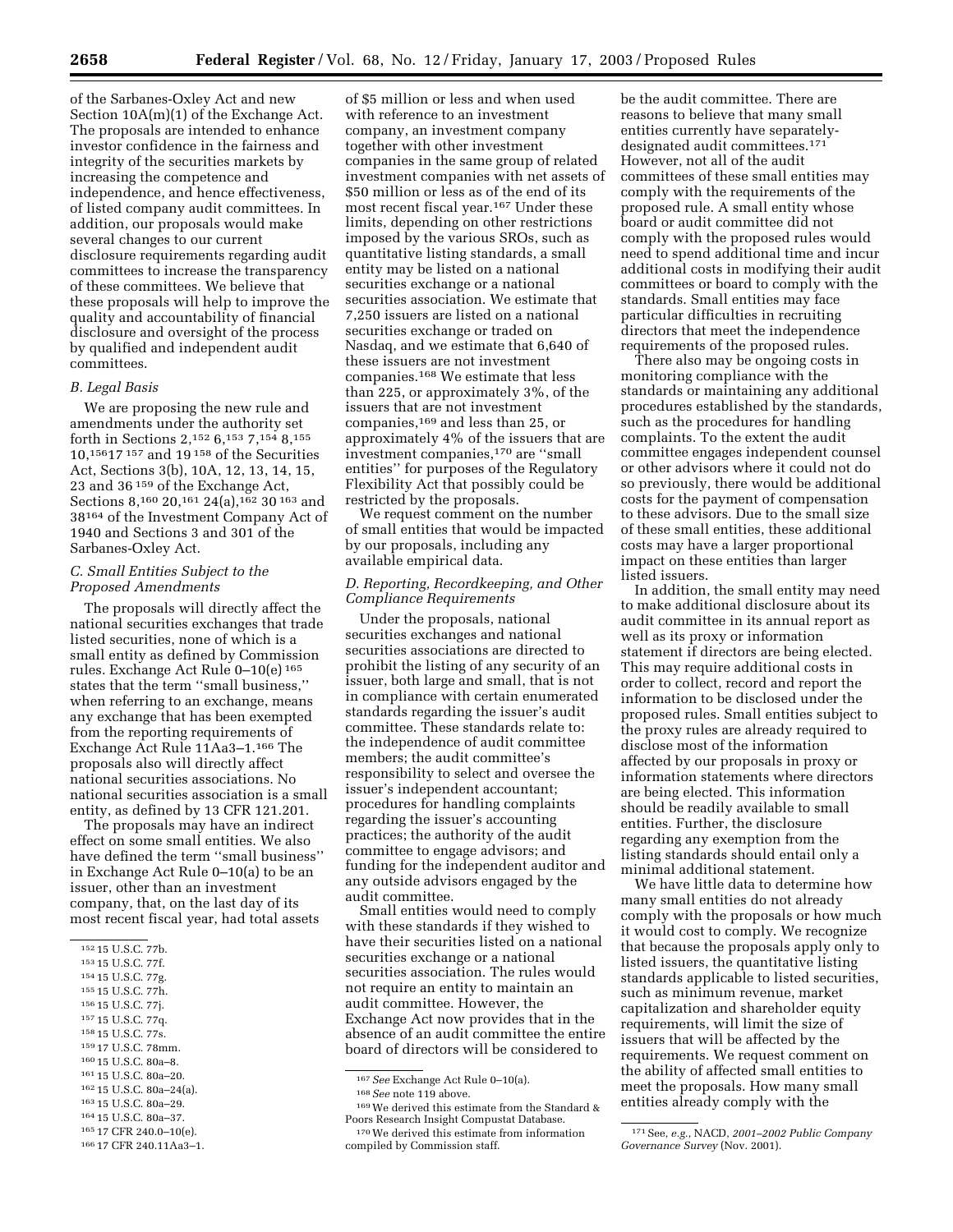proposals? What are the burdens and costs that small entities would face? Would the proposal disproportionately impact small entities? Would the proposals have any effect on the willingness or ability of small entities to seek or maintain a listing for their securities?

# *E. Duplicative, Overlapping or Conflicting Federal Rules*

The rules of several existing SROs contain minimum standards relating to audit committees.172 To the extent any of these standards are in conflict with our proposals, our proposals would supercede these requirements. SROs would not be precluded from adopting additional listing standards regarding audit committees, as long as they were consistent with the proposed rule. We believe that there are no other rules that duplicate, overlap or conflict with the proposals, except for the inconsistency between proposed Rule 10A–3 and Section 32(a) of the Investment Company Act regarding the selection of auditors. That inconsistency would be resolved if the rule is adopted as proposed.

# *F. Significant Alternatives*

The Regulatory Flexibility Act directs us to consider significant alternatives that would accomplish our stated objectives, while minimizing any significant adverse impact on small entities. In connection with our proposals, we considered the following alternatives:

• Establishing different compliance or reporting requirements or timetables that take into account the resources available to small entities;

• Clarifying, consolidating or simplifying compliance and reporting requirements under the rules for small entities;

• Using performance rather than design standards; and

• Exempting small entities from all or part of the requirements.

The coverage of Section 10A(m) of the Exchange Act, as added by Congress in Section 301 of the Sarbanes-Oxley Act, makes no distinction based on an issuer's size. We think that improvements in the financial reporting process for listed issuers of all sizes are important for promoting investor confidence in our markets. For example, a 1999 report commissioned by the organizations that sponsored the Treadway Commission found that the incidence of financial fraud was greater in small companies.173 However, we are

sensitive to the costs and burdens that would be faced by small entities.

Although we preliminarily believe that an exemption for small entities from coverage of the proposals is not appropriate and inconsistent with the policies underlying the Sarbanes-Oxley Act, we solicit comment on the propriety of a complete or partial exemption from the requirements for small entities. We preliminarily believe that different compliance requirements or timetables for small entities also would interfere with achieving the primary goal of the proposals of increasing the competency and effectiveness of audit committees for all companies with listed securities. In addition, we are not aware of how to further clarify, consolidate or simplify these proposals for small entities. We recognize that because the proposals apply only to listed issuers, the quantitative listing standards applicable to listed securities, such as minimum revenue, market capitalization and shareholder equity requirements, already serve somewhat as a limit on the size of issuers that will be affected by the requirements. We do, however, solicit comment on these views and whether different compliance requirements or timetables for small entities would be appropriate, consistent with the mandate and purposes of Section 10A(m) of the Exchange Act.

The proposals use performance standards in a number of respects. We do not propose to specify the procedures or arrangements an issuer or audit committee must develop to comply with the standards. For example, we do not propose to specify the procedures that an audit committee must establish for handling complaints, as we believe companies should have the flexibility to develop procedures most efficient for their individual circumstances. We do provide design standards regarding audit committee member independence, as these are the standards we are directed to implement by Congress. Accordingly, we believe that design standards are necessary to achieve the objectives of the proposals. We do have the authority under Section  $10A(m)(3)(C)$  to exempt particular relationships with respect to audit committee members, although, for the reasons discussed above, we do not propose to use that authority at this time for small entities. We request comment on these views.

# *G. Request for Comments*

We encourage the submission of comments with respect to any aspect of this IRFA. In particular, we request

comment on the number of small entities that would be affected by the proposals, the nature of the impact, how to quantify the number of small entities that would be affected, and how to quantify the impact of, the proposals. Commenters are requested to describe the nature of any effect and provide empirical data and other factual support for their views if possible. These comments will be considered in preparing the Final Regulatory Flexibility Analysis, if the proposals are adopted, and will be placed in the same public file as comments on the proposals.

# **VII. Statutory Authority and Text of Rule Amendments**

The proposals contained in this document are being proposed under the authority set forth in Sections 2, 6, 7, 8, 10, 17 and 19 of the Securities Act, Sections 3(b), 10A, 12, 13, 14, 15, 23 and 36 of the Exchange Act, Sections 8, 20, 24(a), 30 and 38 of the Investment Company Act of 1940 and Sections 3 and 301 of the Sarbanes-Oxley Act.

#### **Text of Proposed Amendments**

# **List of Subjects in 17 CFR Parts 228, 229, 240, 249 and 274**

Investment companies, Reporting and recordkeeping requirements, Securities.

In accordance with the foregoing, Title 17, Chapter II of the Code of Federal Regulations is proposed to be amended as follows:

# **PART 228—INTEGRATED DISCLOSURE SYSTEM FOR SMALL BUSINESS ISSUERS**

1. The authority citation for Part 228 is amended by adding the following citation in numerical order to read as follows:

**Authority:** 15 U.S.C. 77e, 77f, 77g, 77h, 77j, 77k, 77s, 77z–2, 77z–3, 77aa(25), 77aa(26), 77ddd, 77eee, 77ggg, 77hhh, 77jjj, 77nnn, 77sss, 78l, 78m, 78n, 78o, 78u–5, 78w, 78*ll*, 78mm, 80a–8, 80a–29, 80a–30, 80a–37 and 80b–11.

\* \* \* \* \*

Section 228.401 is also issued under secs. 3(a) and 301, Pub. L. No. 107–204, 116 Stat. 745.

2. Amend § 228.401 by adding paragraph (e) to read as follows:

#### **§ 228.401 (Item 401) Directors, Executive Officers, Promoters and Control Persons.**

\* \* \* \* \* (e) *Identification of the audit committee.* If you are a listed issuer, as defined in § 240.10A–3 of this chapter, filing an annual report on Form 10–KSB (17 CFR 249.310b) or a proxy statement or information statement pursuant to the

<sup>172</sup>*See* note 23 above.

<sup>173</sup>See note 91 above.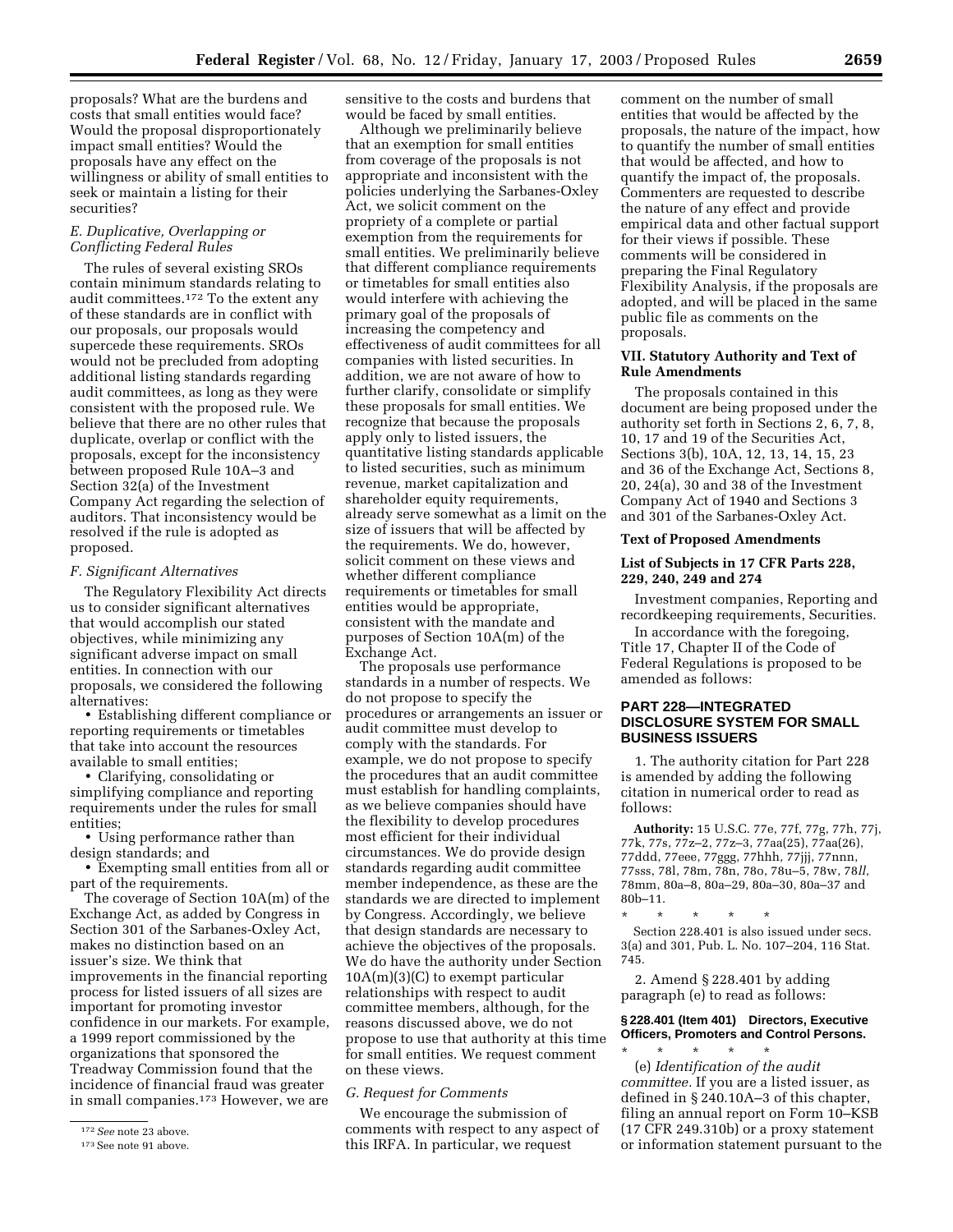Securities Exchange Act of 1934 (15 U.S.C. 78a *et seq.*) if action is to be taken with respect to the election of directors:

(1) State whether or not the small business issuer has a separatelydesignated standing audit committee established in accordance with section 3(a)(58)(A) of the Exchange Act (15 U.S.C.  $78c(a)(58)(A)$ , or a committee performing similar functions. If the small business issuer has such a committee, however designated, identify each committee member. If the entire board of directors is acting as the small business issuer's audit committee as specified in section 3(a)(58)(B) of the Exchange Act (15 U.S.C. 78c(a)(58)(B)), so state.

(2) If applicable, provide the disclosure required by § 240.10A–3(d) of this chapter regarding an exemption from the listing standards for audit committees.

3. Amend § 228.601 by removing the last sentence of paragraph (a)(1).

# **PART 229—STANDARD INSTRUCTIONS FOR FILING FORMS UNDER SECURITIES ACT OF 1933, SECURITIES EXCHANGE ACT OF 1934 AND ENERGY POLICY AND CONSERVATION ACT OF 1975— REGULATION S–K**

4. The authority citation for Part 229 is amended by adding the following citations in numerical order to read as follows:

**Authority:** 15 U.S.C. 77e, 77f, 77g, 77h, 77j, 77k, 77s, 77z–2, 77z–3, 77aa(25), 77aa(26), 77ddd, 77eee, 77ggg, 77hhh, 77iii, 77jjj, 77nnn, 77sss, 78c, 78i, 78j, 78l, 78m, 78n, 78o, 78u–5, 78w, 78*ll*(d), 78mm, 79e, 79n, 79t, 80a–8, 80a–29, 80a–30, 80a–31(c), 80a– 37, 80a–38(a), and 80b–11, unless otherwise noted.

\* \* \* \* \* Section 229.401 is also issued under secs. 3(a) and 301, Pub. L. No. 107–204, 116 Stat. 745.

Section 229.601 is also issued under secs. 3(a) and 301, Pub. L. No. 107–204, 116 Stat. 745.

5. Amend § 229.401 by adding paragraph (h) to read as follows:

# **§ 229.401 (Item 401) Directors, executive officers, promoters and control persons.**

\* \* \* \* \* (h) *Identification of the audit committee.* If you are a listed issuer, as defined in § 240.10A–3 of this chapter, filing an annual report on Form 10–K or 10–KSB (17 CFR 249.310 or 17 CFR 249.310b) or a proxy statement or information statement pursuant to the Securities Exchange Act of 1934 (15 U.S.C. 78a *et seq.*) if action is to be taken with respect to the election of directors:

(1) State whether or not the registrant has a separately-designated standing audit committee established in accordance with section 3(a)(58)(A) of the Exchange Act (15 U.S.C.  $78c(a)(58)(A)$ , or a committee performing similar functions. If the registrant has such a committee, however designated, identify each committee member. If the entire board of directors is acting as the registrant's audit committee as specified in section 3(a)(58)(B) of the Exchange Act (15 U.S.C. 78c(a)(58)(B)), so state.

(2) If applicable, provide the disclosure required by § 240.10A–3(d) of this chapter regarding an exemption from the listing standards for audit committees.

6. Amend § 229.601 by: a. Removing the second sentence of paragraph (a);

b. Revising the phrase ''Notwithstanding the provisions of paragraphs (b)(27) and (c) of this Item, registered investment companies'' at the beginning of the third sentence of paragraph (a) to read ''Registered investment companies'';

c. In the Exhibit Table, adding a designation for exhibit (27) entitled ''Statement re audit committees for registrants with boards of auditors or similar bodies'';

d. In the Exhibit Table, adding an ''X'' corresponding to exhibit (27) under the caption ''Exchange Act Forms'', ''10–K''; e. In the Exhibit Table, reserving

exhibits (28) through (98);

f. Adding the text of paragraph (b)(27); and

g. Reserving paragraphs (b)(28) through (b)(98).

The addition of paragraph (b)(27) reads as follows:

#### **§ 229.601 (Item 601) Exhibits.**

\* \* \* \* \* (b) *Description of exhibits.* \*\*\* (27) *Statement re audit committees for registrants with boards of auditors or similar bodies.* If you are availing yourself of the exemption in § 240.10A– 3(c)(2) of this chapter from the listing standards for audit committees because you have a board of auditors or similar body, a statement that you are availing yourself of that exemption and a reference to the section of the report to which the exhibit relates disclosing information regarding your use of that exemption.

\* \* \* \* \*

#### **PART 240—GENERAL RULES AND REGULATIONS, SECURITIES EXCHANGE ACT OF 1934**

7. The authority citation for Part 240 is amended by adding the following

citations in numerical order to read as follows:

**Authority:** 15 U.S.C. 77c, 77d, 77g, 77j, 77s, 77z–2, 77z–3, 77eee, 77ggg, 77nnn, 77sss, 77ttt, 78c, 78d, 78e, 78f, 78g, 78i, 78j, 78j–1, 78k, 78k–1, 78l, 78m, 78n, 78o, 78p, 78q, 78s, 78u–5, 78w, 78x, 78ll, 78mm, 79q, 79t, 80a–20, 80a–23, 80a–29, 80a–37, 80b–3, 80b–4 and 80b–11, unless otherwise noted. \* \* \* \* \*

Section 240.10A–3 is also issued under secs. 3(a) and 301, Pub. L. No. 107–204, 116 Stat. 745.

Section 240.14a–101 is also issued under secs. 3(a) and 301, Pub. L. No. 107–204, 116 Stat. 745.

\* \* \* \* \* 8. Add § 240.10A–3 to read as follows:

#### **§ 240.10A–3 Listing standards relating to audit committees.**

(a) Pursuant to section 10A(m) of the Act (15 U.S.C. 78j–1(m)) and section 3 of the Sarbanes-Oxley Act of 2002 (Pub. L. No. 107–204, sec. 3, 116 Stat. 745):

(1) *National securities exchanges.* The rules of each national securities exchange registered pursuant to section 6 of the Act (15 U.S.C. 78f) must prohibit the initial or continued listing of any security of an issuer that is not in compliance with the requirements of any portion of paragraph (b) or (c) of this section.

(2) *National securities associations.* The rules of each national securities association registered pursuant to section 15A of the Act (15 U.S.C. 78o– 3) must prohibit the initial or continued listing in an automated inter-dealer quotation system of any security of an issuer that is not in compliance with the requirements of any portion of paragraph (b) or (c) of this section.

(3) *Opportunity to cure defects.* The rules required by paragraphs (a)(1) and (a)(2) of this section must provide for appropriate procedures for an issuer to have an opportunity to cure any defects that would be the basis for a prohibition under paragraph (a) of this section, before the imposition of such prohibition.

(4) *Notification of noncompliance.* The rules required by paragraphs (a)(1) and (a)(2) of this section must include a requirement that a listed issuer must notify the applicable national securities exchange or national securities association promptly after an executive officer of the listed issuer becomes aware of any material noncompliance by the listed issuer with the requirements of this section.

(5) *Implementation.* (i) The rules of each national securities exchange or national securities association meeting the requirements of this section must be operative no later than the first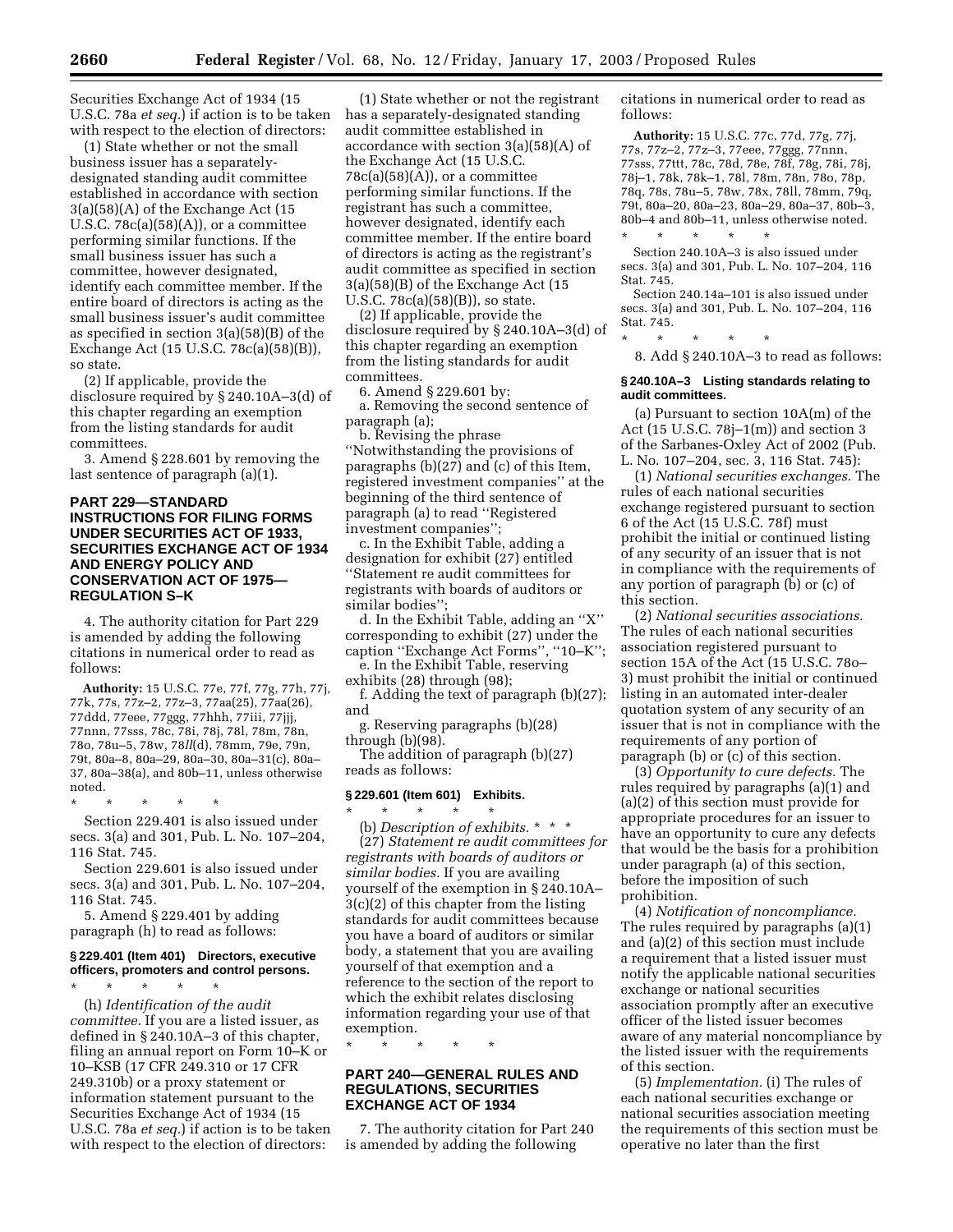anniversary of the publication of this section in the **Federal Register**.

(ii) Each national securities exchange and national securities association must provide to the Commission, no later than 60 days after publication of this section in the **Federal Register**, proposed rules or rule amendments that comply with this section.

(iii) Each national securities exchange and national securities association must have final rule or rule amendments that comply with this section approved by the Commission no later than 270 days after publication of this section in the **Federal Register**.

(b) *Required standards.*

(1) *Independence.* (i) Each member of the audit committee must be a member of the board of directors of the listed issuer, and must otherwise be independent.

(ii) *Independence requirements for non-investment company issuers.* In order to be considered to be independent for purposes of this paragraph (b)(1), a member of an audit committee of a listed issuer that is not an investment company may not, other than in his or her capacity as a member of the audit committee, the board of directors, or any other board committee:

(A) Accept directly or indirectly any consulting, advisory, or other compensatory fee from the issuer; or

(B) Be an affiliated person of the issuer or any subsidiary thereof.

(iii) *Independence requirements for investment company issuers.* In order to be considered to be independent for purposes of this paragraph (b)(1), a member of an audit committee of a listed issuer that is an investment company may not, other than in his or her capacity as a member of the audit committee, the board of directors, or any other board committee:

(A) Accept directly or indirectly any consulting, advisory, or other compensatory fee from the issuer; or

(B) Be an ''interested person'' of the investment company as defined in section 2(a)(19) of the Investment Company Act of 1940 (15 U.S.C. 80a– 2(a)(19)).

(iv) *Exemptions from the independence requirements.*

(A) One member of a listed issuer's audit committee may be exempt from the independence requirements of paragraph (b)(1)(ii) of this section for 90 days from the date of effectiveness of a registration statement under section 12 of the Act (15 U.S.C. 78*l*), or a registration statement under the Securities Act of 1933 (15 U.S.C. 77a *et seq.*) covering an initial public offering of securities of the issuer, if the issuer was not immediately prior to such

effective date required to file reports with the Commission pursuant to section 13(a) or 15(d) of the Act (15 U.S.C. 78m(a) or 78o(d)).

(B) An audit committee member that sits on the board of directors of both a listed issuer and its direct or indirect consolidated majority-owned subsidiary (or that sits on the board of both a listed issuer and its parent, if the listed issuer is a direct or indirect consolidated majority-owned subsidiary of the parent) is exempt from the requirements of paragraph (b)(1)(ii)(B) of this section if the member, except for sitting on both boards, otherwise meets the independence requirements of paragraph (b)(1)(ii) of this section for both the parent and the subsidiary, including the receipt of only ordinarycourse compensation for serving as a member of the board of directors, audit committee or any other board committee of the parent or subsidiary.

(C) An employee of a foreign private issuer who is not an executive officer of the foreign private issuer is exempt from the requirements of paragraph (b)(1)(ii) of this section if the employee is elected or named to the board of directors or audit committee of the foreign private issuer pursuant to home country legal or listing requirements.

(D) One member of the audit committee of a foreign private issuer may be exempt from the requirements of paragraph (b)(1)(ii)(B) of this section if that member meets the following requirements:

(*1*) The member is a beneficial owner of more than 50% of the voting common equity of the foreign private issuer or is a representative or designee of such an owner or a group of owners that collectively are the beneficial owner of more than 50% of the voting common equity of the foreign private issuer;

(*2*) The member has only observer status on, and is not a voting member or the chair of, the audit committee; and

(*3*) The member is not an executive officer of the foreign private issuer.

(E) One member of the audit committee of a foreign private issuer may be exempt from the requirements of paragraph (b)(1)(ii)(B) of this section if that member meets the following requirements:

(*1*) The member is a representative or designee of a foreign government or foreign governmental entity that is an affiliate of the foreign private issuer; and

(*2*) The member is not an executive officer of the foreign private issuer. (F) In addition to paragraphs  $(b)(1)(iv)(A)$  through  $(E)$  of this section, the Commission may exempt from the requirements of paragraphs (b)(1)(ii) or

(b)(1)(iii) of this section a particular

relationship with respect to audit committee members, as the Commission determines appropriate in light of the circumstances.

(2) *Responsibilities relating to registered public accounting firms.*

(i) Except as provided in paragraph (b)(2)(ii) of this section, the audit committee of each listed issuer, in its capacity as a committee of the board of directors, must be directly responsible for the appointment, compensation, retention and oversight of the work of any registered public accounting firm engaged (including resolution of disagreements between management and the auditor regarding financial reporting) for the purpose of preparing or issuing an audit report or related work or performing other audit, review or attest services for the listed issuer, and each such registered public accounting firm must report directly to the audit committee.

(ii) Paragraph (b)(2)(i) of this section does not apply in the case of the selection of a registered public accounting firm engaged by a listed issuer that is an investment company.

(3) *Complaints.* Each audit committee must establish procedures for:

(i) The receipt, retention, and treatment of complaints received by the listed issuer regarding accounting, internal accounting controls, or auditing matters; and

(ii) The confidential, anonymous submission by employees of the listed issuer of concerns regarding questionable accounting or auditing matters.

(4) *Authority to engage advisers.* Each audit committee must have the authority to engage independent counsel and other advisers, as it determines necessary to carry out its duties.

(5) *Funding.* Each listed issuer must provide for appropriate funding, as determined by the audit committee, in its capacity as a committee of the board of directors, for payment of compensation:

(i) To any registered public accounting firm engaged for the purpose of rendering or issuing an audit report or related work or performing other audit, review or attest services for the listed issuer; and

(ii) To any advisers employed by the audit committee under paragraph (b)(4) of this section.

(c) *General exemptions.*

(1) At any time when an issuer has a class of common equity securities (or similar securities) that is listed on a national securities exchange or national securities association subject to the requirements of this section, listing of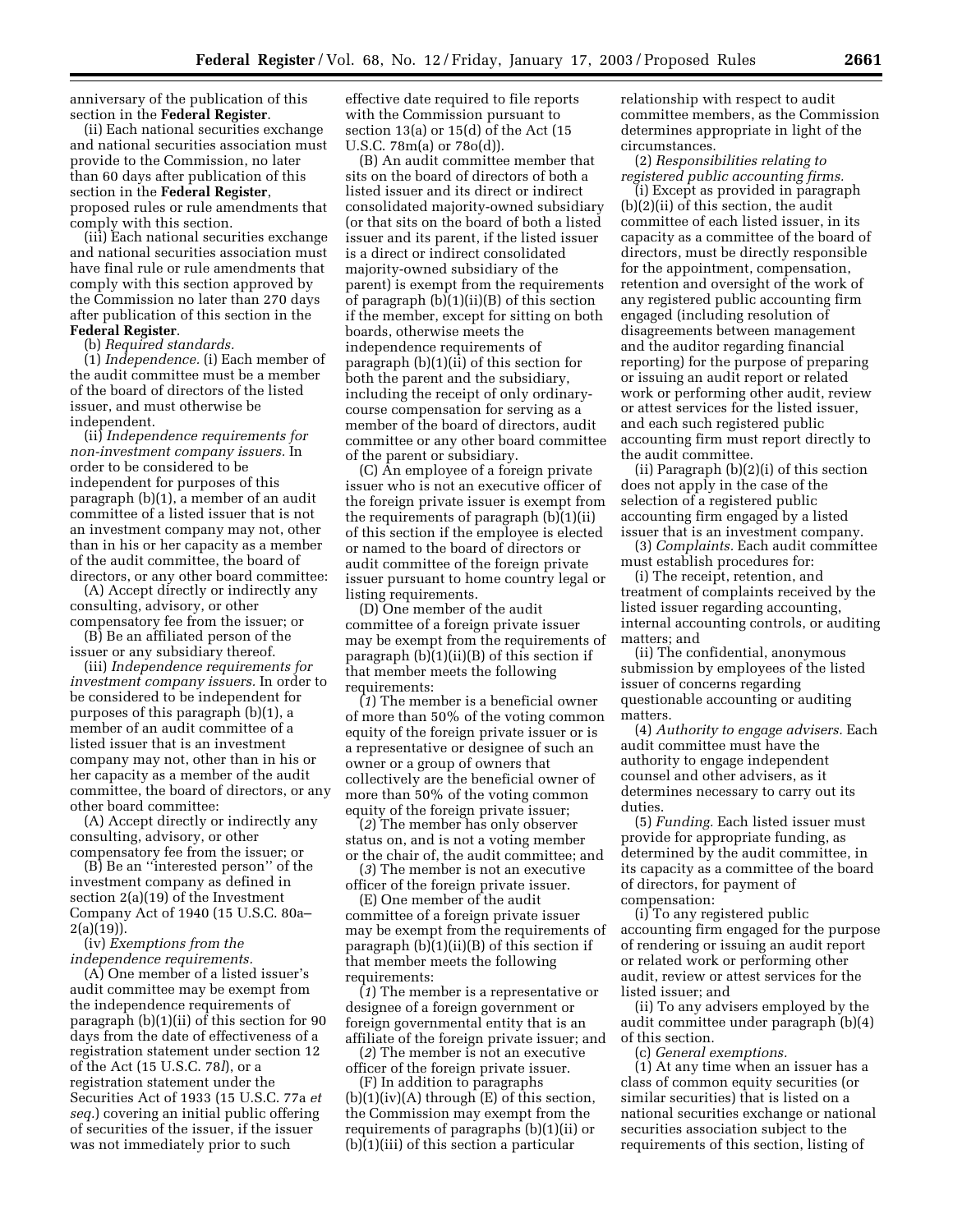other classes of securities of the issuer, and other classes of securities of a direct or indirect consolidated majority-owned subsidiary of the issuer (except classes of equity securities, other than nonconvertible, non-participating preferred securities, of the majority-owned subsidiary), is not subject to the requirements of this section.

(2)(i)The listing of securities of a foreign private issuer will not be subject to the requirements of paragraphs (b)(1) or (b)(2) of this section if the foreign private issuer meets the following requirements:

(A) The securities of the foreign private issuer are also listed or quoted on a securities exchange or inter-dealer quotation system outside the United States;

(B) The foreign private issuer has a board of auditors (or similar body), or has statutory auditors, separate from the board of directors that are established and selected pursuant to home country legal or listing provisions requiring or permitting such a board or similar body;

(C) The board or body, or statutory auditors, are not elected by management of such issuer and no executive officer of the foreign private issuer is a member of such board or body, or statutory auditors;

(D) Home country legal or listing provisions set forth standards for the independence of such board or body, or statutory auditors, from the foreign private issuer or the management of such issuer;

(E) Such board or body, or statutory auditors, are directly responsible, in accordance with standards prescribed by home country legal or listing provisions, for the oversight of the work of any registered public accounting firm engaged (including resolution of disagreements between management and the auditor regarding financial reporting) for the purpose of preparing or issuing an audit report or related work or performing other audit, review or attest services for the issuer; and

(F) Such board or body, or statutory auditors, are responsible, to the extent permitted by law, for the appointment and retention of any registered public accounting firm engaged by the issuer. Such responsibility may be vested in such board or body, or statutory auditors, in any manner, including without limitation by law or listing provision or delegation.

(ii) For purposes of foreign private issuers relying on the exemption in this paragraph (c)(2), the term *audit committee* in paragraphs (b)(3), (b)(4) and (b)(5) of this section refers to the foreign private issuer's board of auditors or similar body, or its statutory auditors.

(3) The listing of a security futures product cleared by a clearing agency that is registered pursuant to section 17A of the Act (15 U.S.C. 78q–1) or that is exempt from the registration requirements of section 17A pursuant to paragraph (b)(7)(A) of such section is not subject to the requirements of this section.

(4) The listing of a standardized option, as defined in  $\S 240.9b-1(a)(4)$ , issued by a clearing agency that is registered pursuant to section 17A of the Act (15 U.S.C. 78q–1) is not subject to the requirements of this section.

(5) The securities of the following listed issuers are exempt from the requirements of this section:

(i) Asset-Backed Issuers (as defined in § 240.13a–14(g) and § 240.15d–14(g)); and

(ii) Unit investment trusts (as defined in 15 U.S.C. 80a–4(2)).

(d) *Disclosure.* Any listed issuer availing itself of any exemption from the independence standards contained in paragraph (b)(1)(iv) of this section, or any general exemption contained in paragraph (c) of this section, other than the exemptions contained in paragraphs  $(c)(1)$  and  $(c)(5)(ii)$  of this section, must:

(1) Disclose its reliance on the exemption and its assessment of whether, and if so, how, such reliance would materially adversely affect the ability of the audit committee to act independently and to satisfy the other requirements of this section in any proxy or information statement for a meeting of shareholders at which directors are elected that is filed with the Commission pursuant to the requirements of section 14 of the Act (15 U.S.C. 78n); and

(2) Disclose the information specified in paragraph (d)(1) of this section in, or incorporate such information by reference from such proxy or information statement filed with the Commission into, its annual report filed with the Commission pursuant to the requirements of section 13(a) or 15(d) of the Act (15 U.S.C. 78m(a) or 78o(d)).

(e) *Definitions.* Unless the context otherwise requires, all terms used in this section have the same meaning as in the Act. In addition, unless the context otherwise requires, the following definitions apply:

(1)(i) The term *affiliate* of, or a person *affiliated* with, a specified person, means a person that directly, or indirectly through one or more intermediaries, controls, or is controlled by, or is under common control with, such issuer. A person will be deemed not to be in control of the issuer for purposes of this section if the person:

(A) Is not the beneficial owner, directly or indirectly, of more than 10% of any class of equity securities of the issuer;

(B) Is not an executive officer of the issuer; and

(C) Is not a director of the issuer. (ii) A director, executive officer, partner, member, principal or designee of an affiliate will be deemed to be an affiliate.

(2) In the case of foreign private issuers with two-tier boards of directors, the term *board of directors* means the supervisory or non-management board.

(3) The term *control* (including the terms *controlling*, *controlled by* and under *common control with*) means the possession, direct or indirect, of the power to direct or cause the direction of the management and policies of a person, whether through the ownership of voting securities, by contract, or otherwise.

(4) The term *executive officer* has the meaning set forth in § 240.3b–7.

(5) The term *foreign private issuer* has the meaning set forth in § 240.3b–4(c).

(6) The term *indirect* acceptance by a member of an audit committee of any consulting, advisory or other compensatory fee includes acceptance of such a fee by a spouse, a minor child or stepchild or a child or stepchild sharing a home with the member or by an entity in which such member is a partner, member or principal or occupies a similar position and which provides accounting, consulting, legal, investment banking, financial or other advisory services or any similar services to the issuer.

(7) The terms *listed* and *listing* refer to securities listed on a national securities exchange or listed in an automated inter-dealer quotation system of a national securities association or to issuers of such securities.

(8) Until the Public Company Accounting Oversight Board has established the registration of independent public accountants, the term *registered public accounting firm* means an independent public accountant engaged for the purposes indicated in this section.

#### *Instructions to § 240.10A–3*

1. The requirement in paragraph (b)(2) or (c)(2)(i)(F) of this section does not conflict with, and does not affect the application of, any requirement under an issuer's governing law or documents or other home country requirements that requires shareholders to ultimately elect, approve or ratify the selection of the issuer's auditor. The requirement instead relates to the assignment of responsibility to oversee the auditor's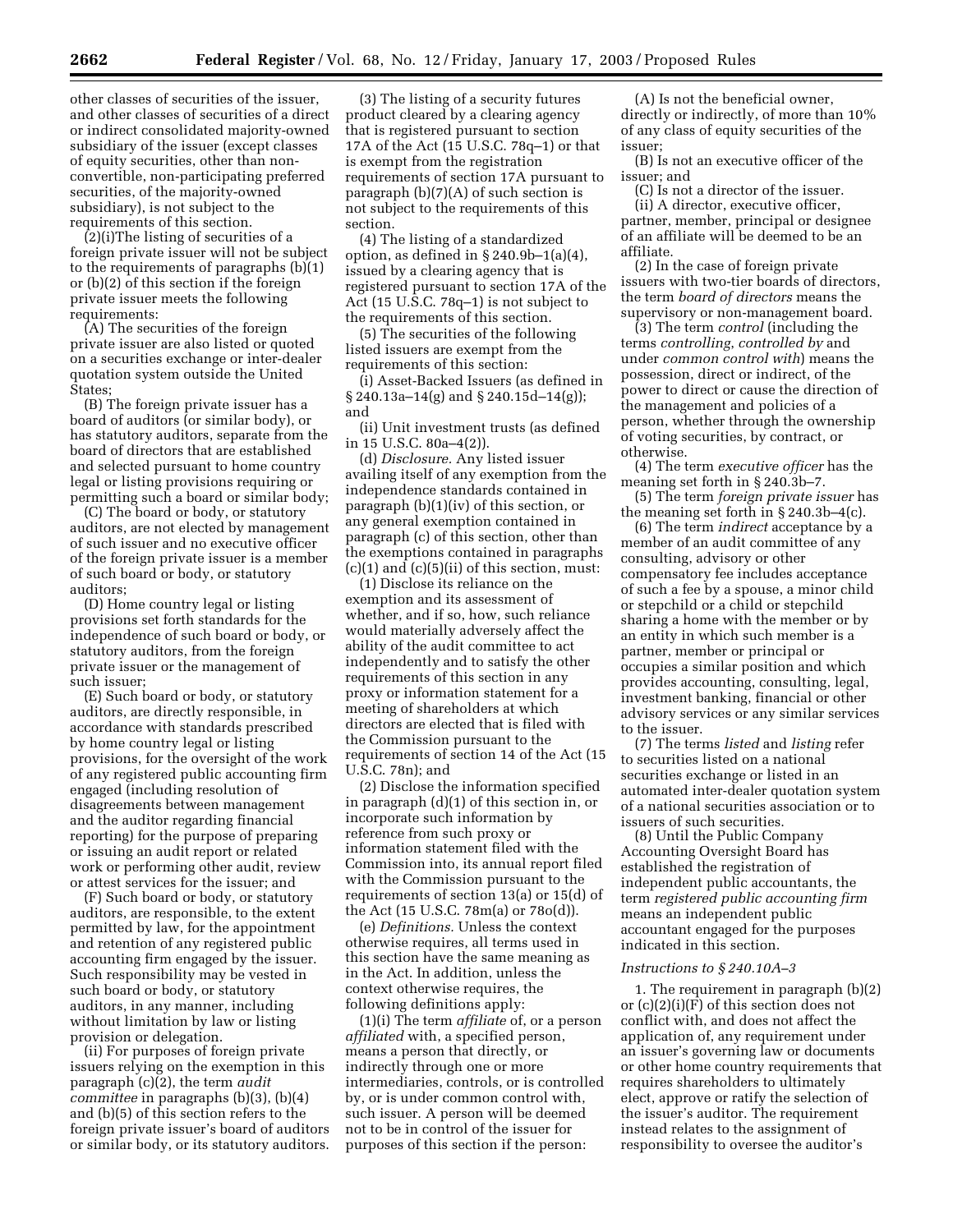work as between the audit committee and management. In such an instance, however, if the issuer provides a recommendation or nomination of an auditor to its shareholders, the audit committee of the issuer, or body performing similar functions, must be responsible for making the recommendation or nomination. Also, the requirement in paragraph (b)(2) or  $(c)(2)(i)(F)$  of this section does not conflict with any requirement in a company's home jurisdiction that prohibits the full board of directors from delegating the responsibility to select the company's auditor. In that case, the audit committee, or body performing similar functions, must be granted advisory and other powers with respect to such matters to the extent permitted by law, including submitting nominations or recommendations to the full board.

2. For the purposes of paragraph (e)(1) of this section, the determination of a person's beneficial ownership must be made in accordance with § 240.13d–  $3(d)(1)$ .

9. Amend § 240.14a–101 by:

a. Adding a sentence to the end of paragraph (d)(1) of Item 7;

b. Revising paragraph (d)(3)(iv) of Item 7; and

c. Revising the introductory text of paragraph (b)(14) of Item 22.

The additions and revisions read as follows:

#### **§ 240.14a–101 Schedule 14A. Information required in proxy statement.**

#### **Schedule 14A Information**

\* \* \* \* \* *Item 7. Directors and executive officers.* \*\*\*

 $(d)(1)$  \* \* \* Such disclosure need not be provided to the extent it is duplicative of disclosure provided in accordance with Item 401(h) of Regulation S–K (§ 229.401(h) of this chapter).

\* \* \* \* \*

(3) \* \* \*

(iv)(A) If the registrant is a listed issuer, as defined in § 240.10A–3, disclose whether the members of the audit committee are independent, as independence for audit committee members is defined in the listing standards applicable to the listed issuer. If the registrant does not have a separately designated audit committee, or committee performing similar functions, the registrant must provide the disclosure with respect to all members of its board of directors.

(B) If the registrant, including a small business issuer, is not a listed issuer, disclose whether the registrant has an

audit committee established in accordance with section 3(a)(58)(A) of the Act (15 U.S.C. 78c(a)(58)(A)) and, if so, whether the members of the committee are independent. In determining whether a member is independent, the registrant must use a definition for audit committee member independence of a national securities exchange or national securities association that has been approved by the Commission (as such definition may be modified or supplemented), and state which definition was used. Whichever definition is chosen must be applied consistently to all members of the audit committee.

\* \* \* \* \*

*Item 22. Information required in investment company proxy statement.* \*\*\*

(b)(14) State whether or not the Fund has a separately designated audit committee established in accordance with section 3(a)(58)(A) of the Act (15 U.S.C.  $78c(a)(58)(A)$ . If the entire board of directors is acting as the Fund's audit committee as specified in section 3(a)(58)(B) of the Act (15 U.S.C. 78c(a)(58)(B)), so state. If applicable, provide the disclosure required by § 240.10A–3(d) regarding an exemption from the listing standards for audit committees. Identify the other standing committees of the Fund's board of directors, and provide the following information about each committee, including any separately designated audit committee:

\* \* \* \* \*

# **PART 249—FORMS, SECURITIES EXCHANGE ACT OF 1934**

10. The authority citation for Part 249 is amended by revising the following citations in to read as follows:

**Authority:** 15 U.S.C. 78a, *et seq.*, unless otherwise noted.

\* \* \* \* \* Section 249.220f is also issued under secs. 3(a), 301, and 302, Pub. L. No. 107–204, 116 Stat. 745.

Section 249.240f is also issued under secs. 3(a), 301, and 302, Pub. L. No. 107–204, 116 Stat. 745.

Section 249.331 is also issued under secs. 3(a) and 301, Pub. L. No. 107–204, 116 Stat. 745.

\* \* \* \* \* 11. Amend Form 20–F (referenced in § 249.220f) by:

a. Revising the Instruction to Item 6.C; b. Adding paragraph (f) to Item 15;

c. Redesignating paragraph 11 of ''Instructions as to Exhibits'' as paragraph 12; and

d. Adding new paragraph 11 to ''Instructions as to Exhibits''.

The additions and revisions read as follows:

**Note:** The text of Form 20–F does not, and this amendment will not, appear in the Code of Federal Regulations.

#### **Form 20–F**

*Item 6. Directors, Senior Management and Employees*

\* \* \* \* \*

\* \* \* \* \* *Instructions to Item 6.C: 1. The term ''plan'' is used very broadly and includes any type of arrangement for compensation, even if the terms of the plan are not contained in a formal document.*

*2. If the company is a listed issuer as defined in Exchange Act Rule 10A–3 (17 CFR 240.10A–3) and its entire board of directors is acting as the company's audit committee as specified in section 3(a)(58)(B) of the Exchange Act (15 U.S.C. 78c(a)(58)(B)), so state.* \* \* \* \* \*

*Item 15. Certain Disclosures* \* \* \* \* \*

(f) Exemptions from the Listing Standards for Audit Committees.

If applicable, provide the disclosure required by Exchange Act Rule 10A– 3(d) (17 CFR 240.10A–3(d)) regarding an exemption from the listing standards for audit committees. You do not need to provide the information called for by this Item 15(f) unless you are using this form as an annual report.

\* \* \* \* \*

# **Instructions as to Exhibits**

\* \* \* \* \* 11. If you are availing yourself of the exemption in Exchange Act Rule 10A– 3(c)(2) (17 CFR 240.10A–3(c)(2)) from the listing standards for audit committees because you have a board of auditors or similar body, a statement that you are availing yourself of that exemption and a reference to the section of the report to which the exhibit relates disclosing information regarding your use of that exemption. You do not need to provide the information called for by this paragraph 11 unless you are using this form as an annual report.

\* \* \* \* \* 12. Amend Form 40–F (referenced in § 249.240f) by adding paragraph (11) to General Instruction B to read as follows:

**Note:** The text of Form 40–F does not, and this amendment will not, appear in the Code of Federal Regulations.

#### **Form 40–F**

\* \* \* \* \*

#### **General Instructions**

\* \* \* \* \*